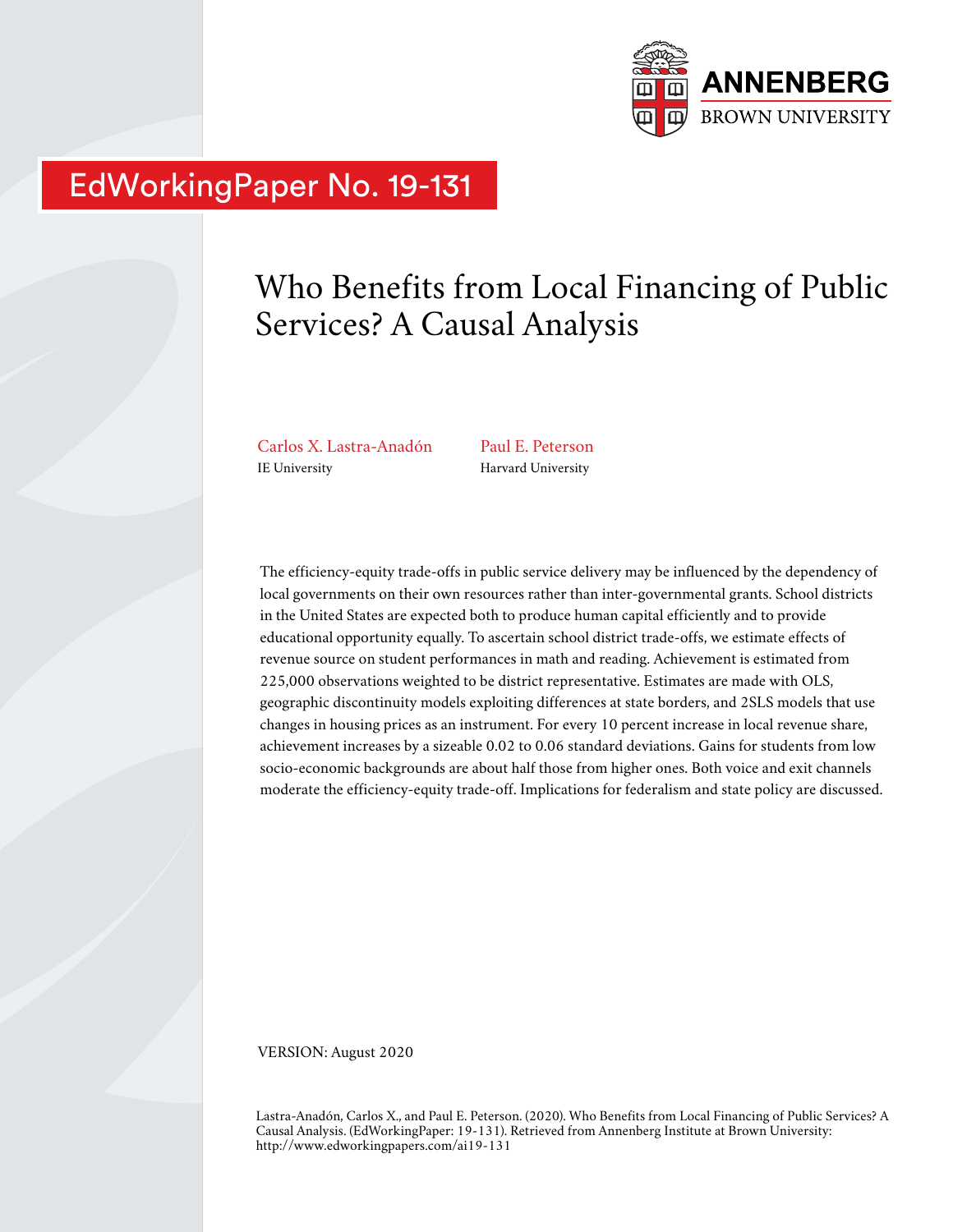Program on Education Policy and Governance Working Papers Series

## **Who Benefits from Local Financing of Public Services? A Causal Analysis**

Carlos X. Lastra-Anadón, Paul E. Peterson<sup>1</sup>

PEPG 20-03

**Harvard Kennedy School 79 JFK Street, Taubman 304 Cambridge, MA 02138 Tel: 617-495-7976 Fax: 617-496-4428 www.hks.harvard.edu/pepg/**

<sup>&</sup>lt;sup>1</sup> Lastra-Anadón: IE University & Stanford University; Peterson: Harvard University and Hoover Institution/Stanford University.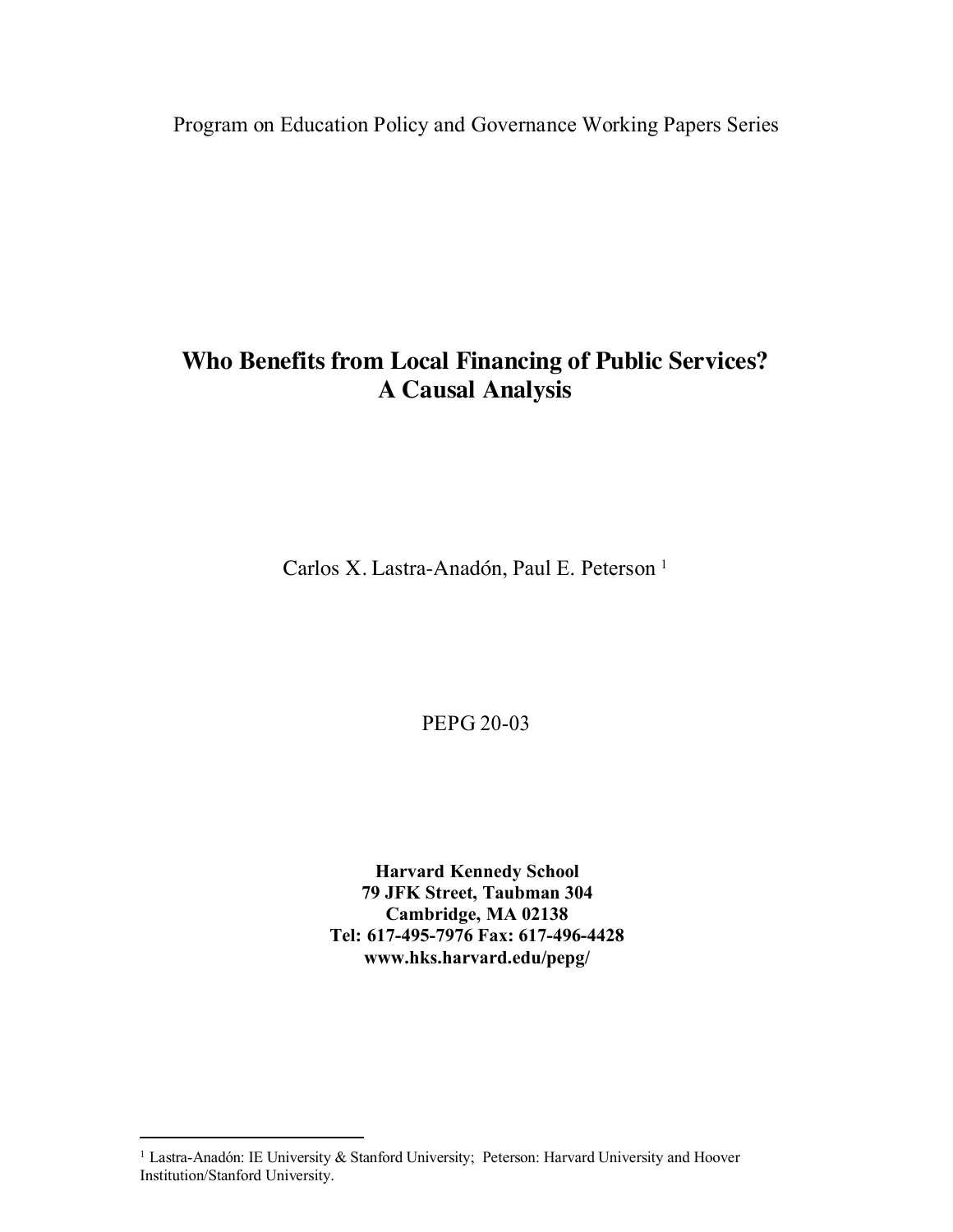## Who Benefits from Local Financing of Public Services? A Causal Analysis

Carlos X. Lastra-Anadón IE University

Paul E. Peterson Harvard University

July 12, 2020

#### Abstract

The efficiency-equity trade-offs in public service delivery may be influenced by the dependency of local governments on their own resources rather than inter-governmental grants. School districts in the United States are expected both to produce human capital efficiently and to provide educational opportunity equally. To ascertain school district trade-offs, we estimate effects of revenue source on student performances in math and reading. Achievement is estimated from 225,000 observations weighted to be district representative. Estimates are made with OLS, geographic discontinuity models exploiting differences at state borders, and 2SLS models that use changes in housing prices as an instrument. For every 10 percent increase in local revenue share, achievement increases by a sizeable 0.02 to 0.06 standard deviations. Gains for students from low socio-economic backgrounds are about half those from higher ones. Both voice and exit channels moderate the efficiency-equity trade-off. Implications for federalism and state policy are discussed.

<sup>∗</sup>We would like to thank Alberto Abadie, Benjamin Arold, Christopher Berry, Torben Iversen, Ken Scheve, and Martin West for helpful comments on earlier drafts of this paper. We also appreciate comments from participants at Harvard University's American Politics Research Workshop, the Berkeley-Stanford Political Economy Workshop, the American Politics Workshop at the University of Chicago, the 2019 Southern Political Science Conference, and the 2020 Association of Education Policy and Finance Conference, as well as several anonymous reviewers. We would also like to express our thanks to the Program on Education Policy and Governance at the Harvard Kennedy School, the Walton Family Foundation, and the Lynde and Harry Bradley Foundation for their financial support and to Antonio Wendland for his administrative support.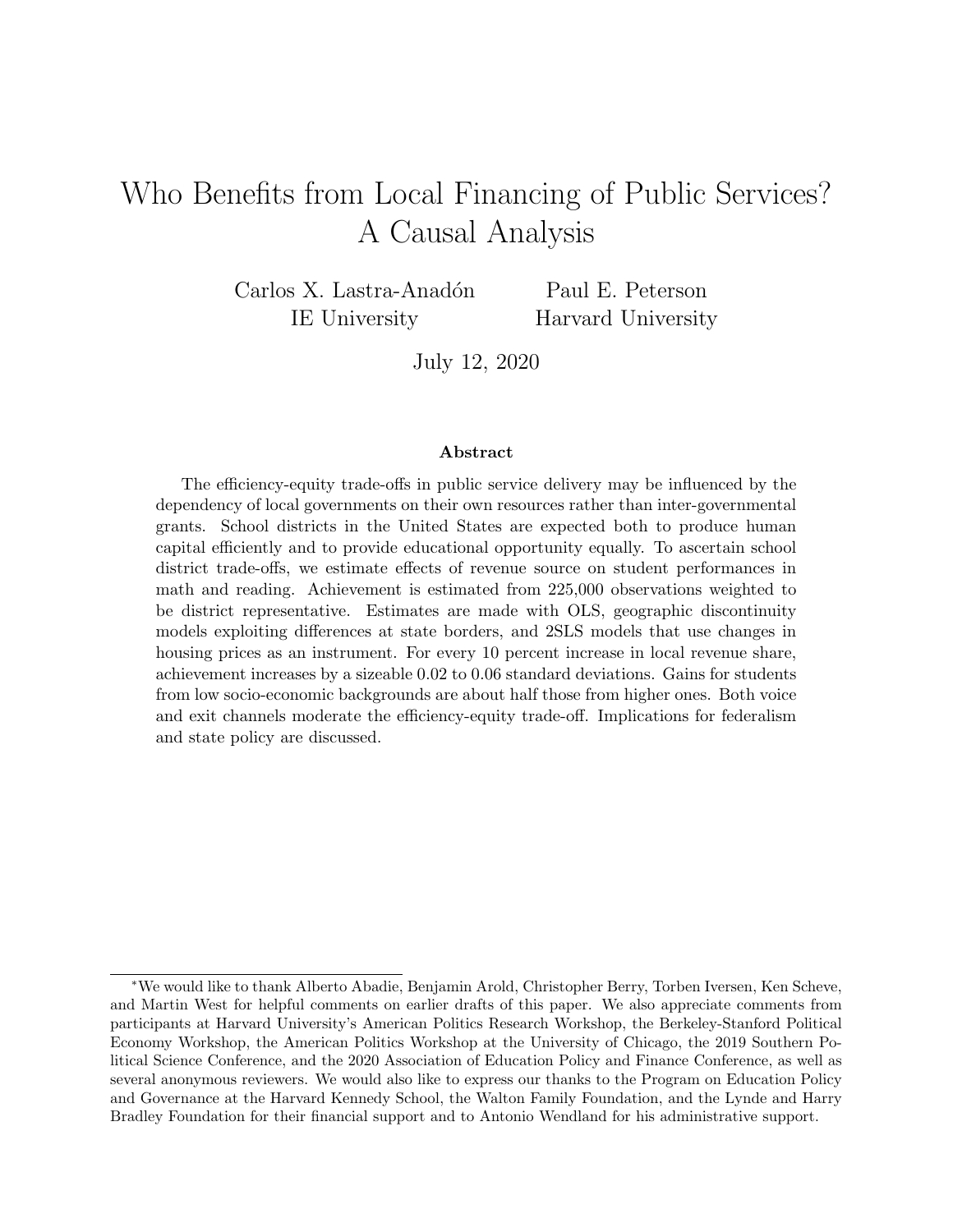## 1 Introduction

Public policy often requires trade-offs between efficiency and equality. Efficiency may generate economic growth but at the price of growing inequality [\(Hochman and Rodgers,](#page-34-0) [1969\)](#page-34-0). In the United States, the lowest tier of government is regularly tasked with finding a balance between efficiency and equity. Local governments are thought to give efficiency higher priority if their revenues come from local sources [\(Oates,](#page-36-0) [1972;](#page-36-0) [Peterson,](#page-36-1) [1981;](#page-36-1) [Tiebout,](#page-37-0) [1956\)](#page-37-0).

Localities expend a larger share of fiscal resources on elementary and secondary education than on any other public service. In 2007 K-12 education expenditures accounted for 35 percent of all local government spending, or over \$455 billion [\(US Bureau of the Census,](#page-37-1)  $2019$  $2019$  $2019$ .<sup>1</sup> A large share of these expenditures are obtained from property taxes and other local revenues. In 2007, 45 percent of school revenues came from local sources, 45 percent from state grants, and the remaining 11 percent from the federal government [\(Snyder, de Brey](#page-36-2) [and Dillow,](#page-36-2) [2019\)](#page-36-2). The mean masks wide variation across the country. In our data set, the share of total revenues coming from local sources ranges between one percent and 92 percent, with an inter-quartile range of 31 percentage points. The local revenue share has declined over time. In 1920, 83 percent of all revenues came from local governments, but with the consolidation of school districts and the growth of the inter-governmental grant system, the percentage declined to 44 percent by 2007 [\(Berry and West,](#page-33-0) [2008\)](#page-33-0). Still, the national average is twice as large as the mean of 22 percent for all member countries of the Organization for Economic Cooperation and Development [\(OECD,](#page-36-3) [2014\)](#page-36-3).

Education is also an arena in which discussions of the efficiency-equity trade-off are intense. Schools are supposed to enhance human capital and contribute to national growth [\(Hanushek and Woessmann,](#page-34-1) [2012;](#page-34-1) [Murnane et al.,](#page-35-0) [1995\)](#page-35-0) but are no less expected to provide all students with equal educational opportunities [\(Coleman et al.,](#page-33-1) [1966\)](#page-33-1). While school officials usually promise to secure both objectives, trade-offs are likely.

<span id="page-3-0"></span><sup>1</sup>Local expenditures include all expenditure by counties, municipalities, townships, school districts, and special districts.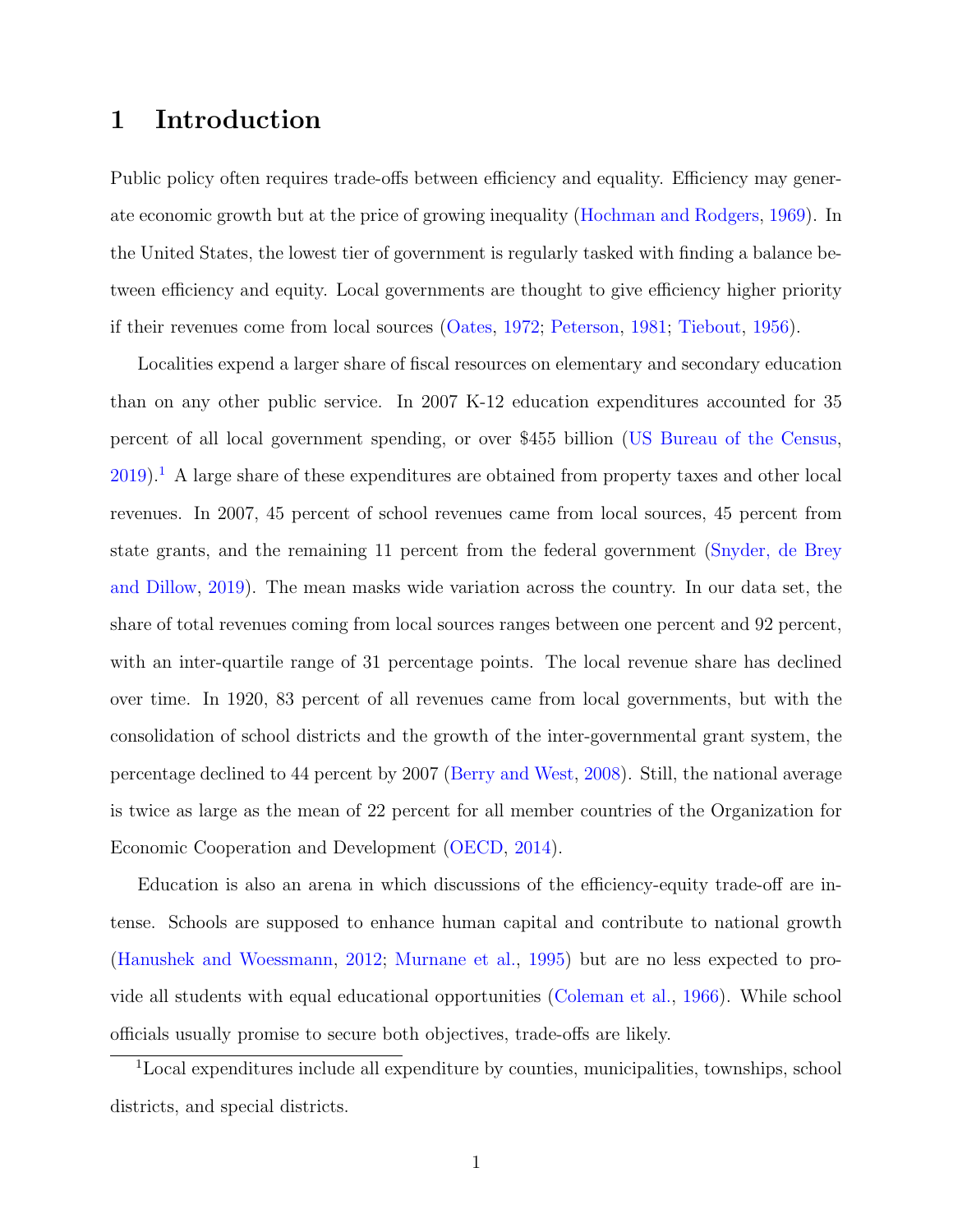Student performances on standardized tests provide a window on the efficiency-equity trade-off in education. After adjusting for student background, test scores are predictive of important life outcomes, such as college enrollment, degree attainment, earnings in adult-hood, teen-age pregnancy rates, and rates of criminal activity [\(Chetty, Friedman and Rockoff,](#page-33-2)  $2014a,b$  $2014a,b$  $2014a,b$ .<sup>[2](#page-4-0)</sup> At state and national levels, performance on standardized tests have been shown to be correlated with economic growth rates [\(Hanushek and Woessmann,](#page-34-1) [2012\)](#page-34-1). When tests are used to assess the educational efficiency and equity of U.S. schools, they seem to fall short on both sides of the trade-off. U.S. mean student performance on international tests in math, reading and science ranks well below that of many other countries [\(Hanushek, Ruhose](#page-34-2) [and Woessmann,](#page-34-2) [2016;](#page-34-2) Pál, Marec and SchwabeHenderson, [2019\)](#page-36-4). Meanwhile, the divide between those at the top and bottom deciles of the income distribution may have increased over the past half century [\(Reardon,](#page-36-5) [2011\)](#page-36-5).

The U.S. Supreme Court has found no constitutional basis for addressing these issues. In San Antonio Independent School District v. Rodriguez (1973), the Court said that, even though a state could not segregate students by race *Brown v. Board of Education* (1954), education was not a right guaranteed by the Constitution and therefore district disparities in per pupil expenditures do not violate the equal protection clause of the Fourteenth Amendment. However, the Fourth Circuit Court of Appeals in *Gary B. v. Whitmer* (2020), has revisited this question and further litigation is probable [\(Ogletree and Robinson,](#page-36-6) [2015\)](#page-36-6). At the state level, California's highest court, in *Serrano v. Priest* (1976), ruled that per pupil expenditure disparities violate its state constitution and ordered larger grants to districts with fewer local resources. Other state courts have issued similar rulings, and, in many states, finance policy has been declared unconstitutional because it is both inequitable and inadequate [\(Hanushek,](#page-34-3) [2006;](#page-34-3) [West and Peterson,](#page-37-2) [2007\)](#page-37-2). Still, serious fiscal inequalities between

<span id="page-4-0"></span><sup>2</sup>However, the tests do not directly measure other desirable educational outcomes, such as socio-emotional learning, grit, trustworthiness, or civic-mindedness.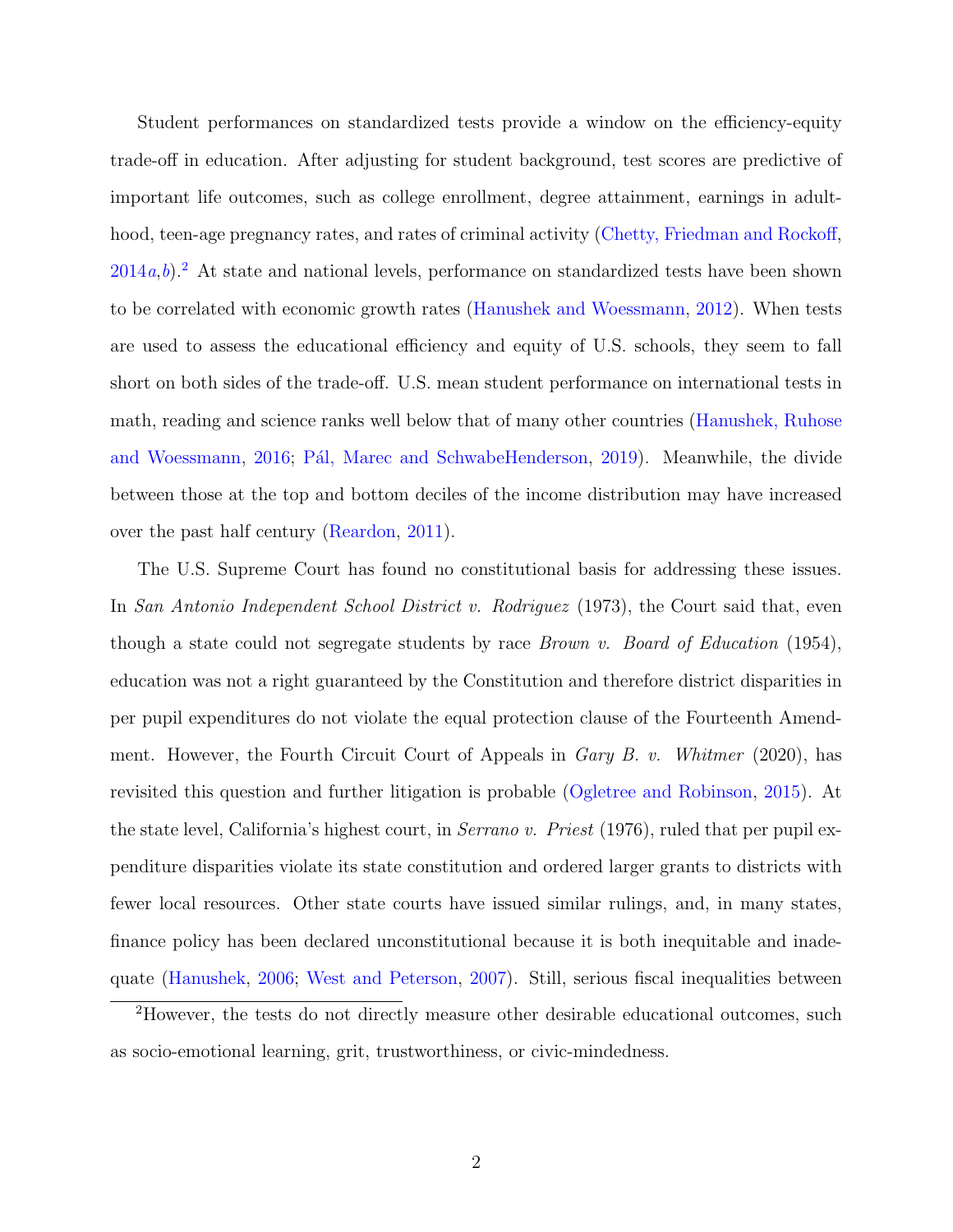districts persist [\(Brunner, Hyman and Ju,](#page-33-4) [2018;](#page-33-4) [Guin et al.,](#page-34-4) [2007;](#page-34-4) [Lafortune, Rothstein and](#page-35-1) [Schanzenbach,](#page-35-1) [2018\)](#page-35-1).

Federalism research has explored each side of the efficiency-equity trade-off. Scholars have theorized that the local tier of government is more efficient than higher tiers, and moral hazards arise if local government services are funded from other than local sources [\(Cutler](#page-33-5) [and Zeckhauser,](#page-33-5) [2000;](#page-33-5) [Rodden,](#page-36-7) [2006,](#page-36-7) [2016;](#page-36-8) [Tiebout,](#page-37-0) [1956\)](#page-37-0). Empirical studies [\(Berry,](#page-33-6) [2009;](#page-33-6) Lastra-Anadón and Mukherjee, [2019;](#page-35-2) [Ostrom, Parks and Whitaker,](#page-36-9) [1973\)](#page-36-9) have shown that services are more efficiently provided if funded locally. But these analyses of local efficiency typically ignore the distributional consequences of local finance.

On the equality side, a robust literature has documented the conservative bias of local government [\(Ejdemyr,](#page-34-5) [2017;](#page-34-5) [Oates,](#page-36-0) [1972;](#page-36-0) [Peterson,](#page-36-1) [1981;](#page-36-1) [Rae,](#page-36-10) [2008;](#page-36-10) [Trounstine,](#page-37-3) [2018\)](#page-37-3). However, states reduce inequalities if left-oriented parties are in power [\(Kelly and Witko,](#page-35-3) [2012\)](#page-35-3). In education, court-ordered reforms and other state policies reduce expenditure inequalities and narrow achievement gaps across socio-economic divides [\(Jackson, Johnson and Persico,](#page-34-6) [2015;](#page-34-6) [Lafortune, Rothstein and Schanzenbach,](#page-35-1) [2018\)](#page-35-1), particularly if teacher unions are influential [\(Brunner, Hyman and Ju,](#page-33-4) [2018\)](#page-33-4). But these studies have not estimated equity-efficiency trade-offs within districts.

In this paper we build on prior research on efficiency and equity in the delivery of local services by simultaneously estimating the effects of variation in funding from local revenue sources (rather than from inter-governmental grants) on mean levels of student achievement and heterogeneities by student SES. Specifically, we estimate effects of variation in the local district revenue share on the combined math and reading performances on tests administered by the National Assessment of Educational Progress (NAEP) to more than 225,000 nationally and state representative 8th grade students in 2007. Post-stratification weights are applied to make observations representative at the district level. We identify the efficiency of service delivery by estimating the effects of funding arrangements on mean performances in the two subjects. We estimate heterogeneous effects by SES, using as indicators student reports of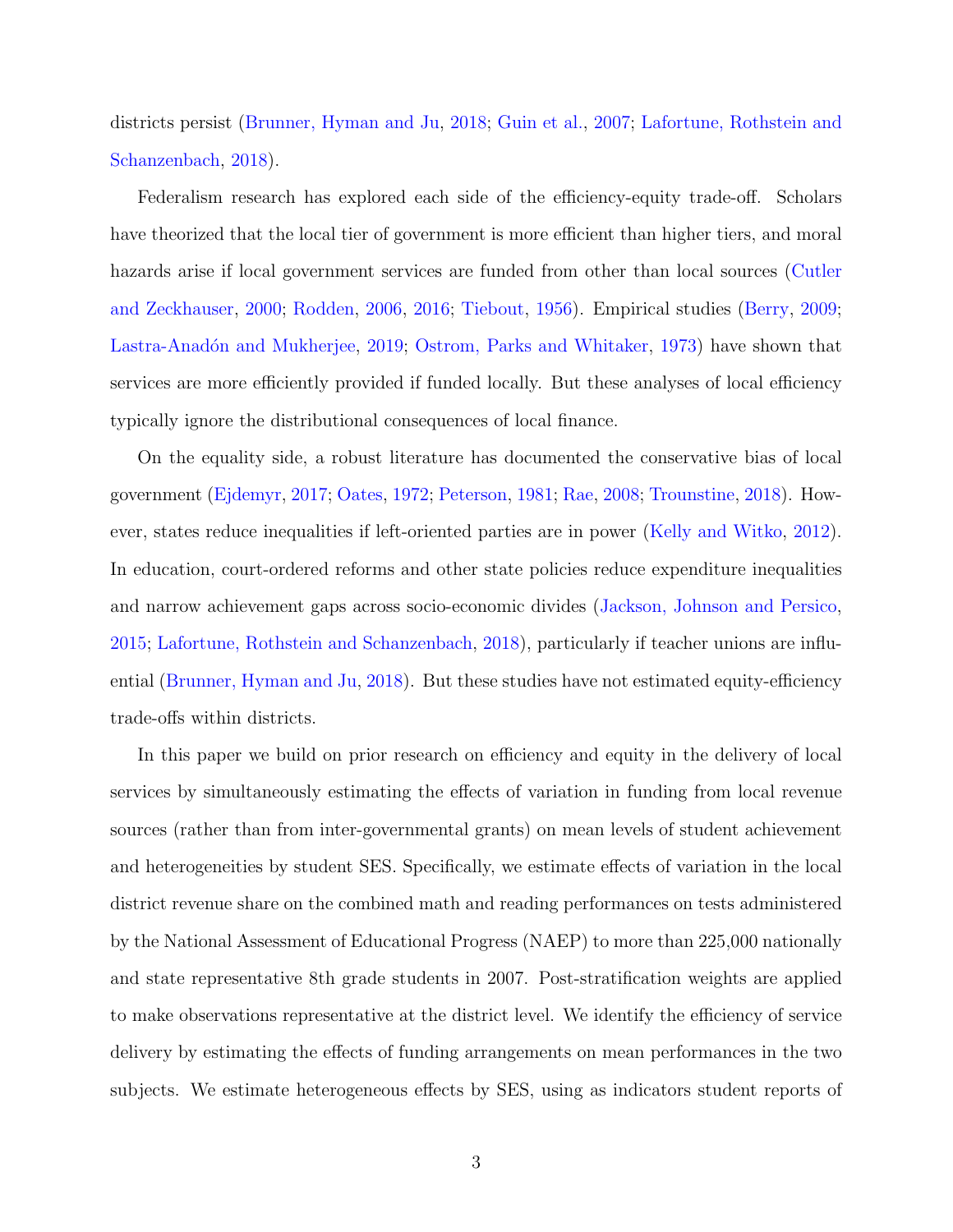parental attainment and administrative data on household income, as measured by student eligibility for free and reduced lunch.

After showing the simple relationship between local revenue share and mean student achievement, we estimate relationships with ordinary least squares (OLS) models that control for a wide range of student background characteristics (income, education, ethnicity, gender, special education status, and English Language Learner status) included in the NAEP data set as well as a set of school district characteristics obtained from the 2000 U. S. census (per pupil expenditures, mean household income, mean house values, percent urban, and percent of adults above the age of 25 with a college degree. See Online Appendix Table [B.1](#page--1-0) for summary statistics. We use similar models to estimate heterogeneous effects by SES.

Since relationships may be endogenous even after controlling for a wide array of observables, we next estimate effects with two causal models. First, we employ geographical discontinuity regressions to estimate effects on achievement levels in districts at borders of states with disparate fiscal regimes [\(Tolbert and Sizer,](#page-37-4) [1996\)](#page-37-4). The differences in funding shares of bordering districts are plausibly exogenous if observed characteristics of those on either side of state borders do not differ significantly and if observables capture differences in "taste for education". Second, we estimate the effects of local revenue share on achievement with two-stage least squares (2SLS) models that use changes in housing prices between 2000 and 2007 as the instrument for local revenue share. These models exploit the apparently irrational and highly uneven upward shift in housing prices between 2000 and 2007 [\(Glaeser](#page-34-7) [and Nathanson,](#page-34-7) [2015\)](#page-34-7).

The OLS, geographic discontinuity, and 2SLS models all find efficiency effects of an increase in local revenue share, and all models show a trade-off between efficiency and equity. Estimations show that 8th grade math and reading performances are approximately 0.02 to 0.06 standard deviations higher for every 10 percent increase in the share of revenues received from local sources. The efficiency gains come at the price of equity. Most models show gains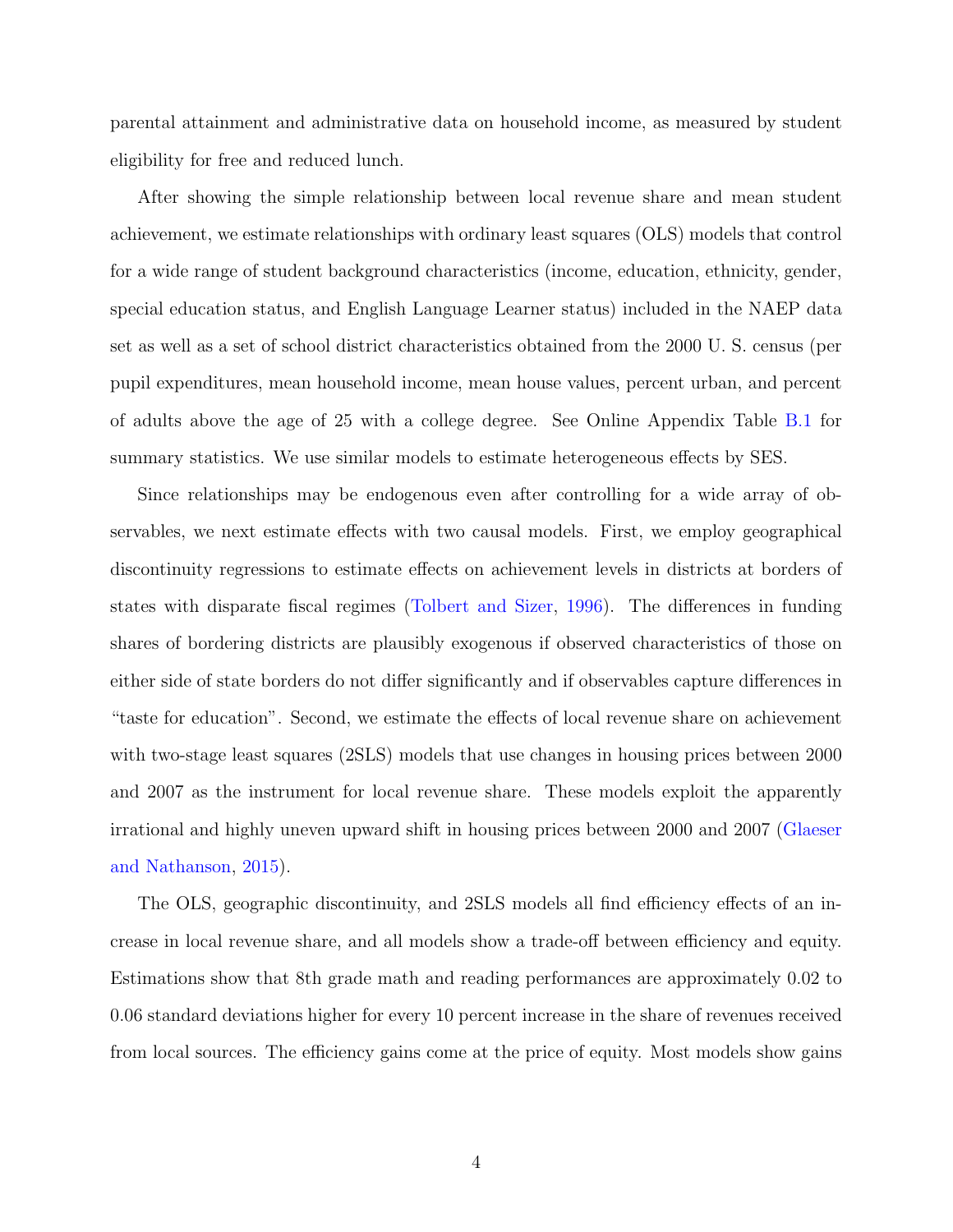are about twice as large for students from higher SES backgrounds as for those from lower ones.

We follow [Hirschman](#page-34-8) [\(1970\)](#page-34-8) by exploring both "voice" and "exit" channels as potential moderators that connect local revenue share to outcomes. Prior research has shown a positive relationship between achievement and both pupil-teacher ratios and the instructional share of school expenditures [\(Brewer,](#page-33-7) [1996;](#page-33-7) [Jacques and Brorsen,](#page-35-4) [2002;](#page-35-4) [Krueger,](#page-35-5) [1999;](#page-35-5) [Wenglinsky,](#page-37-5) [1997\)](#page-37-5), and opinion surveys have identified strong public support for smaller class sizes and higher salaries for teachers, both costly instructional expenses [\(Peterson, Henderson and](#page-36-11) [West,](#page-36-11) [2014\)](#page-36-11). Consistent with this literature, we show both that pupil-teacher ratios decline and the share of expenditures allocated to instruction increases with increments in the share of funding from local sources. We then show that the share of resources allocated to instruction and pupil-teacher ratios are both correlated with student achievement (controlling for district characteristics, including expenditure levels). These results suggest that the voice channel may be a moderator of the connection between local revenue share and achievement. However, we cannot exclude the possibility that school boards choose these policies not simply because voters prefer them but also because they wish to forestall potential exit to other localities.

To ascertain exit effects more fully, we, following [\(Hoxby,](#page-34-9) [2000\)](#page-34-9), hypothesize that exit potential is greater when school districts are more densely concentrated within a geographic area and that districts are responsive to exit potential if their funding comes from local sources. Our results are consistent with these hypotheses. We find that local revenue share has a larger impact on mean achievement in commuter zones with greater district density. Exit potential also heightens the efficiency-equity trade-off. Positive effects are greater for students from more advantaged backgrounds. We infer that the efficiency-equity trade-off at the local level is moderated by both the voice and exit channels.

Our concluding discussion considers the implications of the efficiency-equity trade-off for inter-governmental grants such as those under consideration by courts in equity and adequacy lawsuits. We estimate that a 50 percentage point shift in the share of revenue coming from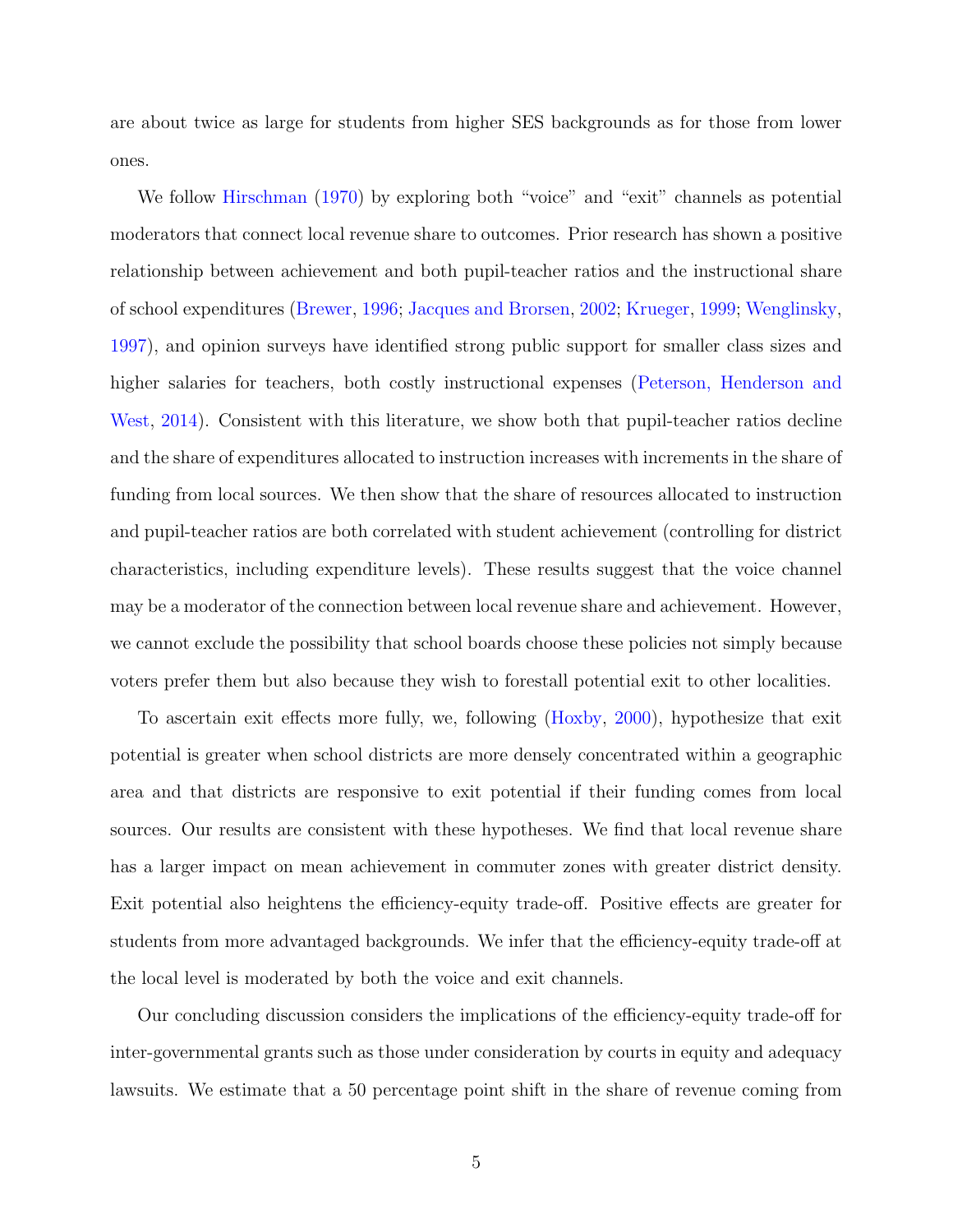intergovernmental grants would reduce the SES-achievement gap by about 0.1 of a s.d. by 8th grade. But the shift would also positively affect student learning by about twice this amount for the average 8th grader.

The paper is divided into five sections. The next section describes data and sources; the third presents our analytical models; the fourth shows our results; and the fifth discusses. A review of the federalism literature bearing on this topic is available in an Online Appendix, which also presents supplementary results in tables and a figure.

### 2 Data

The main sample consists of 110,240 math and 115,970 reading test performances on the National Assessment of Educational Progress (NAEP) administered under the auspices of the National Center for Educational Statistics (NCES) to nationally representative and state representative samples of students [\(Rogers and Stoeckel,](#page-36-12) [2008\)](#page-36-12).[3](#page-8-0) Observations are weighted to be district representative [\(Little,](#page-35-6) [1993\)](#page-35-6).<sup>[4](#page-8-1)</sup> In all analyses we combine results from math and reading test-takers. Similar results obtain for each subject (See Online Appendix Table [B.3\)](#page--1-1).<sup>[5](#page-8-2)</sup> All outcomes are reported in standard deviations, which are calculated by converting test scores into z-scores for each subject (the difference between the student's average and the sample mean, divided by the standard deviation of the sample).<sup>[6](#page-8-3)</sup>

<span id="page-8-2"></span>data to be representative at the state level. Our results are robust to either weighting scheme. <sup>5</sup>Student's performance on the test is estimated by NAEP from the portion of the test

taken by that individual; we take the average of the first five plausible values the NAEP estimates for each observation. Results are robust to the use of the first plausible value instead of the average of the first five. See Online Appendix Table [B.2.](#page--1-2)

<span id="page-8-3"></span><sup>6</sup>As [Jacob and Rothstein](#page-35-7) [\(2016\)](#page-35-7) note, there is no guarantee of comparability of transformations across samples that use different scales. We are fortunate in that we use a homoge-

<span id="page-8-1"></span><span id="page-8-0"></span><sup>3</sup>Researchers with restricted-use data licenses may obtain NAEP individual-level microdata from the NCES, which has approved for disclosure all results reported in this paper. <sup>4</sup>This differs from the weighting used by [Rogers and Stoeckel](#page-36-12) [\(2008,](#page-36-12) p. 45), who weight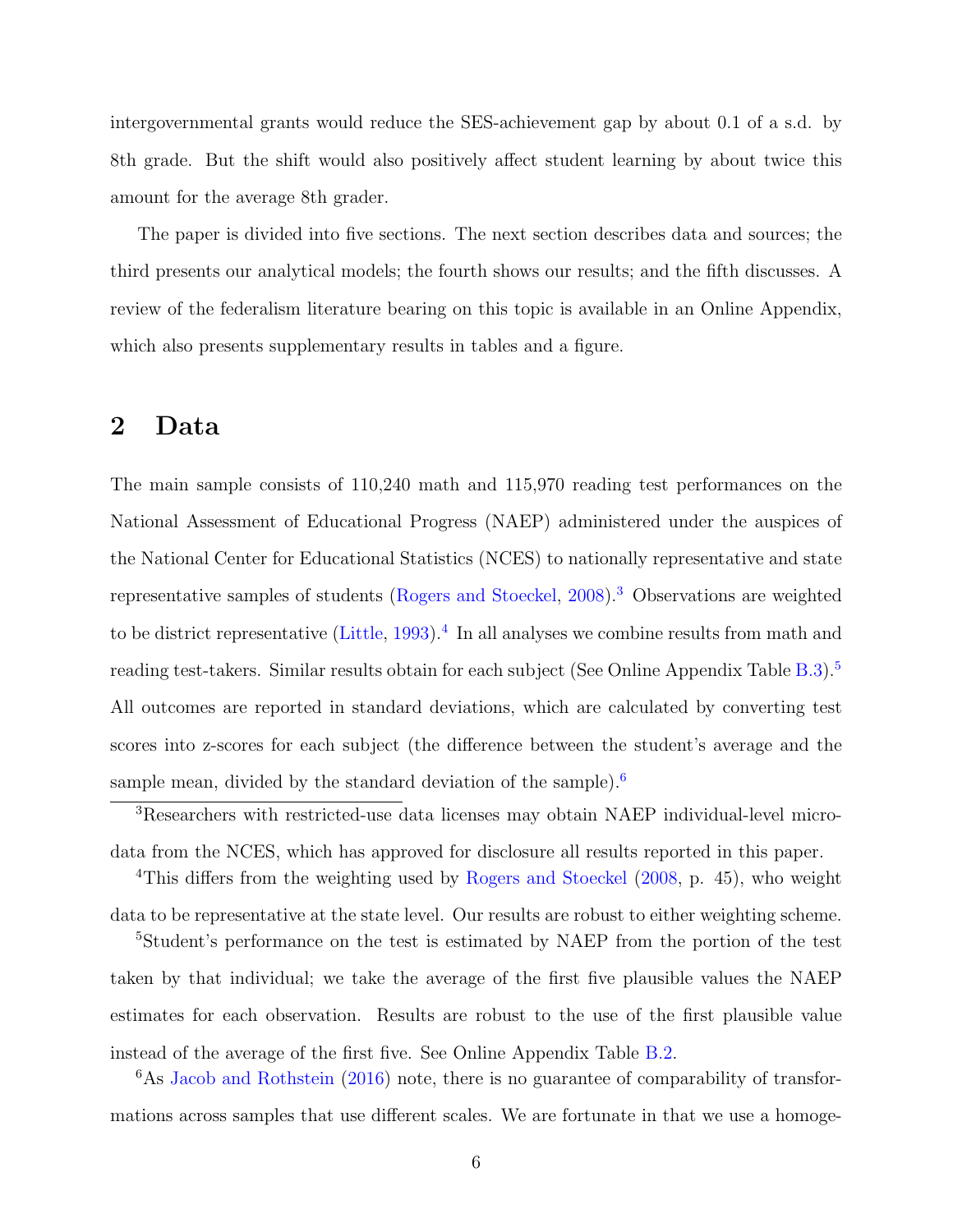Our main independent variable is the local share of revenue in the test-taker's school district for the school year 2006-07, as reported in the NCES Common Core of Data [\(NCES,](#page-36-13) [2019\)](#page-36-13). We divide the total local revenue (TLOCREV) by the total revenue (TREV) from all local, state, and federal sources.<sup>[7](#page-9-0)</sup> Per pupil expenditure data also come from this source.

The NAEP dataset contains two binary variables, household income and parental education, which we use to estimate SES. Forty-four percent of sampled students are classified as low-income rather than high-income based on administrative records of eligibility for participation in the free and reduced lunch program, which in 2007 was limited to those from households with incomes of no more than 180 percent of the poverty line. Fifty-two percent of students are classified as having parents with a high rather than low educational attainment level depending on whether or not students reported at least one parent had earned a four-year college degree [\(Rogers and Stoeckel,](#page-36-12) [2008\)](#page-36-12). NAEP also provides the other individual level co-variates used in the analysis, including gender, special education status, English language learner status, and disadvantaged minority (neither white nor Asian) status.

We obtain from the [US Bureau of the Census](#page-37-1) [\(2019\)](#page-37-1) district-level co-variates as of 2000 –household median income, median house price, percent urban, and percent of those 26 years and over with a 4-year college degree. In the analytical strategy that leverages house prices, we use the 741 commuting zones defined by the Bureau of the Census based upon the contrast in the intensity of self-reported commuting patterns within and across counties in 1990 [\(Tolbert and Sizer,](#page-37-4) [1996\)](#page-37-4). For other scholarly uses, see [Autor and Dorn](#page-33-8) [\(2013\)](#page-33-8); [Chetty](#page-33-9) [et al.](#page-33-9) [\(2014\)](#page-33-9). House prices by zip code are obtained from the Zillow Home Value Index [\(Zillow,](#page-37-6) [2018\)](#page-37-6), which estimates them from sales prices and public records (for its use see e.g. neously scaled exam for the whole country, which gives us confidence in our within sample estimates. However, we avoid comparisons of our results with other interventions.

<span id="page-9-0"></span><sup>7</sup>TLOCREV is defined as "revenues from such sources as local property and non-property taxes, investments, and revenues from student activities, textbook sales, transportation and tuition feed, and food service revenues" [\(NCES,](#page-36-13) [2019\)](#page-36-13).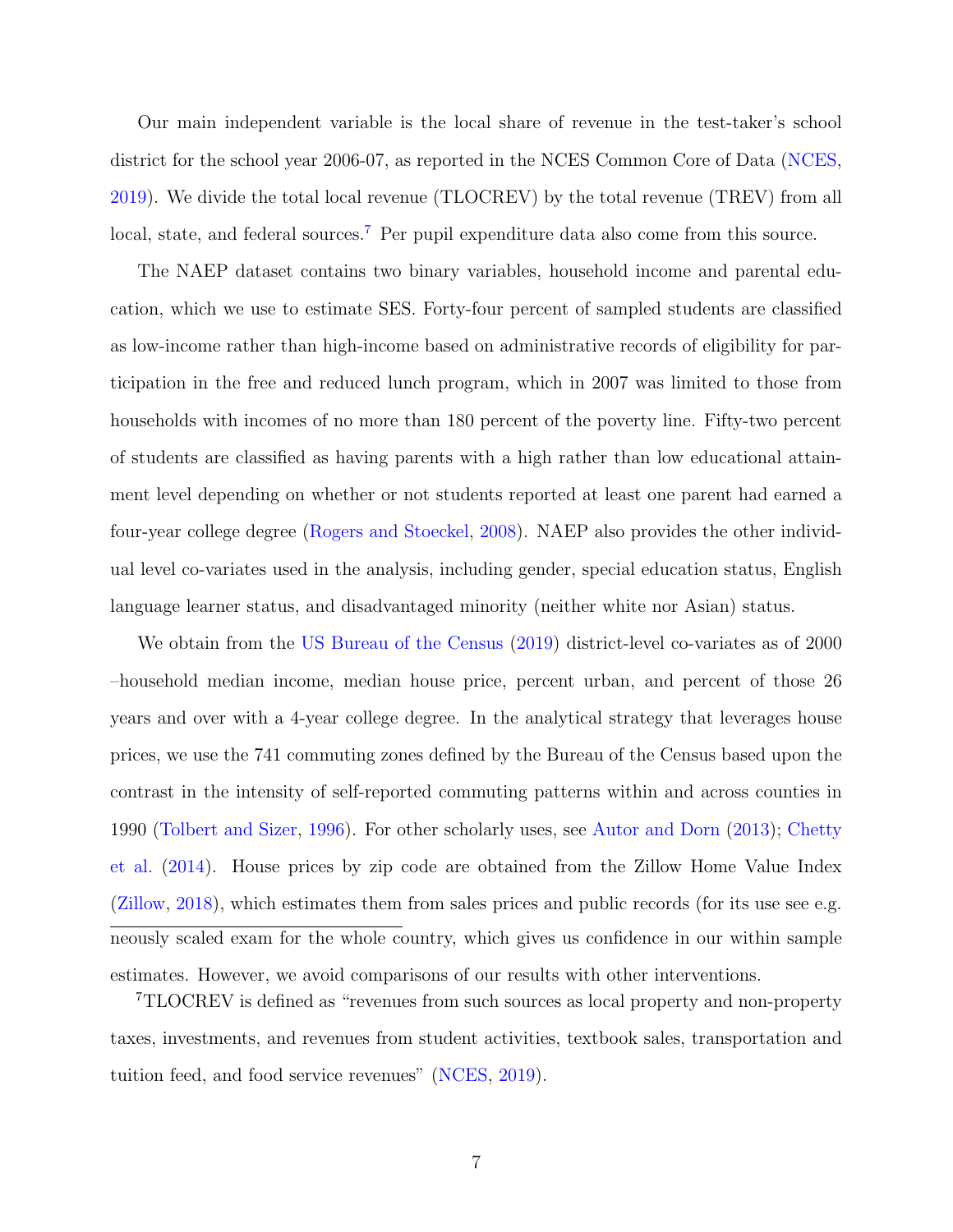[Guerrieri, Hartley and Hurst,](#page-34-10) [2013\)](#page-34-10). A sizeable share of zip codes within the United States does not have a sufficiently thick housing market to generate reliable estimates. House price data are available for just 72 percent of the weighted observations in our sample.

## 3 Analytical Strategies

We estimate the relation between a district's local revenue share and student performance with the following regression specification:

$$
Y_{ids} = \beta L_d + \delta \mathbf{X_i} + \xi \mathbf{D_d} + \gamma E_d + B_s + R_i + \epsilon_{ids},\tag{1}
$$

where Y is the NAEP test score for individual i in district  $d$ , in state s, measured in standard deviations, and  $L$  is the local share of revenues in the district. In certain specifications, we include  $X$ , a vector of individual-level covariates, including binary indicators for income, education, as well as gender, special education status, English language learner status, and disadvantaged minority (neither white nor Asian) status.  $\bf{D}$  are 2000 district demographics from the school district: household median income, share urban, share of those 26 and older with a 4-year college degree, and median house prices.  $E$  is current per pupil expenditure in the district,  $B$ , state fixed effects,  $R$ , an indicator for whether the test is a reading or math test and  $\epsilon$  is the error term, which we cluster by district d to account for interactions among student observations within a school district.

When analyzing heterogeneous effects we consider cleavages driven by differences in either the income indicator or level of parental education, by adding the interaction term  $L_d \times SES_i$ in addition to using these  $SES<sub>i</sub>$  variables as co-variates:

$$
Y_{ids} = \zeta L_d \times SES_i + \beta L_d + \eta SES_i + \delta \mathbf{X_i} + \xi \mathbf{D_d} + \gamma E_d + B_s + R_i + \epsilon_{ids}
$$
 (2)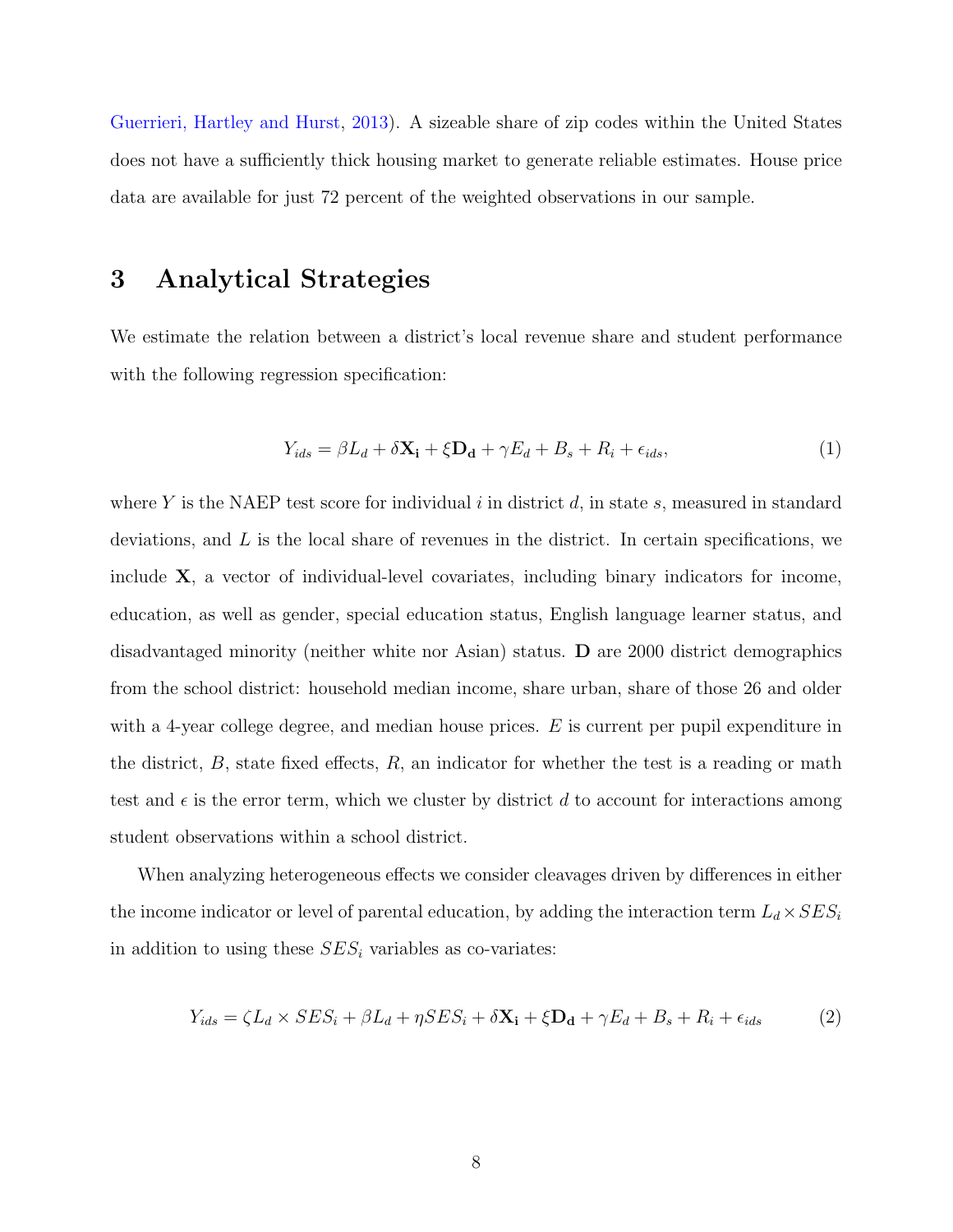Estimation of those models via OLS may be biased by an endogenous relationship between revenue share and student performance. For example, observables may not distinguish those who seek high quality schools by migrating to districts that receive more of their funding from local school revenues. To estimate causal effects, we use geographic regression discontinuity models that exploit funding formula discontinuities at state borders and predict local revenue share with an instrument that exploits the seemingly irrational boom in housing prices between 2000 and 2007. We explain each approach next.

#### 3.1 Geographic Discontinuities Across State Borders

Since intergovernmental grants are largely determined at the state level, students attending schools close to state borders may find themselves in districts receiving widely disparate funding shares via inter-governmental grants. The discontinuity may be used to estimate causal effects on student performance if other unobserved state policies do not affect performance and if observed differences in the background characteristics of both students and districts near borders capture all unobserved difference.<sup>[8](#page-11-0)</sup>

To estimate a local average treatment effect of differences in local revenue share near state borders, we employ a fuzzy geographic regression discontinuity design with linear distance of the student's school to the border as the running variable. The effect of local revenue share is estimated as the magnitude of the difference between linear intercepts at the border between higher and local revenue share states. Following [Cattaneo, Idrobo and Titiunik](#page-33-10) [\(2019,](#page-33-10) ch. 4.2), we select the bandwidth that minimizes the mean squared error (MSE) of the point estimator. In the estimation of the mean effect, the bandwidth is 11.9 km (7.39 miles) on

<span id="page-11-0"></span><sup>8</sup>Similar causal estimations inferred from policies or institutions with geographical variation have been used to study the effects of urban policies in US cities [\(Gerber, Kessler and](#page-34-11) [Meredith,](#page-34-11) [2011\)](#page-34-11), media penetration on political attitudes [\(Kern and Hainmueller,](#page-35-8) [2009\)](#page-35-8), ballot initiatives on voter turnout [\(Keele and Titiunik,](#page-35-9) [2015\)](#page-35-9), and teacher union effects [\(Brunner,](#page-33-4) [Hyman and Ju,](#page-33-4) [2018\)](#page-33-4).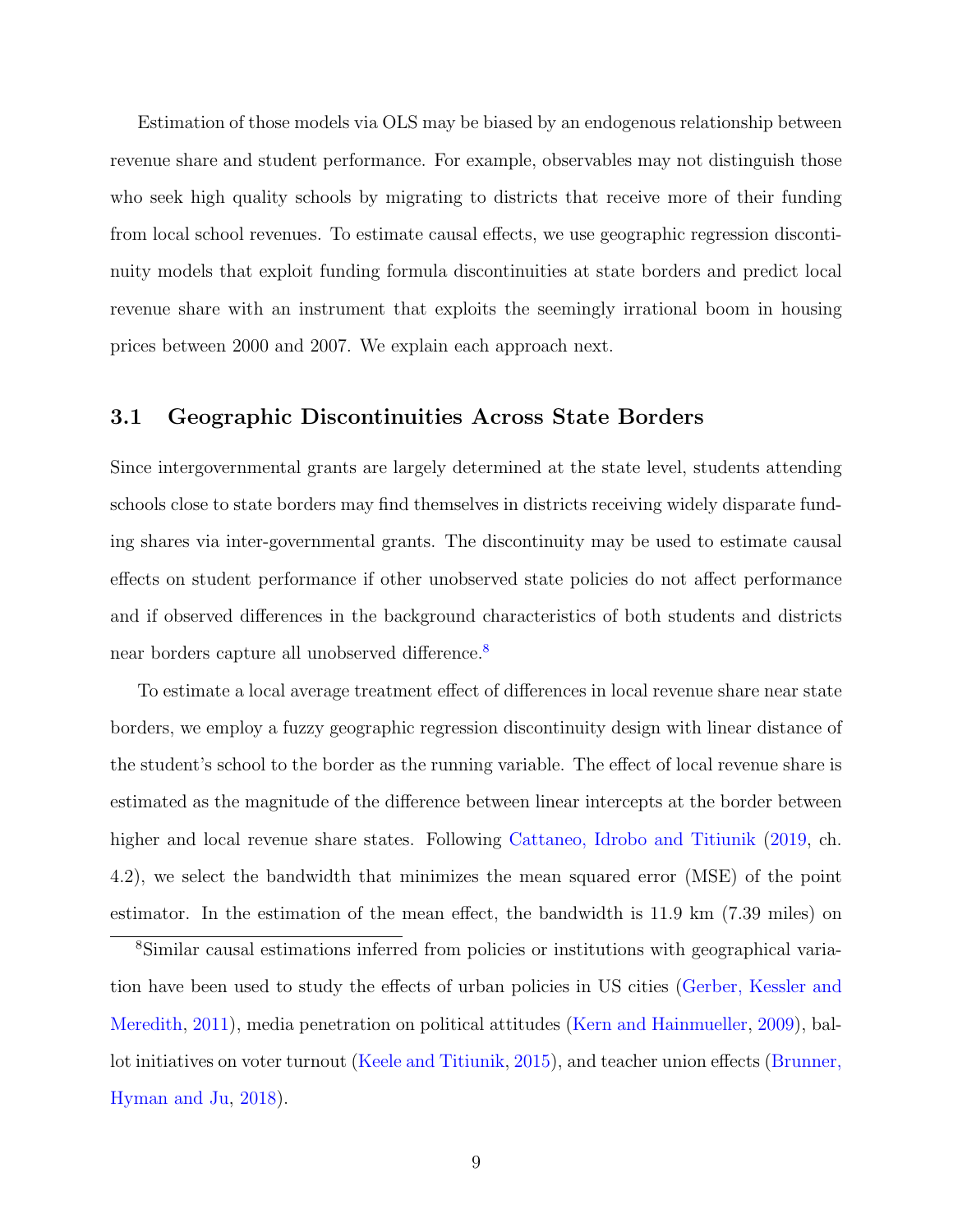either side of the border. The bandwidth contains 17,140 student observations located within 236 school districts, along 25 state borders.

To be consistent in our estimates of the efficiency-equity trade-off, we use the same bandwidth to estimate heterogeneities by SES. In a robustness check, we also estimate effects that use the optimal bandwidth for each subgroup specification. We also follow [Keele and](#page-35-9) [Titiunik](#page-35-9) [\(2015\)](#page-35-9) by estimating effects using three alternative bandwidths of 10km., 20km., and 30 km. in order to mitigate concerns about linear indicators in contexts where distance is bi-dimensional. In the implementation of this strategy, we restrict our sample of students to those living near the borders of states with fiscal regimes that differ by an average of ten percentage points or more. Consistent with [Keele and Titiunik](#page-35-9) [\(2015\)](#page-35-9), we further restrict the sample to borders where student ethnicity (white and Asian versus others) does not differ by more than 10 percentage points.

By restricting the sample to borders and bandwidths that meet these specifications, we observe students who (with one exception) have characteristics that do not significantly differ on either side of the border. We also see no significant difference in seven observable district characteristics (including expenditures per pupil) and three state policies that affect teacher effectiveness.<sup>[9](#page-12-0)</sup> The observed individual and district characteristics are the same as the thirteen used in our OLS model 2 presented in Table [2.](#page-18-0) The estimated covariate differences at the borders are shown in Table [1.](#page-14-0) The one exception where we do observe a difference is the share of English Language Learners on either side of the border. The sign on this variable is negative, which indicates that the percentage is greater on the side of the border

<span id="page-12-0"></span><sup>9</sup>The strength of teacher unions is affected by right-to-work laws, an indicator we prefer to collective bargaining agreements, because the latter are set at the district rather than the state level. Licensing and certification practices affect the flexibility with which districts can recruit teachers. Some states allow alternatives to traditional state licenses obtained by earning a given number of courses in teacher education. Performance pay policies are expected to reward and retain the more effective teachers.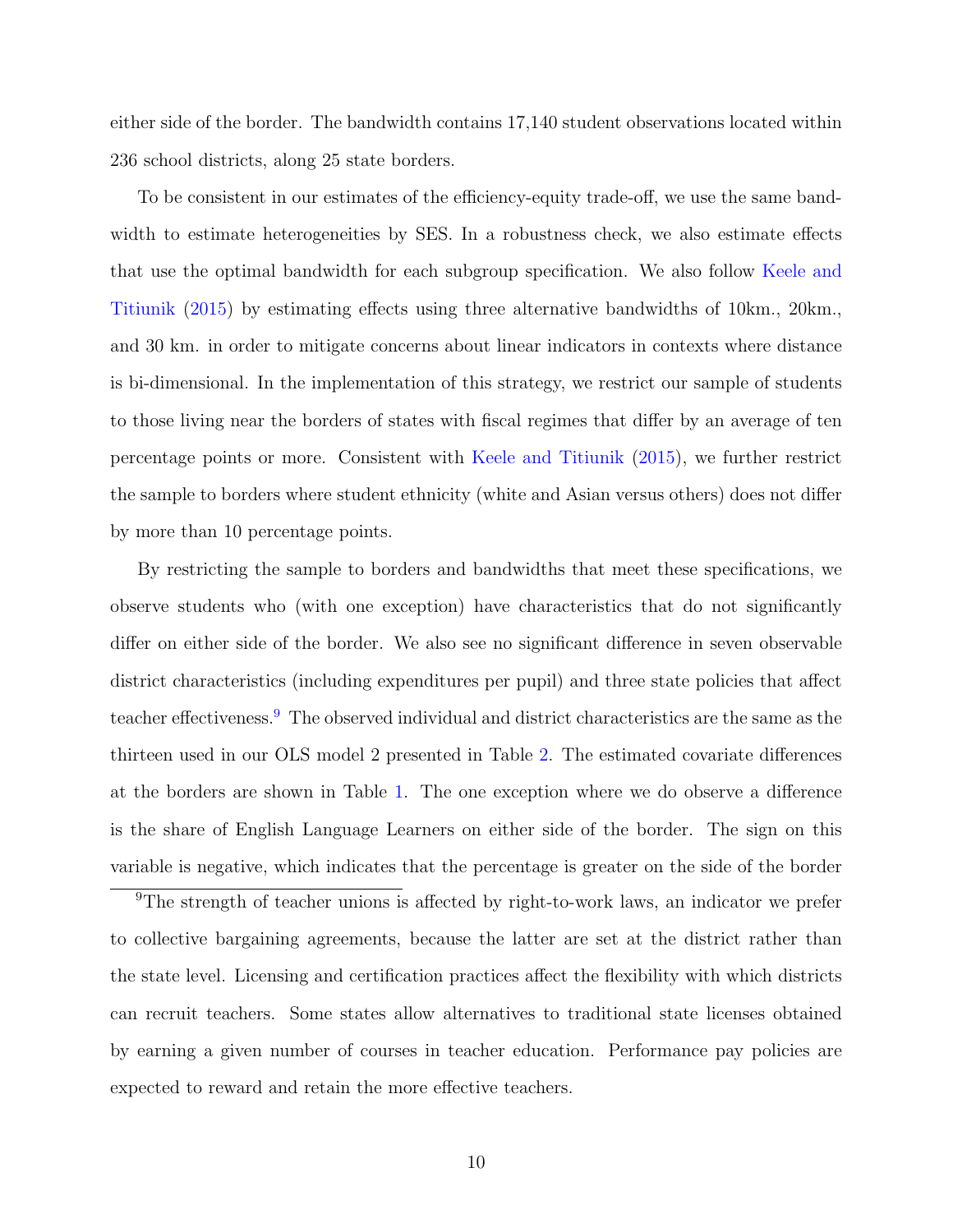with districts more dependent on local revenue, a value that potentially biases our estimates toward zero. Ten of the fifteen variables for which differences are insignificant also had signs that potentially biased estimates towards zero. In our estimated models, we control for three state policies that affect teacher quality because the effectiveness of the teacher is the school factor most closely correlated with educational outcomes [\(Chetty, Friedman and Rockoff,](#page-33-3)  $2014b$  $2014b$ ).<sup>[10](#page-13-0)</sup>

We also test whether there is "bunching", that is a piling up of observations on one side of state borders. Bunching might suggest strategic migration of individuals to take advantage of the discontinuity, undermining the plausibility of the exogeneity assumption. We see no evidence of bunching on a particular side of the border, though we do see greater population density along state borders, probably because rivers, which are often used to mark state borders, are an historic means of transport that attract dense populations (See Online Appendix Figure [B.1\)](#page--1-1). Crucially, the spike in observations at state borders is symmetrical on either side of the border. The slight difference in number of observations on either side is not unusual in size compared to other discontinuities occurring at other arbitrary "placebo" thresholds of distance to the state line. Following [Cattaneo, Jansson and Ma](#page-33-11) [\(2019\)](#page-33-11), based on [McCrary](#page-35-10) [\(2008\)](#page-35-10), we perform a formal density manipulation test to establish whether there are unusual discontinuities in the density on either side of the border. In particular, we test whether the estimated difference in densities on approaching the border from each side is significantly different from zero (estimated using local polynomials of degree 2 and the MSE-optimal bandwidth). The test statistic for the hypothesis of there being a difference between density on the left and right of the border is an insignificant  $T = -1.03$ .

<span id="page-13-0"></span><sup>10</sup>As discussed in [Cattaneo, Idrobo and Titiunik](#page-33-10) [\(2019,](#page-33-10) ch. 4.4) including covariates in the regression discontinuity specifications should not affect our point estimates if, as we show, covariates are orthogonal to the discontinuity treatment. However, they serve to increase the precision of our treatment estimates.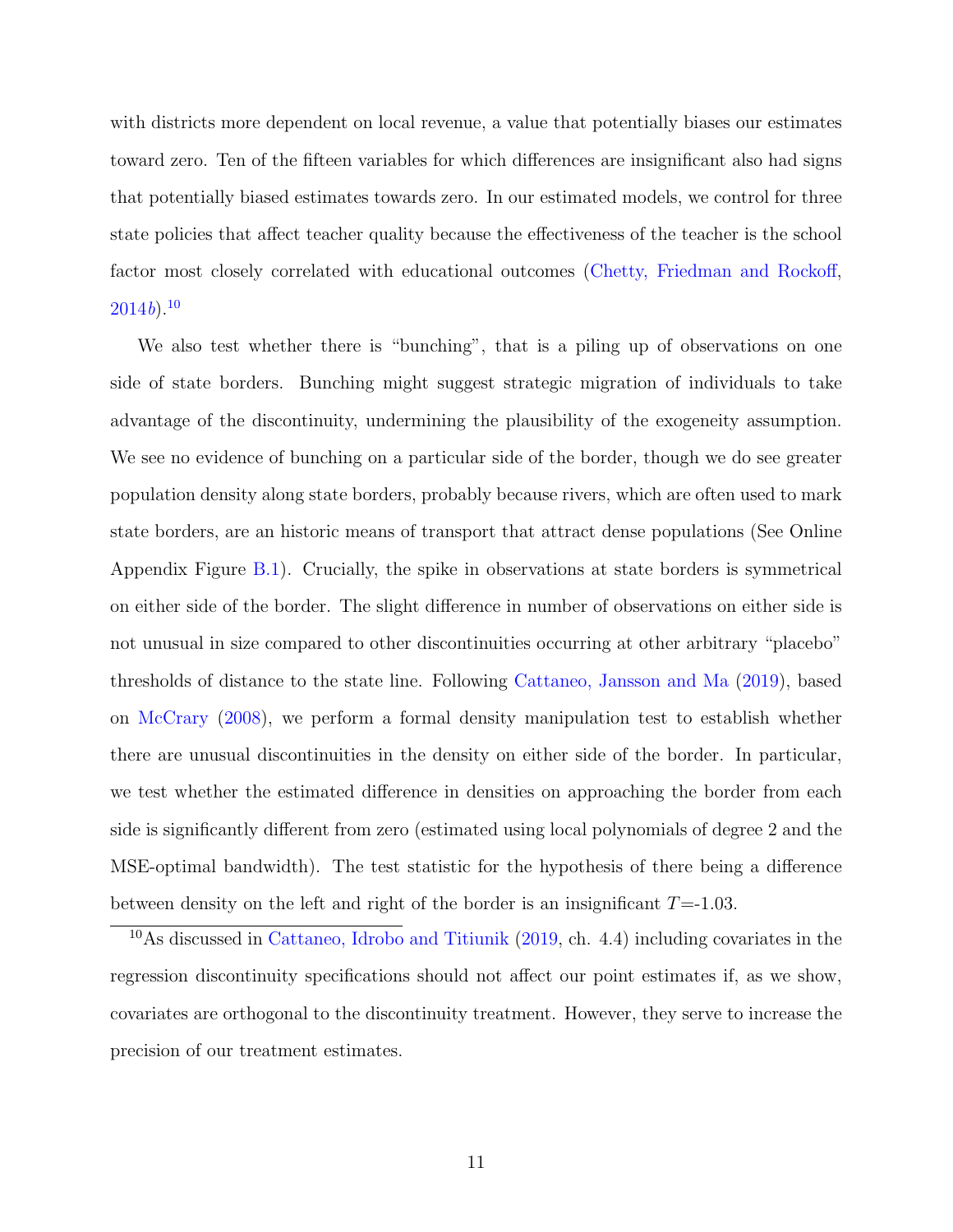<span id="page-14-0"></span>

| Table 1: Geographic regression discontinuity estimates of differences in covariates at borders |  |  |  |  |
|------------------------------------------------------------------------------------------------|--|--|--|--|
| of states with contrasting local shares of revenue                                             |  |  |  |  |

| <i>Individual-level covariates</i> |             | District-level covariates |            |  |  |
|------------------------------------|-------------|---------------------------|------------|--|--|
| Variable                           | Estimate    | Variable                  | Estimate   |  |  |
| Low Income                         | 0.01334     | Right to work state       | $-0.09093$ |  |  |
|                                    | (0.03687)   |                           | (0.1245)   |  |  |
| Low Education                      | $-0.03697$  | Alternative certification | $-0.03661$ |  |  |
|                                    | (0.04005)   |                           | (0.04556)  |  |  |
| White or Asian                     | $-0.0081$   | Performance pay policy    | 0.02014    |  |  |
|                                    | (0.03172)   |                           | (0.0817)   |  |  |
| Disabled                           | $-0.03339$  | Share white               | 0.05108    |  |  |
|                                    | (0.02277)   |                           | (0.0312)   |  |  |
| English Learner                    | $-0.04905*$ | Share low income          | $-0.21087$ |  |  |
|                                    | (0.01905)   |                           | (0.04582)  |  |  |
| Index of disadvantage              | $-0.02029$  | Share commute $>30$ min   | .03128     |  |  |
|                                    | (0.01605)   |                           | (.02438)   |  |  |
| Male                               | $-0.03859$  | Expenditure per pupil     | 0.8989     |  |  |
|                                    | (0.04178)   |                           | (0.5193)   |  |  |
|                                    |             | Own house value           | $-15676$   |  |  |
|                                    |             |                           | (22513)    |  |  |
|                                    |             | Household income          | $-1247.3$  |  |  |
|                                    |             |                           | (1126.8)   |  |  |

Note: Estimate is the effect of location in a high local revenue share state. Estimations restricted to borders of states with differences in average local share of revenue of ten percentage points or more and difference in non-white or Asian share is less than 10 percent. Index of disadvantage is the average of the listed individual social indicators (above that line). Uses rdrobust software of [Cattaneo, Idrobo and Titiunik](#page-33-10) [\(2019\)](#page-33-10), implemented with the MSE-optimal bandwidth for the pooled analysis on zscores and a triangular kernel. (11.9 km. across the state border). Robust standard errors, clustered by district, are in parentheses.  $+$  0.10,  $*$  0.05,  $**$  0.01,  $***$  0.001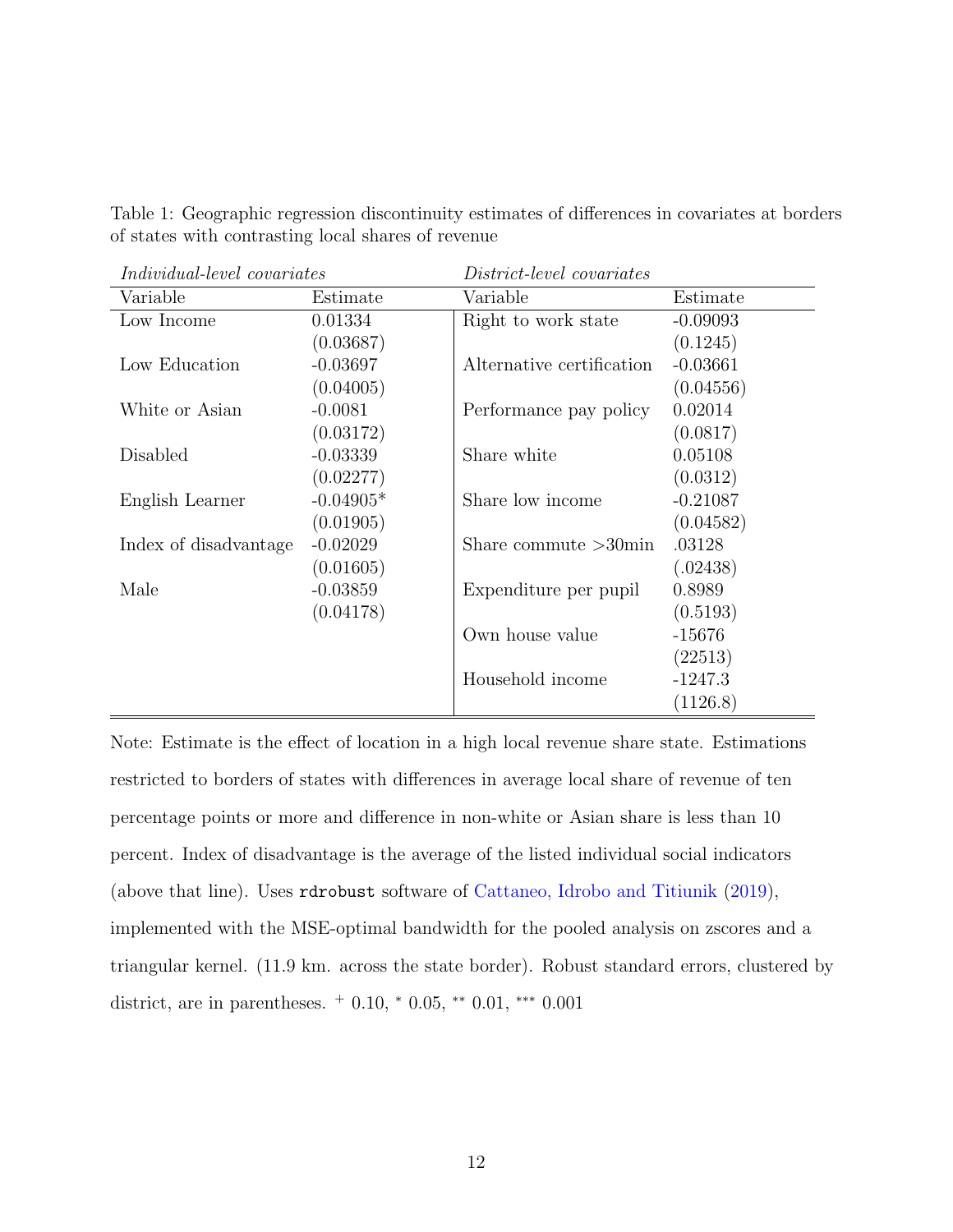The geographic discontinuity estimates are local average treatment effects only for those students attending schools in districts near borders of states with different funding regimes. To estimate causal effects for a larger share of the sample, we also employ a 2SLS model that exploits the changes in housing prices between 2000 and 2007.

#### 3.2 House Price Changes and Local Revenue Share Changes

As a separate source of plausibly exogenous variation, we use unanticipated, short-term changes in housing prices between 2000 and 2007 as an instrument for local revenue share. During this period housing prices in the average zip code within the continental United States increased by 7.6 percent each year or by a cumulative 75 percent. The increases varied widely, with some zip codes reporting 25 percent increases annually. Economists do not agree on the causes [\(Shiller,](#page-36-14) [2007\)](#page-36-14). Some attribute it to the ready availability of subprime loans [\(Mayer](#page-35-11) [and Pence,](#page-35-11) [2008\)](#page-35-11), while others think "trend-chasing" can drive up prices in specific markets [\(Glaeser and Nathanson,](#page-34-7) [2015\)](#page-34-7). That prices were frothy and seemingly irrational during the period has been offered as a factor contributing to the financial crisis of 2008 [\(Mishkin,](#page-35-12) [2009;](#page-35-12) [Taylor,](#page-37-7) [2009\)](#page-37-7).

The apparently irrational and unanticipated nature of much of the growth in housing values between 2000 and 2007 makes price changes within commuting zones a useful instrument for estimating changes to local revenue shares. While rapid and erratic price changes can be expected to have a direct impact on revenues from the property tax within each commuting zone, they are unlikely to have any direct or indirect impact on student test scores except via their impact on local tax resources. To minimize any endogenous effects of school quality on price change, we control for math performance in 2000 (the subject in which NAEP tested students that year), and we estimate predicted price changes at the commuting zone level (CZ) rather than at the school district level.

Changes in house prices on local revenue share are likely to be substantial. Most districts depend heavily upon the property tax. These rates are sticky [\(Davis and Ferreira,](#page-33-12) [2017;](#page-33-12) [Lutz,](#page-35-13)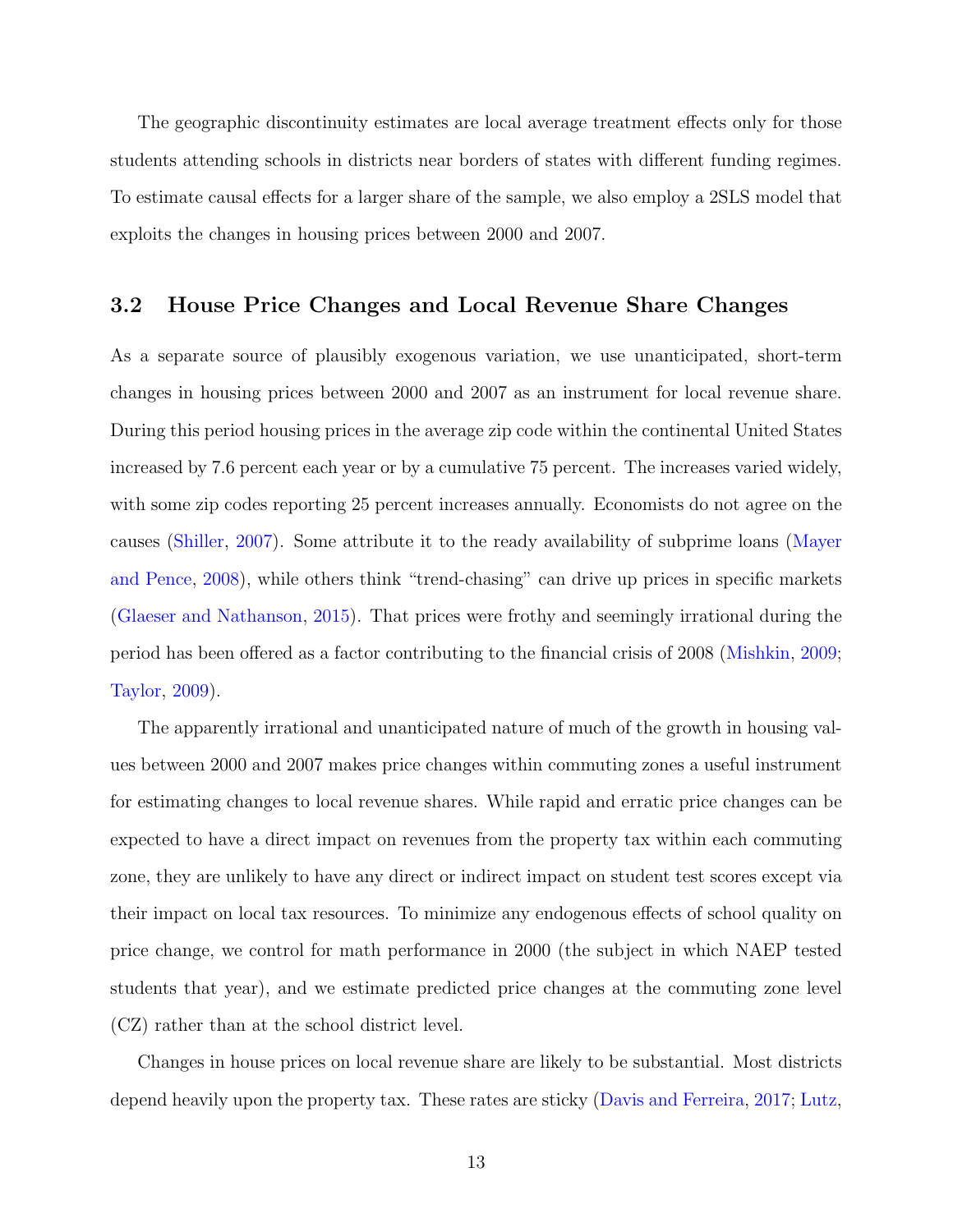[2008\)](#page-35-13), in part because local assessments of property values typically are periodic. The lag can be expected to boost local revenues for school districts. It can also be expected to reduce the size of inter-governmental grants, since state funding formulas tend to favor districts with more limited taxable resources [\(Chingos and Blagg,](#page-33-13) [2017\)](#page-33-13). The combined effect of a growth in local resources and reduced state grants in districts with sharp rises in housing values can be expected to shift upward the share of resources generated locally.

For the first stage, we use equation (3) to predict local share of revenue in 2007 with changes in house prices, controlling for math performance in 2000, and all individual level and 2000 district characteristics, including house prices, that are used in Table [2,](#page-18-0) model 2.

Specifically, the first stage equation is:

$$
\widehat{L_d^{2007}} = \beta \triangle HP_{cz} + \eta L_d^{2000} + \delta \mathbf{X_i} + \xi \mathbf{D_d} + \theta M_d^{2000} + B_s + \epsilon_{ids},\tag{3}
$$

where  $L_d^{2007}$  is the predicted level of local revenue share in 2007 in district d, and  $\triangle HP_{cz}$ is the change in house prices 2000-07 in the commuting zone in which d is located.  $L_d^{2000}$ is the observed local revenue share in 2000 and  $M_d^{2000}$  is the average math scores in 2000. Remaining variables are defined as in equations (1) and (2).

In the second stage, we take these predicted values from (3) to estimate the 2SLS effect of local revenue share in 2007 on test scores, controlling for 2000 local revenue share, math averages, and all 2000 district controls and state fixed effects, as in equation (1) (implemented in Table [2,](#page-18-0) Model 2). We use equation (4) to estimate mean effects, and (5) to estimate effects by socioeconomic subgroup:

$$
Y_{ids} = \beta \widehat{L_d^{2007}} + \eta L_d^{2000} + \theta M_d^{2000} + \delta \mathbf{X_i} + \xi \mathbf{D_d} + \gamma E_d + B_s + R_i + \epsilon_{ids}
$$
(4)

$$
Y_{ids} = \zeta \widehat{L_d^{2007}} \times SES_i + \beta \widehat{L_d^{2007}} + \eta SES_i + \delta \mathbf{X_i} + \xi \mathbf{D_d} + \eta L_d^{2000} + \theta M_d^{2000} + \gamma E_d + B_s + R_i + \epsilon_{ids} \tag{5}
$$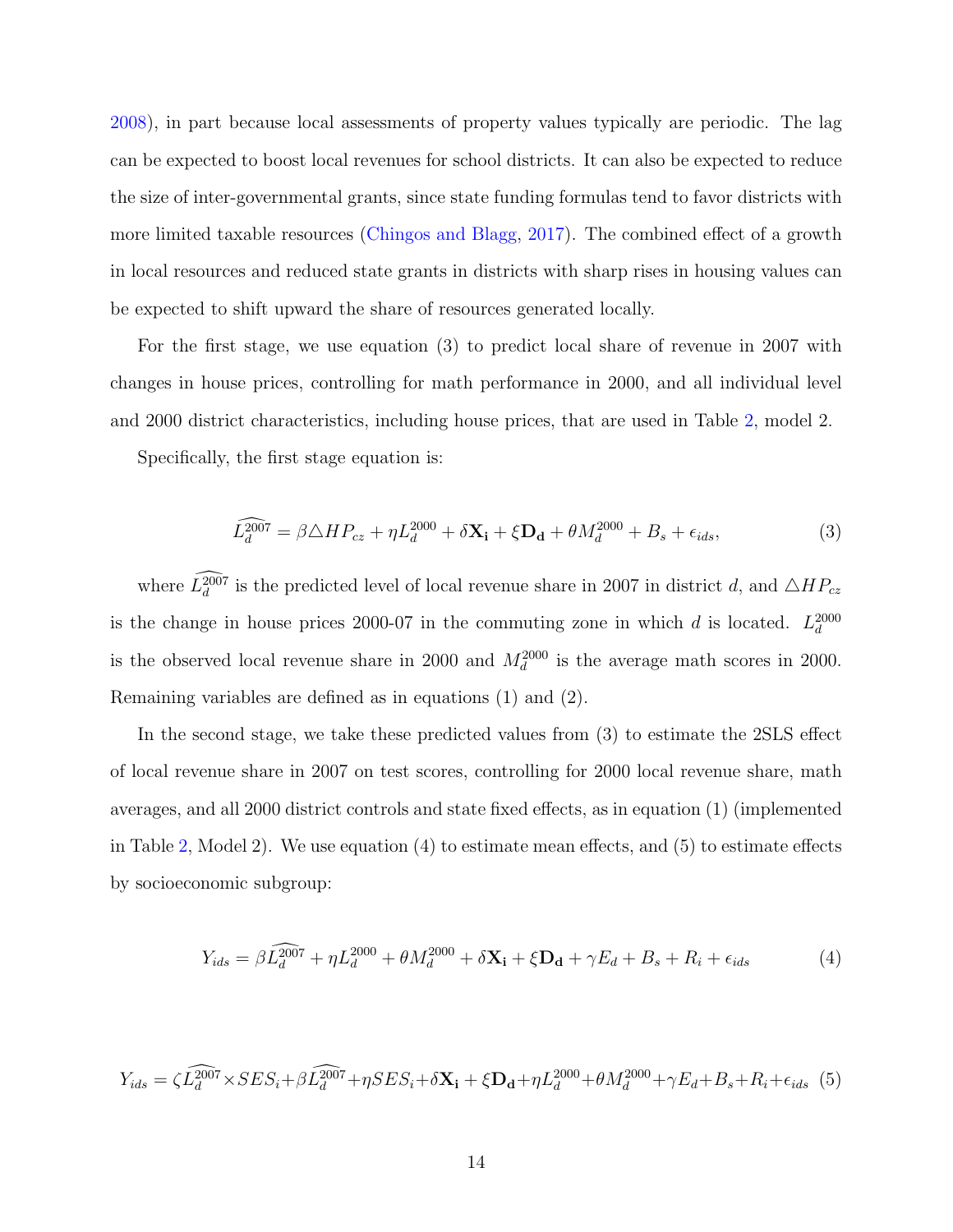In a robustness check we predict changes in local revenue share between 2003 and 2007 with housing price changes between 2000 and 2007, and this predicted change is then used to predict achievement in 2007 while controlling for achievement in 2003.[11](#page-17-0)

## 4 Results

We report results from OLS models, geographic discontinuity models, and 2SLS models that use changes in house prices as instruments. In most estimations an efficiency-equity trade-off is detected.

#### 4.1 OLS models

Table [2](#page-18-0) displays the results of the following four OLS models that estimate the impact of local revenue share on mean educational outcomes in math and reading: 1) a simple relationship between local revenue share and educational outcomes; 2) relationships after controlling for student background characteristics, 2000 district characteristics, per pupil expenditure and state fixed effects; 3) model 2 plus the inclusion of a term that interacts the low income indicator with local revenue share; and 4) model 2 plus a term that interacts the low education indicator with local revenue share.

Results in models 1 and 2 in Table [2](#page-18-0) suggest that local governments are more efficient if revenues come from local sources. The simple model 1 indicates that average student math performance increases by 0.09 standard deviations for every ten percentage point increase in the share of revenue coming from local sources. The effect is reduced to 0.05 s.d. in model 2, when per pupil expenditure, individual characteristics, district demographic characteristics, and state fixed effects are introduced as controls. The two remaining models indicate an efficiency-equity trade-off: students from higher SES backgrounds disproportionately benefit

<span id="page-17-0"></span><sup>&</sup>lt;sup>11</sup>For a recent use of a similar strategy see [Deming and Walters](#page-34-12)  $(2017)$ .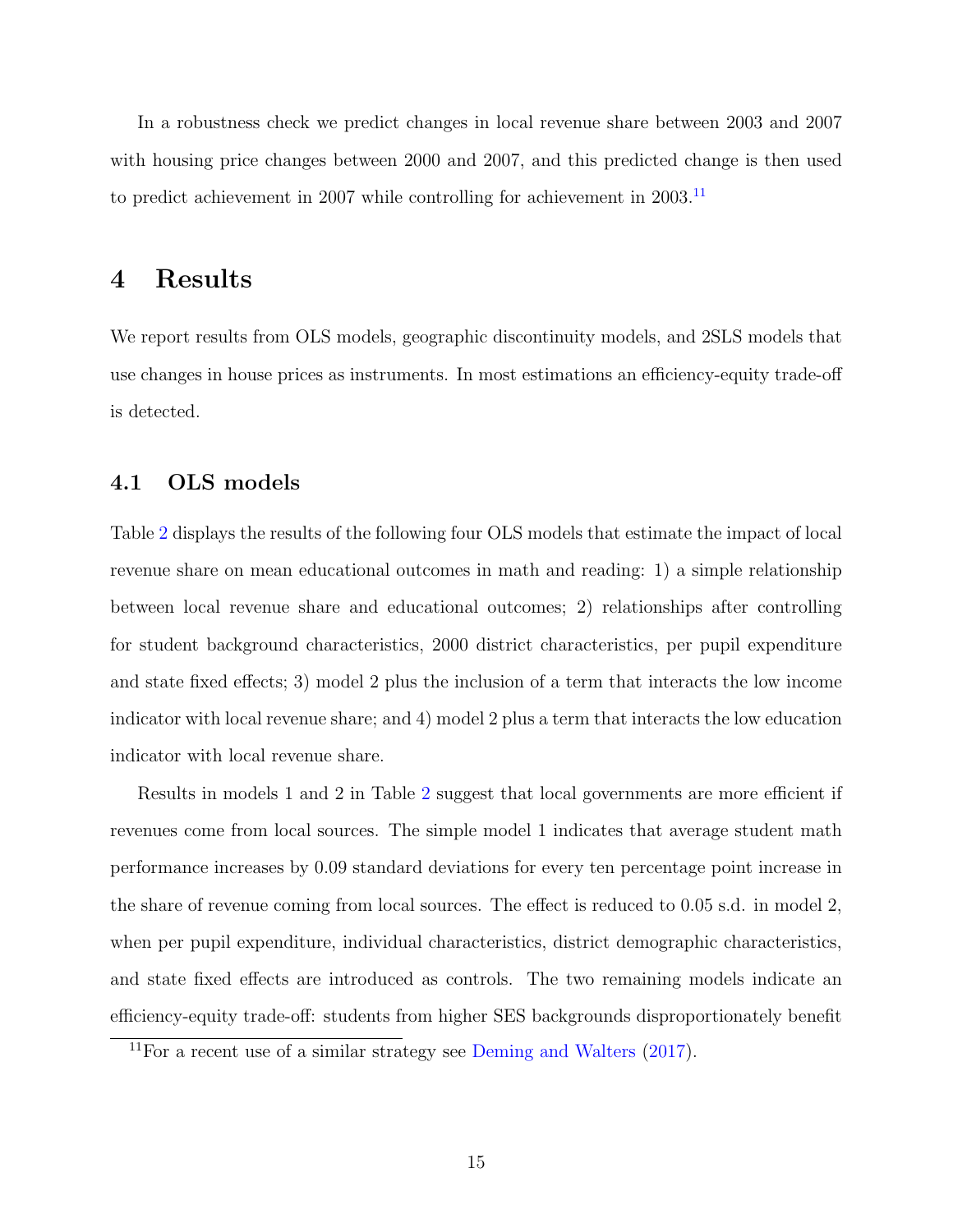|                                                                            | $\left(1\right)$ | $\left( 2\right)$ | $\left(3\right)$ | $\left(4\right)$ |
|----------------------------------------------------------------------------|------------------|-------------------|------------------|------------------|
| Local revenue share                                                        | $0.0943***$      | $0.0530***$       | $0.0599***$      | $0.0744***$      |
|                                                                            |                  |                   |                  |                  |
|                                                                            | (0.00757)        | (0.00497)         | (0.00525)        | (0.00659)        |
|                                                                            |                  |                   |                  |                  |
| Low Income X                                                               |                  |                   | $-0.0158***$     |                  |
| Local revenue share                                                        |                  |                   | (0.00459)        |                  |
| Low Education X                                                            |                  |                   |                  | $-0.0287***$     |
|                                                                            |                  |                   |                  |                  |
| Local revenue share                                                        |                  |                   |                  | (0.00488)        |
| Low Income                                                                 |                  | $-0.282***$       | $-0.204***$      | $-0.283***$      |
|                                                                            |                  | (0.00678)         | (0.0187)         | (0.00673)        |
|                                                                            |                  |                   |                  |                  |
| Low Education                                                              |                  | $-0.205***$       | $-0.204***$      | $-0.105***$      |
|                                                                            |                  | (0.00635)         | (0.00623)        | (0.0160)         |
|                                                                            |                  |                   |                  |                  |
| Per pupil expenditure                                                      |                  | $-0.0121**$       | $-0.0122**$      | $-0.0127***$     |
|                                                                            |                  | (0.00386)         | (0.00380)        | (0.00378)        |
| Number of students                                                         | 226210           | 194950            | 194950           | 194950           |
| Number of districts                                                        | 3,033            | 2,959             | 2,959            | 2,959            |
| $\,R^2$                                                                    | 0.054            | 0.259             | 0.259            | 0.260            |
| Test scores in standard deviations, from the average of first five plausi- |                  |                   |                  |                  |

<span id="page-18-0"></span>Table 2: OLS estimated relationship between local share of revenue and student achievement, math and reading combined.

ble values. Local revenue share in 10 percentage point units. Per pupil expenditure in thousands of dollars of current expenditure. Weighted observations are district-representative. Income indicated by free or reduced lunch; (parental) education is indicated by college degree for at least one parent. Observations rounded to nearest tenth to comply with privacy requirements. Models 2, 3, and 4 include state fixed effects, a reading test indicator and individual controls for disability (Individualized Education Program), English learner, Race (White or Asian) and Gender. They also include district controls for 2000: share White or Asian, household median income, share urban, and share of those age 26 and older with a 4-year college degree, as well as median house prices. Robust standard errors, clustered by district, in parentheses. Sources: NAEP 2007; NCES 2007; U.S. Census Bureau's Education Demographic and Geographic Estimates project (EDGE). 16<sup>+</sup> 0.10, <sup>∗</sup> 0.05, ∗∗ 0.01, ∗∗∗ 0.001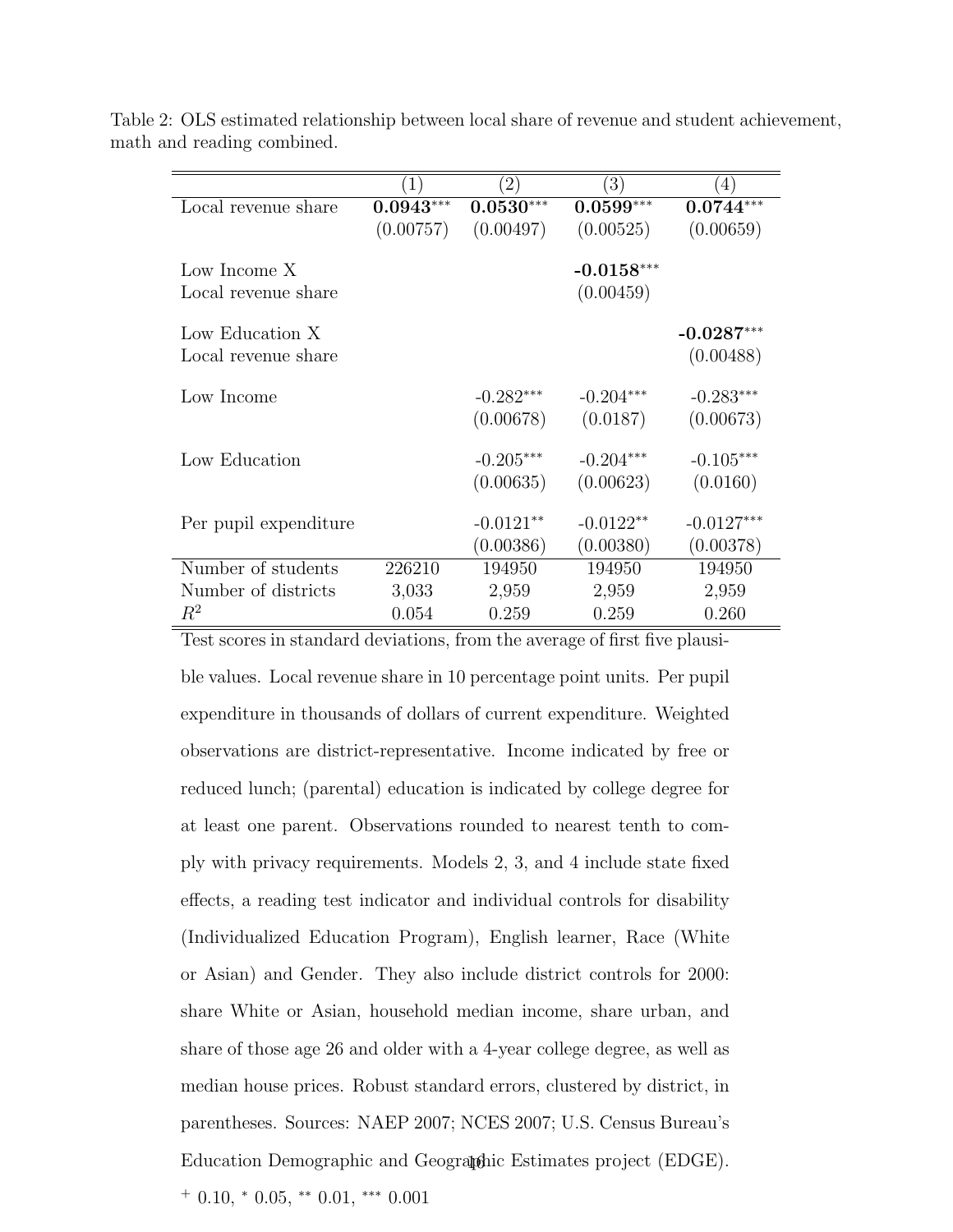from greater local funding.<sup>[12](#page-19-0)</sup> For every 10 percent increase in local share, the performance of low-income students increases by just 0.04 standard deviations as compared to 0.06 standard deviations for high-income students (model 3). In Model 4, the increase for students of parents with less than a college degree is just 0.04 s.d., while for students with higher levels of parental education it is  $0.07$  s.d.<sup>[13](#page-19-1)</sup>

<span id="page-19-0"></span><sup>12</sup>Heterogeneous effects by ethnicity are similar to (though smaller than) SES heterogeneities. See Online Appendix Table [B.4.](#page--1-0)

<span id="page-19-1"></span> $13$ In Online Appendix Table [B.5](#page--1-1) we show results from a similar analysis using test score data from the Stanford Education Data Archive (SEDA) [\(Reardon et al.,](#page-36-15) [2017\)](#page-36-15). This dataset contains comprehensive data on the aggregate test scores for districts on state tests in grades three through eight, from 2009-2016 in reading and math. The state tests are "high stakes" tests required by the federal law, No Child Left Behind, that were used to assess the performance of school districts, schools, and, in some cases, teachers and students. The usefulness of "high stakes" tests as indicators of student performance has been questioned, given the incentives to over-prepare test-takers, discourage participation by low-performing students, and even to cheat [\(Jacob and Levitt,](#page-34-13) [2003;](#page-34-13) [Koretz,](#page-35-14) [2002\)](#page-35-14). The dataset has other challenges. Each state has its own proficiency tests and standards, and strong assumptions must be made when performances on those tests are placed on a common scale by linking each state's performances on NAEP to the state's own proficiency standards [\(Jacob and Rothstein,](#page-35-7) [2016\)](#page-35-7). Further, the dataset lacks information on individual student performance and student background characteristics, and only mean performance in aggregate and by ethnic (not SES) subgroup is available. However, one can estimate the effects of local revenue share on the mean scores in each district, controlling for district (if not individual) characteristics and one can estimate effects on achievement by ethnicity (if not by SES).

Despite our strong preference for the NAEP-administered low-stakes tests, which are the same throughout the United States, we conduct a robustness check using 2011 SEDA data, which does not include 2007 test score performance. By that year schools had had the opportunity to recover from the Great Recession [\(NBER,](#page-35-15) [2020\)](#page-35-15). Results show an efficiency-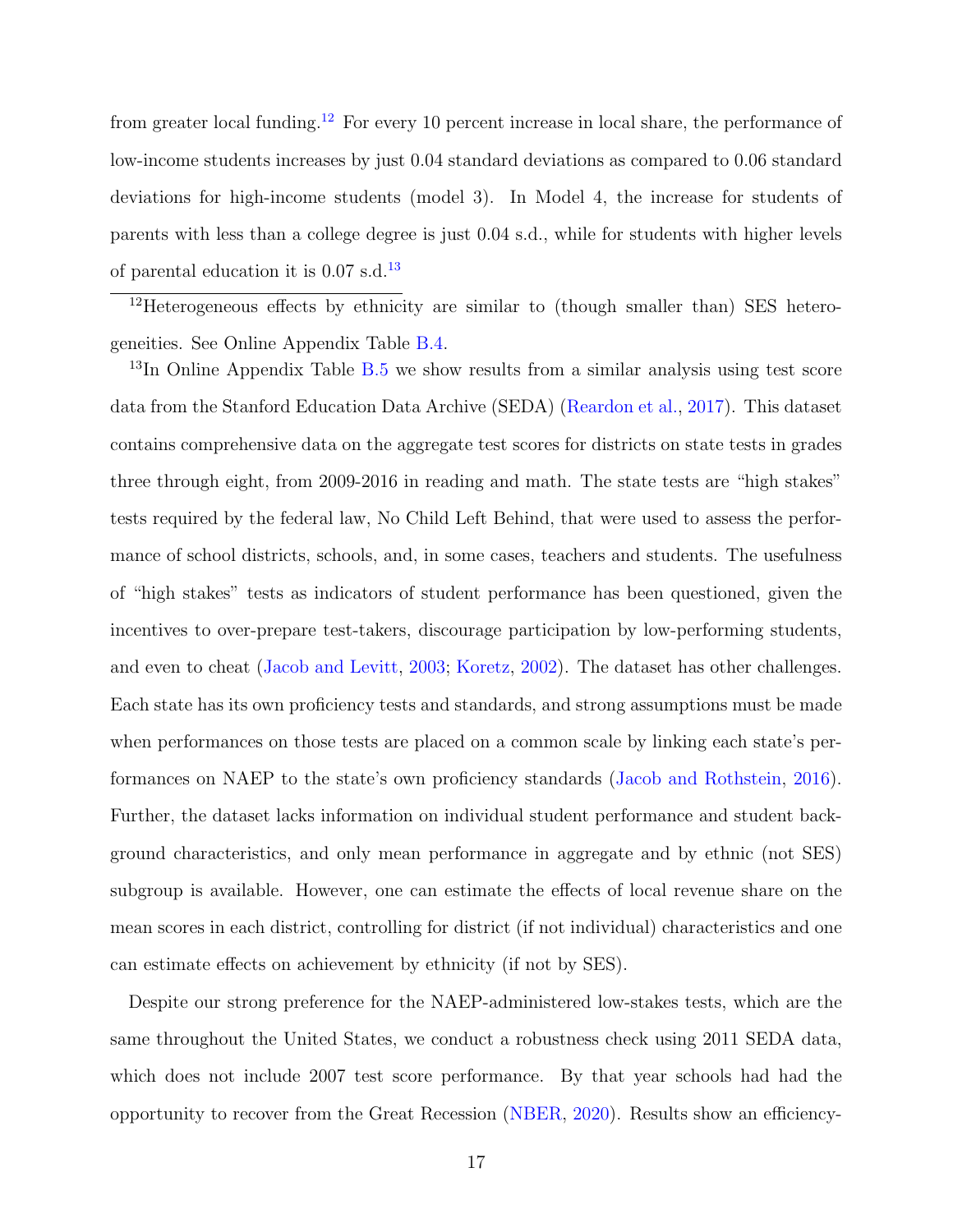The OLS relationships we have just described are displayed graphically in Figure 1. Notice that all lines have an upward slope but diverge as the percentage of revenue from local resources increases. A local revenue stream appears to lift all boats even though luxury liners rise higher than canoes.

#### 4.2 Geographic Discontinuity Across State Borders

We also find efficiency effects of local funding when employing the geographic discontinuity model. For the first stage of the discontinuity regression, we estimate a 15.6 percentage point average difference in local revenue share at state borders (see Figure [2\)](#page-22-0). At the second stage, we estimate that this difference has an effect on achievement of 0.09 standard deviations (Table [3\)](#page-24-0). The effect on achievement of this 15.6 percentage point difference in revenue share is equivalent to a 0.06 standard deviation increase for every 10 percentage point increase in local revenue share, a result very similar to the 0.05 effect estimated by Model 2 in the OLS estimations reported in Table [2.](#page-18-0)

A trade-off between efficiency and equity is detected when the geographic discontinuity model estimates heterogeneous impacts, though equity estimations are noisy, given the smaller sample size. We show in Table [3](#page-24-0) substantial, statistically significant effects at the border of 0.13 standard deviations on the achievement of students from high income households but no significant effects for students from low-income ones. However, we do not detect significant SES differentials when using parental education as our SES indicator.

Online Appendix Table [B.6](#page--1-3) shows results from the MSE-optimal bandwidth for subgroup specifications and Table [B.7](#page--1-4) displays the same for bandwidths of 10 km., 20 km., and 30 km. Efficiency effects of local funding are consistently observed in all estimations, as are directionally similar adverse effects on equity. Some of the latter estimates fall short of standard equity trade-off not unlike that reported in our main analyses, However, the magnitude of both the efficiency gains and the equity disparities by ethnic and racial background are somewhat larger than we otherwise find.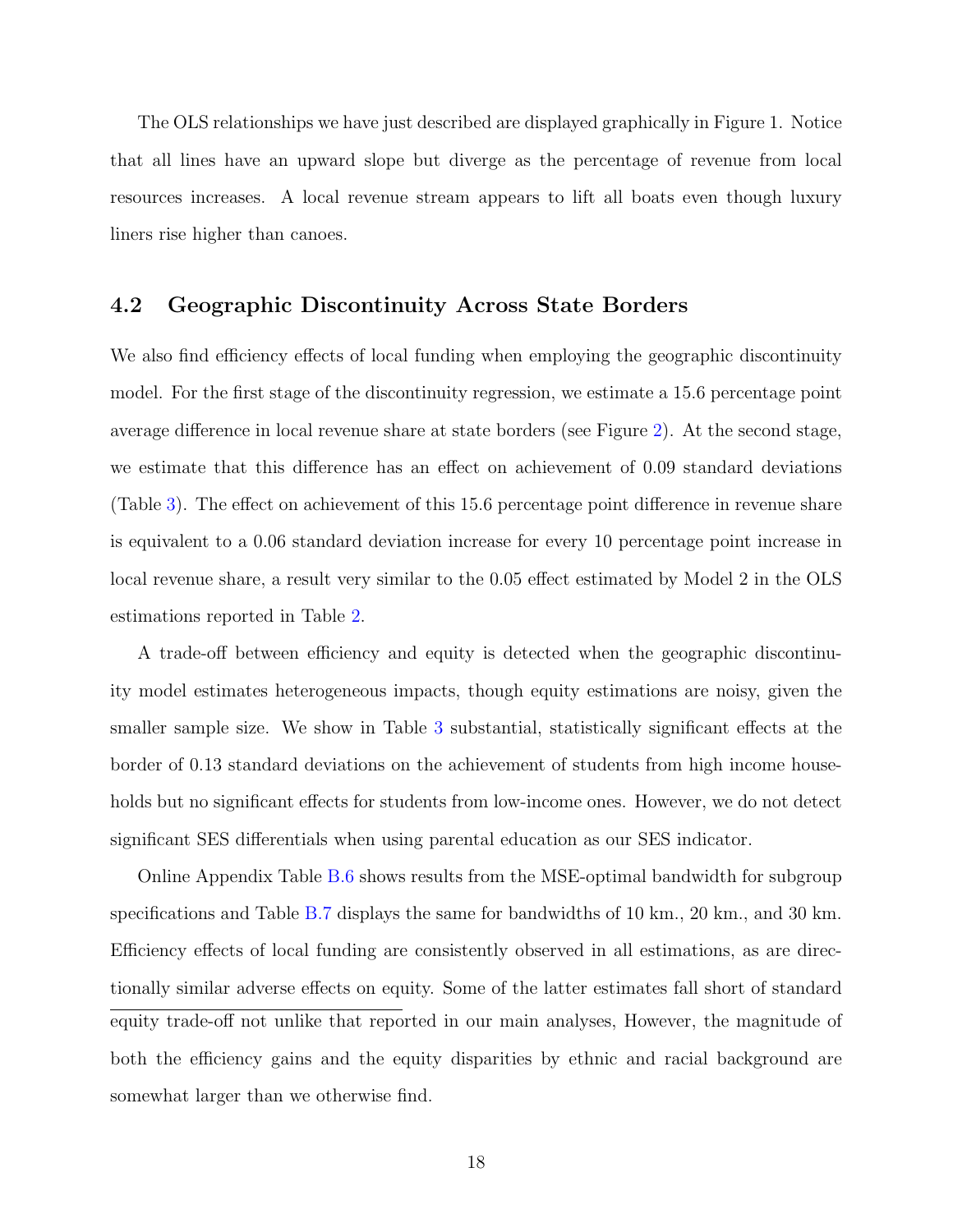Figure 1: Relationship between local share of revenue and student achievement, as estimated in models 3 and 4 of Table 2



Individual observations are grouped into 20 equally sized bins.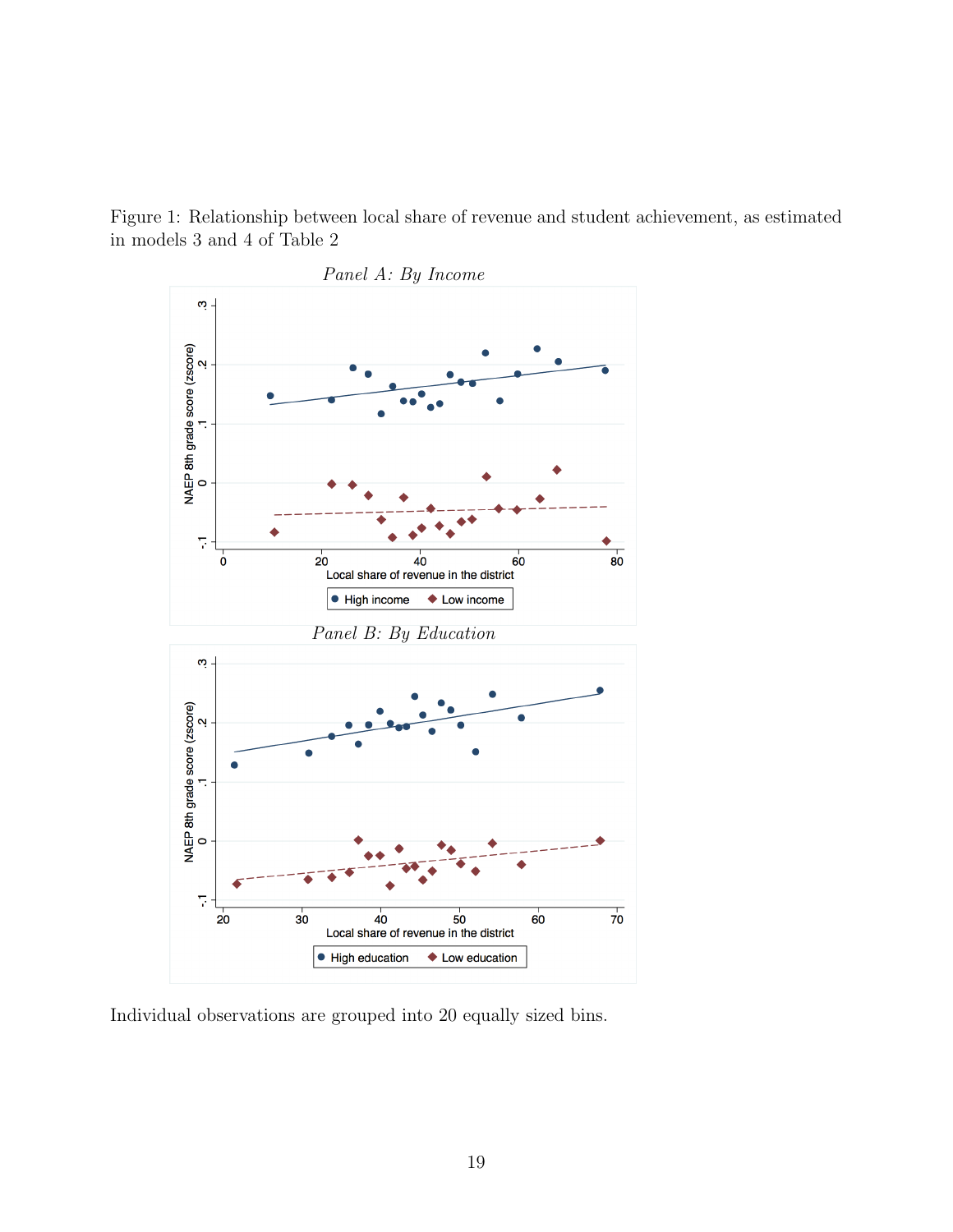<span id="page-22-0"></span>Figure 2: Estimated differences in local revenue share in districts near borders included in geographic discontinuity model (first stage)



Note: Means for observations grouped in 50 equally sized bins on each side of 25 state borders.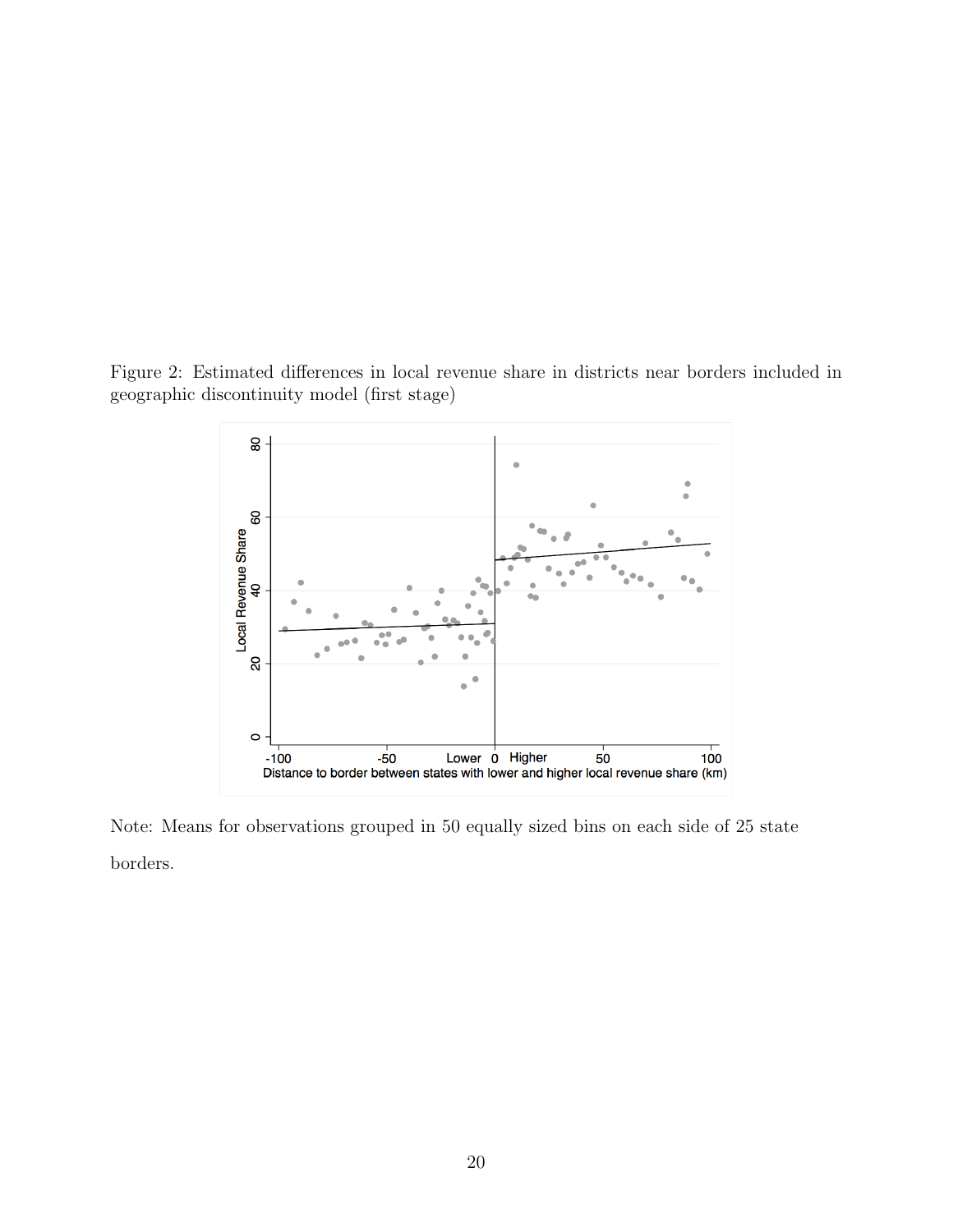levels of statistical significance, however. In sum, results from the geographic discontinuity models tend to confirm the efficiency-equity trade off estimated in the OLS models.

#### 4.3 Housing Price Changes in 2SLS Models

We predict local revenue shares in 2007 with changes in house prices in the commuting zone between 2000 and 2007. The first stage model shows a 0.36 correlation between changes in housing prices 2000-07 and local revenue share in 2007 when controlling for 2000 math scores, for individual characteristics, district characteristics including house prices in 2000, and state fixed effects, as in OLS model 2 in Table [2.](#page-18-0) In the second stage, we estimate a 0.02 s.d. effect on mean effect for each predicted 10 percentage point increase in local revenue share (model 2, Table [4\)](#page-25-0), as compared to the 0.05 s.d. effect estimated from in OLS model 2 in Table [2.](#page-18-0) In models 3 and 4 of Table [4](#page-25-0) we show heterogeneous effects by SES that suggest an efficiency-equity trade-off. A predicted 10 percent increase in local share has an 0.02 s.d. effect on high SES students and nil to negative impacts on low SES students (see bolded estimates in Table [4\)](#page-25-0).

In the robustness check that estimates the effects on achievement of predicted changes in revenue share between 2003 and 2007 (by including both cross-sections in the model), we find directionally similar but noiser impacts (Online Appendix Table [B.8\)](#page--1-5).

## 5 Mechanisms

Following [Hirschman](#page-34-8) [\(1970\)](#page-34-8), we examine the potential of voice and exit channels as moderators connecting local revenue share and policy outcomes.

#### 5.1 Voice: Fiscal Allocation

Surveys of public opinion find that sizeable majorities favor smaller class sizes and higher salaries for teachers, both costly instructional expenses [\(Peterson, Henderson and West,](#page-36-11)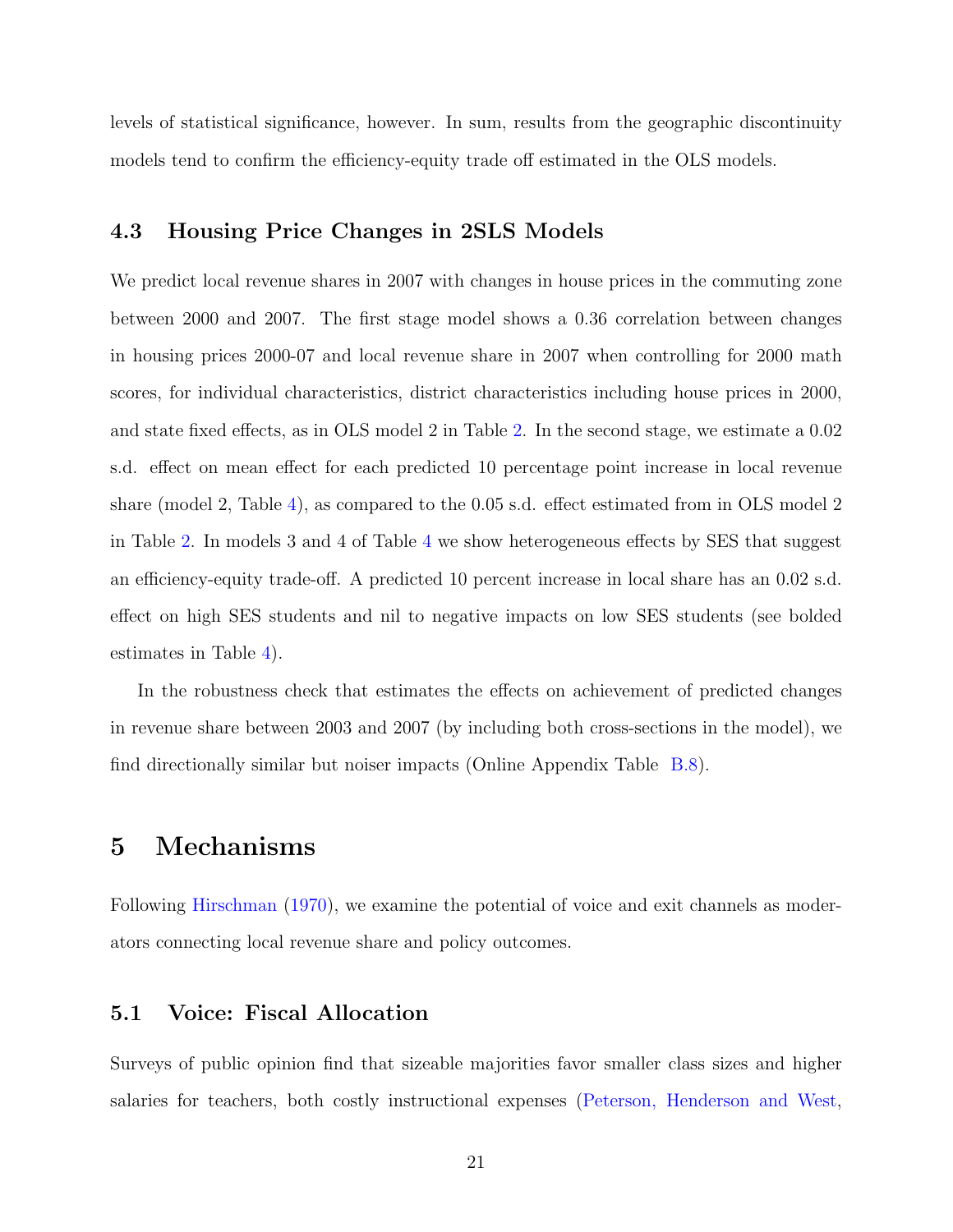| Sample         | Effect<br>of | Obs.  |
|----------------|--------------|-------|
|                | high local   |       |
|                | revenue      |       |
|                | share        |       |
| All students   | $0.08615*$   | 17140 |
|                | (0.03721)    |       |
| High income    | $0.12848*$   | 10250 |
|                | (0.05956)    |       |
| Low income     | 0.01257      | 11102 |
|                | (0.0558)     |       |
| High education | 0.0583       | 7980  |
|                | (0.0552)     |       |
| Low education  | 0.0568       | 7420  |
|                | (0.0533)     |       |

<span id="page-24-0"></span>Table 3: Geographic regression discontinuity estimates of the effects on achievement of attending a school in a state with higher rather than lower mean local revenue share.

Note: Estimate is the effect of location in a high local revenue share state. Estimations restricted to borders of states with differences in average local share of revenue of ten percentage points or more and difference in non-white or Asian share is less than 10 percent. First specification pools all observations, while others restrict samples to each subgroup. Bandwidth defined as the optimal in the specification that pools all observations (11.9 km, including 236 unique districts). Linear specification on either side of the border as in Table [2,](#page-18-0) model 2. Robust standard errors, clustered by district, in parentheses.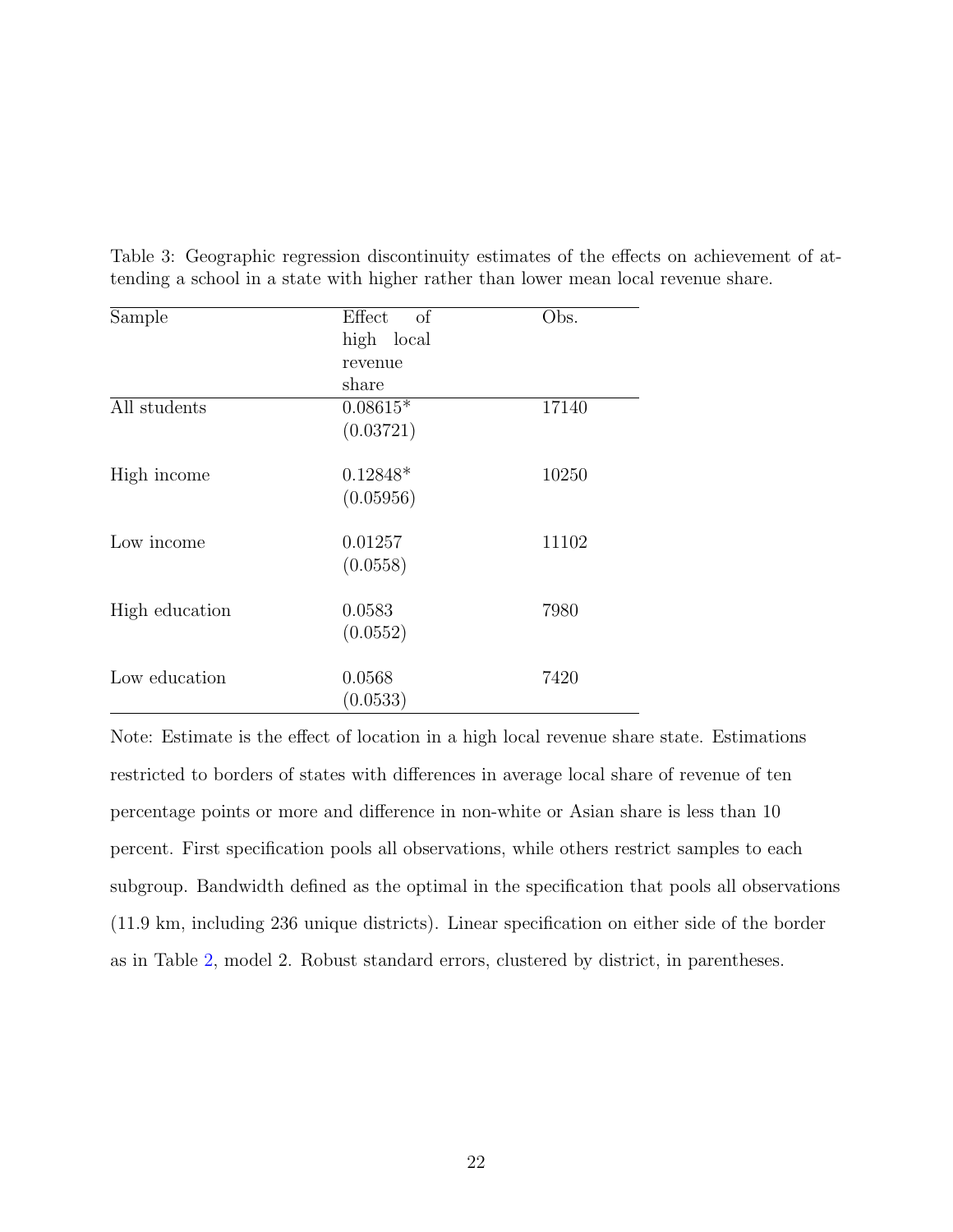|                          | $1^{\circ}$ | $^{'}2)$    | $\left(3\right)$ | (4)          |
|--------------------------|-------------|-------------|------------------|--------------|
| Local Revenue Share      | $0.0557***$ | $0.0203*$   | $0.0196*$        | $0.0208^{+}$ |
|                          | (0.00144)   | (0.0103)    | (0.0862)         | (0.0102)     |
| Low income X             |             |             | $-0.0255*$       |              |
| Local revenue share      |             |             | (0.0104)         |              |
| Low Education X          |             |             |                  | $-0.0317**$  |
| Local revenue share      |             |             |                  | (0.00982)    |
| Local Revenue Share 2000 | $0.0104***$ | $-0.0117$   | $-0.0101$        | $-0.0108$    |
|                          | (0.00142)   | (0.00912)   | (0.0153)         | (0.0153)     |
| Average math score 2000  | $0.552***$  | $0.174***$  | $0.176**$        | $0.171**$    |
|                          | (0.0121)    | (0.0358)    | (0.0557)         | (0.0558)     |
| Low Income               |             | $-0.301***$ | $-0.186***$      | $-0.301***$  |
|                          |             | (0.0123)    | (0.0455)         | (0.0158)     |
| Low Education            |             | $-0.255***$ | $-0.253***$      | $-0.106*$    |
|                          |             | (0.00992)   | (0.0159)         | (0.0419)     |
| Per pupil expenditure    |             | $-0.000103$ | $-0.000109$      | $-0.000104$  |
|                          |             | (0.00527)   | (0.00327)        | (0.00416)    |
| Observations             | 73000       | 70500       | 70500            | 70500        |
| $R^2$                    | 0.083       | 0.303       | 0.303            | 0.303        |

<span id="page-25-0"></span>Table 4: 2SLS estimates of relationship between local revenue share and student achievement in 2007, using house price changes 2000-07 as instrument for local revenue share in 2007

Two stage least square models regressing z-scores in 2007, with local revenue share instrumented by predicted changes to house prices at the commuting zone level 2000-07. Additional controls, not shown, are as in Table [2,](#page-18-0) models 2, 3, and 4. Robust standard errors, clustered by district, in parentheses.

[2014;](#page-36-11) [Henderson, Peterson and West,](#page-34-14) [2019\)](#page-34-14). Prior research also shows a positive correlation between student achievement and both the proportion of expenditures allocated to instruction [\(Brewer,](#page-33-7) [1996;](#page-33-7) [Jacques and Brorsen,](#page-35-4) [2002;](#page-35-4) [Wenglinsky,](#page-37-5) [1997\)](#page-37-5) and the pupil-teacher ratio [\(Krueger,](#page-35-5) [1999\)](#page-35-5).

We hypothesize that public demand for allocating a larger share of resources toward instruction and smaller classes could be a channel connecting local resource share and educational outcomes. To test the hypothesis we draw upon data from [NCES](#page-36-13) [\(2019\)](#page-36-13), which reports district-level pupil-teacher ratios and allocations of district expenditures to instruction and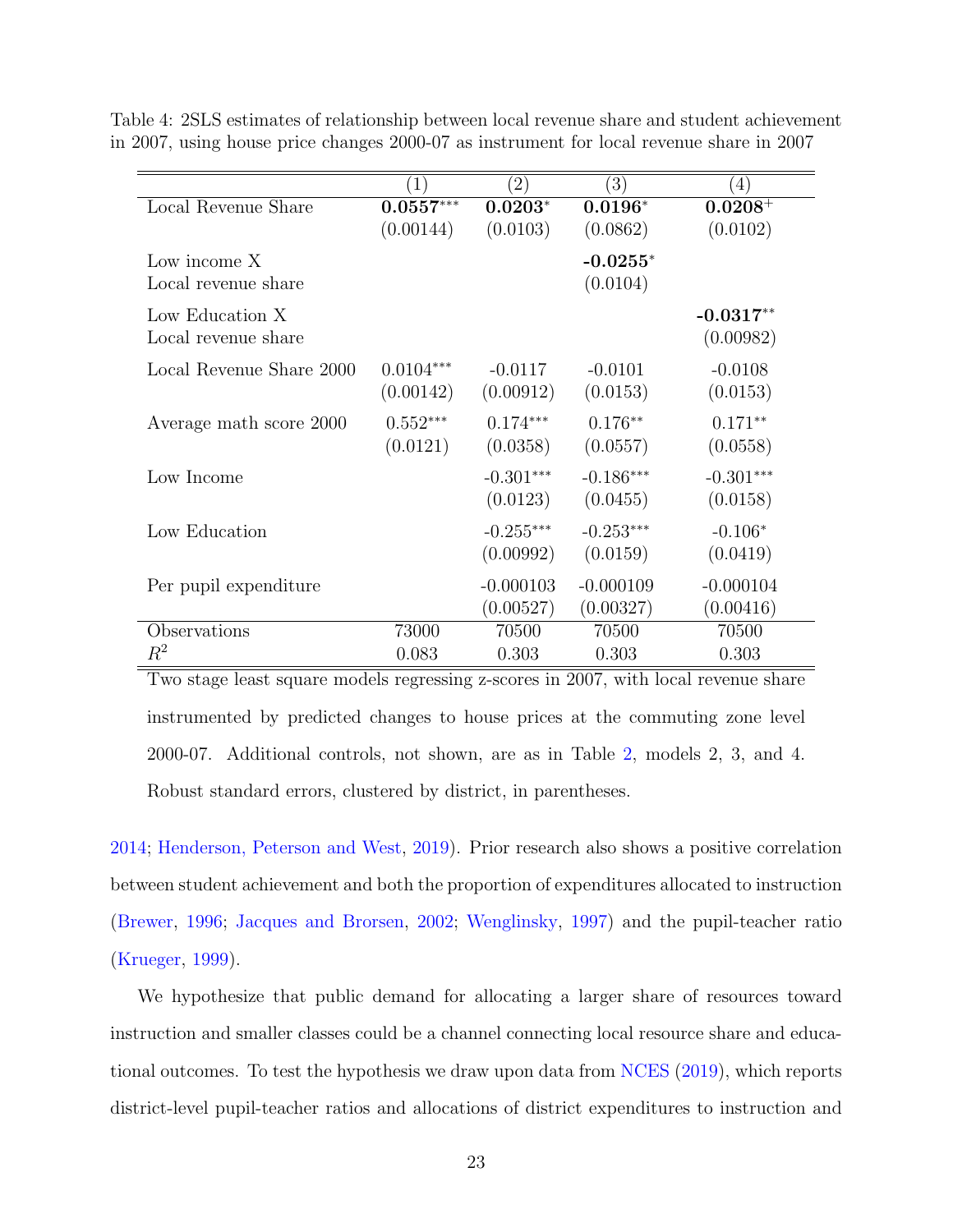other school operations. Using an OLS model that controls for per pupil expenditure and the same individual and district-level characteristics as in Table [2,](#page-18-0) model 2, we find that, for every 10 percent increase in the share of revenue funded locally, districts allocate one percent more of their resources toward instruction and that the pupil-teacher ratio is reduced by 0.25 pupils. These are shown in Table [5.](#page-26-0) We also show that an increase in the percentage allocated to instruction is positively correlated with mean student achievement, and that the pupil-teacher ratio is negatively correlated with achievement at a marginally significant level.

<span id="page-26-0"></span>Table 5: Relationship of local revenue share and share of spending in instruction and pupilteacher ratio, and of these last two variables with student achievement in reading and math.

|                     | $\left  \right $ | $\left( 2\right)$ | (3)        | $\left(4\right)$ |
|---------------------|------------------|-------------------|------------|------------------|
|                     | Instruction      | Pupil-teacher     | Student    | Student          |
|                     | share            | ratio             | achieve-   | achieve-         |
|                     |                  |                   | ment       | ment             |
| Local revenue share | $0.0956*$        | $-0.250**$        |            |                  |
|                     | (0.0450)         | (0.00943)         |            |                  |
| Instruction share   |                  |                   | $0.0677**$ |                  |
|                     |                  |                   | (0.0293)   |                  |
| Pupil-teacher ratio |                  |                   |            | $-0.000629+$     |
|                     |                  |                   |            | (0.000368)       |
| Observations        | 12010            | 12010             | 66880      | 136410           |
| $\,R^2$             | 0.226            | 0.255             | 0.257      | 0.255            |

District-level OLS model 1 regresses percentage share of spending on instruction on local revenue share (both in units of 10 percentage points) as defined by [NCES](#page-36-13) [\(2019\)](#page-36-13), controlling for expenditures per pupil and other controls as in Table [2,](#page-18-0) model 2. Model 2 regresses pupil-teacher ratio on local revenue share using the same model. Robust standard errors in models 1 and 2 are clustered by state. Models 3 and 4 regress individual test performance (z-scores) in reading and math combined on indicated variables, with controls as in Table [2,](#page-18-0) model 2. Robust standard errors in models 3 and 4 are clustered by district.

These results suggest that the voice channel may be a moderator of the connection between local revenue share and achievement. However, we cannot exclude the possibility that when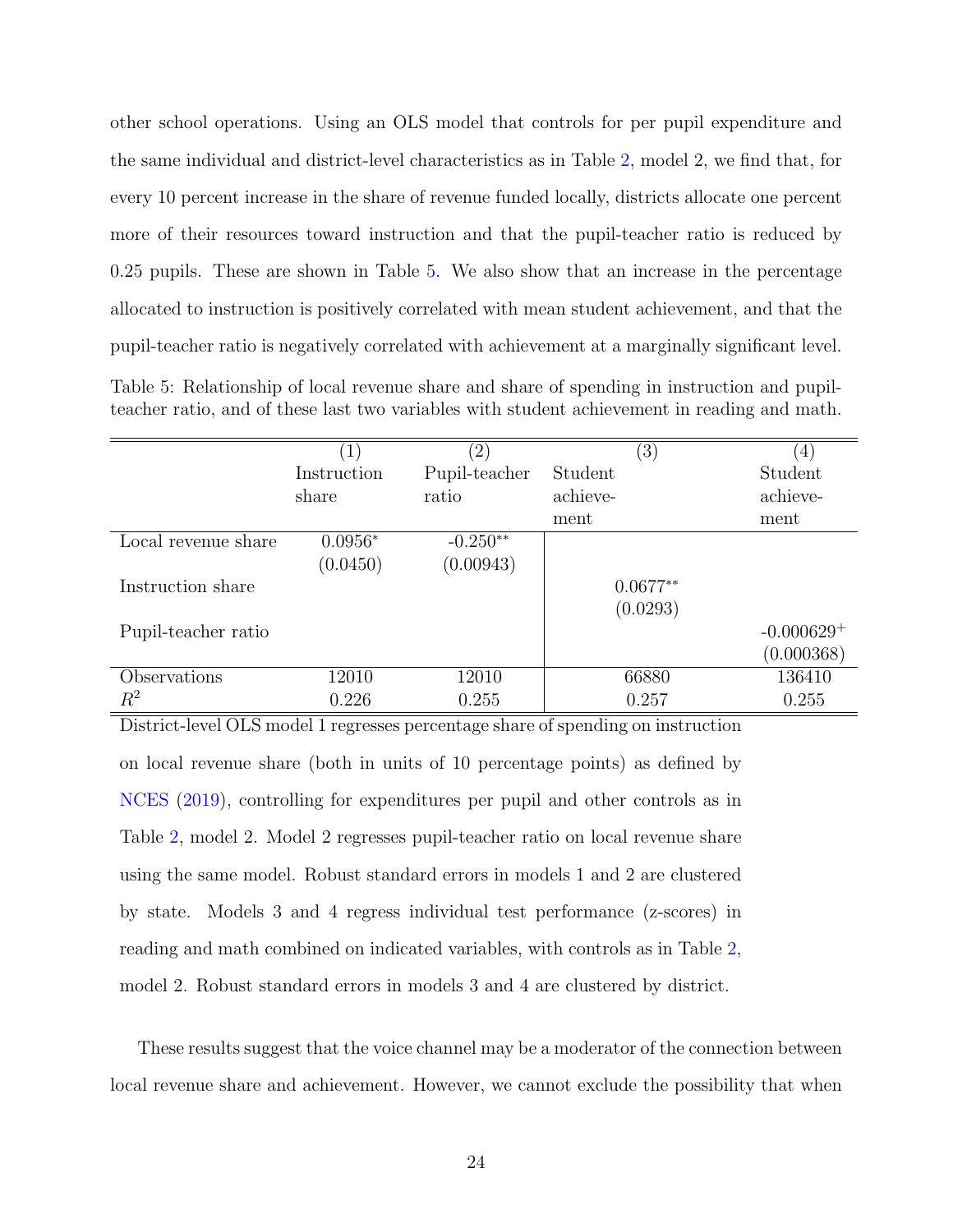districts are more locally funded, school boards reduce pupil-teacher ratio and spend more on instruction to forestall migration to other localities, the exit option to which we now turn.

#### 5.2 Exit: Tiebout Choice Effects

[Hirschman](#page-34-8) [\(1970\)](#page-34-8) hypothesizes that residents of a community can influence policy because they are able to leave one community for another in order to secure outcomes they prefer (also, see [Epple and Zelenitz](#page-34-15) [\(1981\)](#page-34-15) and [Nechyba](#page-36-16) [\(1997\)](#page-36-16)). To estimate the exit channel, we build on [Hoxby](#page-34-9) [\(2000\)](#page-34-9) and hypothesize that the effects of local revenue share on the efficiencyequity trade-off are larger in districts located in areas where exit potential is greater. To test this proposition, district density (the number of school districts) within a commuting zone is used as a proxy for the plentitude of exit options. In our sample, there are 20 districts in the the mean commuting zone, and the inter-quartile range is also 20 districts. The mean percentage local revenue share is 43 percent.

To estimate moderating effects of greater exit opportunities, we use OLS models with the same co-variates as those used for model 2 in Table [2.](#page-18-0) As shown in Table [6,](#page-28-0) model 2, the interaction between district density (our indicator of increased exit potential) and local revenue shares enhances the effect of local revenue share on achievement by a significant 0.003 s.d. per 10 districts over and above the main effects of 0.04 s.d. The total efficiency effect of a 10 percent change in local share of revenue is 0.05 s.d. for observations in commuting zones with the mean number of districts.

In models 3 and 4 the inegalitarian consequences of exit potential become apparent. When the interaction term in model 2 is interacted once again with the two SES indicators (income in model 3, education in model 4), the signs of the triple interaction terms are significantly negative in both instances. The substantial size of the negative coefficients on the triple interaction terms (of SES, local revenue share, and number of districts) imply that virtually all of the efficiency benefits of exit potential are concentrated on students from higher SES backgrounds. For example, the triple interaction with low parental education in model 4 is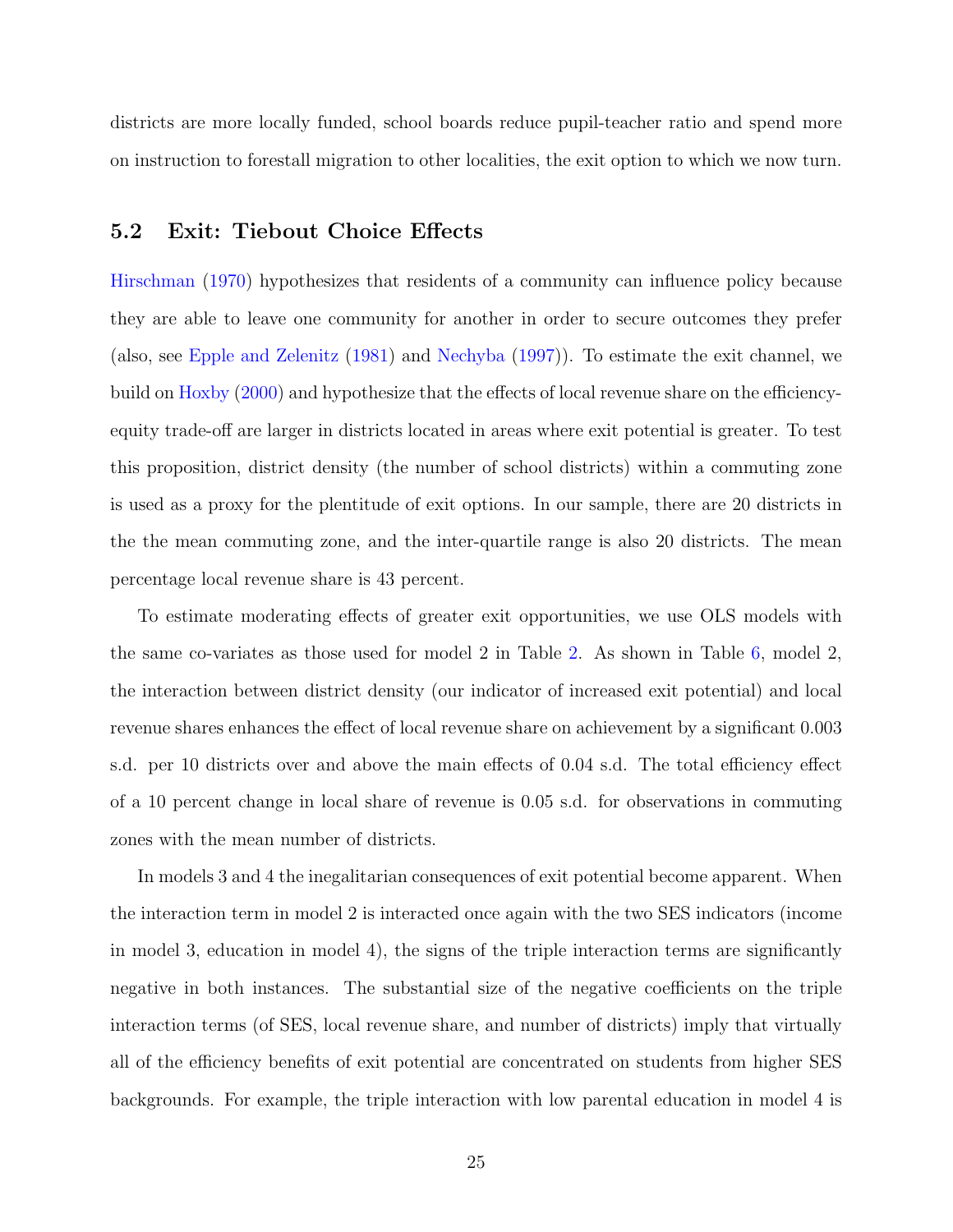|                                               | (1)                      | $\left( 2\right)$        | $\overline{(3)}$                     | (4)                        |
|-----------------------------------------------|--------------------------|--------------------------|--------------------------------------|----------------------------|
| Local revenue share                           | $0.0528***$              | $0.0443***$              | $0.0483***$                          | $0.0516***$                |
|                                               | (0.00243)                | (0.00329)                | (0.00369)                            | (0.00379)                  |
| Local revenue share                           |                          | $0.00330***$             | $0.00395***$                         | $0.00654***$               |
| X No. districts                               |                          | (0.000885)               | (0.00110)                            | (0.000997)                 |
| Low Income X Local rev. X<br>No. districts    |                          |                          | $-0.00208+$<br>(0.00107)             |                            |
| Low Education X<br>Local rev. X No. districts |                          |                          |                                      | $-0.00550***$<br>(0.00131) |
| No. districts in CZ                           | $0.00853*$<br>(0.00335)  | 0.00418<br>(0.00493)     | 0.00824<br>(0.00609)                 | $0.0177**$<br>(0.00596)    |
| Low Income X No. districts                    |                          |                          | 0.00981<br>(0.00722)                 |                            |
| Low Income X<br>Local revenue                 |                          |                          | $-0.00794$ <sup>+</sup><br>(0.00475) |                            |
| Low Income                                    | $-0.252***$<br>(0.00695) | $-0.251***$<br>(0.00694) | $-0.219***$<br>(0.0210)              | $-0.252***$<br>(0.00695)   |
| Low Education X                               |                          |                          |                                      | $-0.00767+$                |
| Local revenue share                           |                          |                          |                                      | (0.00419)                  |
| Low Education X<br>No. districts              |                          |                          |                                      | $0.0216***$<br>(0.00638)   |
|                                               |                          |                          |                                      |                            |
| Low Education                                 | $-0.248***$<br>(0.00536) | $-0.248***$<br>(0.00537) | $-0.246***$<br>(0.00538)             | $-0.199***$<br>(0.0194)    |
| Observations                                  | 194950                   | 194950                   | 194950                               | 194953                     |

<span id="page-28-0"></span>Table 6: OLS estimated relationship between student achievement and the interaction of local revenue share and district density.

Specifications as in Table [2,](#page-18-0) model 2. Number of districts in tens. Robust

standard errors, clustered by commuting zone, in parentheses.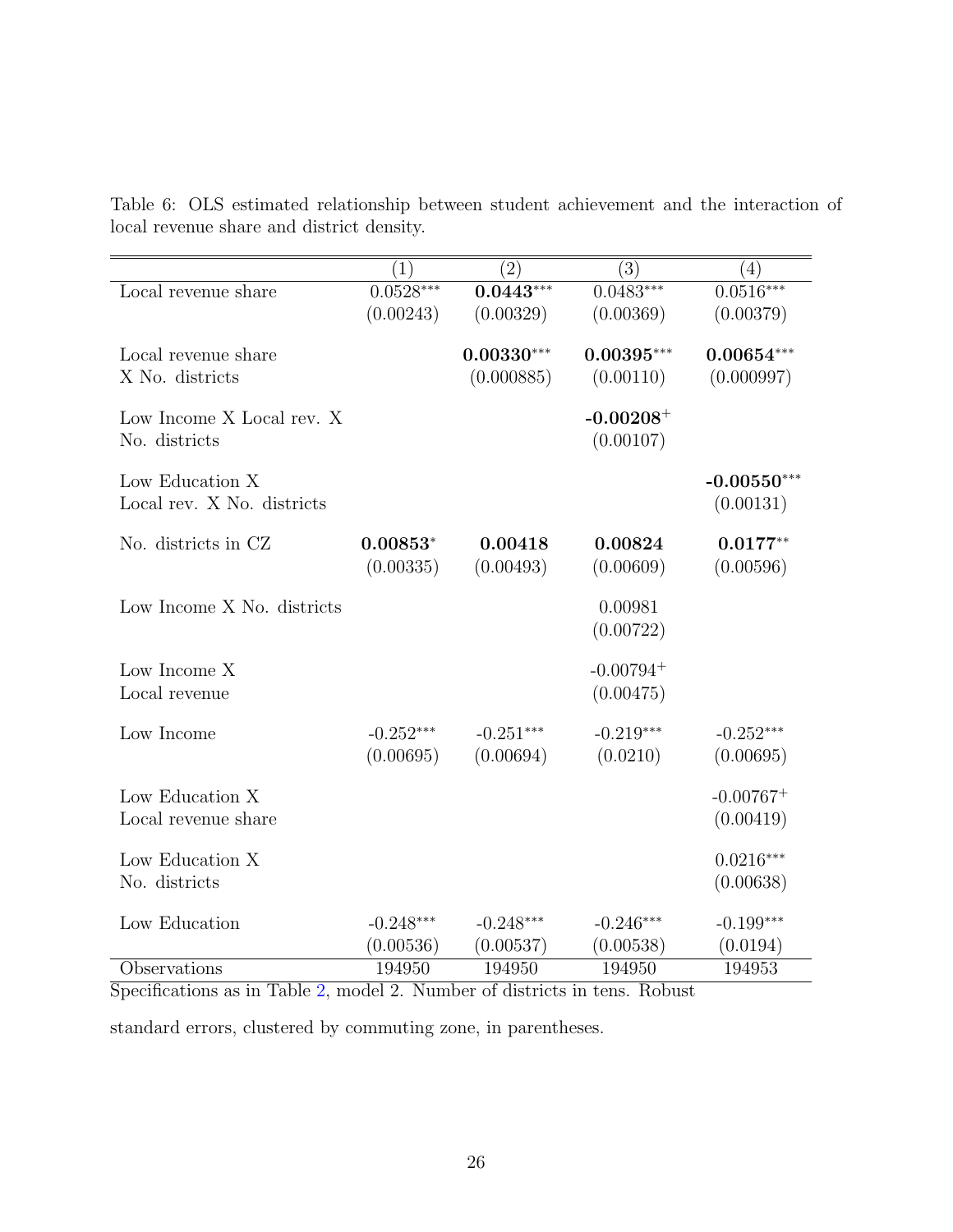-0.00550. This negative effect nearly eliminates the impact of competition in enhancing the effect of local revenue share on students from high parental education backgrounds (a positive 0.00654 s.d.). In other words, only students from high education backgrounds benefit from the enhancement of local revenue effects induced by greater district density. The cleavage between low and high income students in model 3 is similar, but of lesser magnitude. But both models indicate that efficiency gains from greater competition come at the price of equity.

Finally, we note that in specification 1 of Table [6,](#page-28-0) without interactions, district density has a positive and significant effect on achievement. But once district density is interacted with local revenue share, the main density variable is no longer statistically significant in models 2 and 3, indicating that exit potential has no efficiency effect when funding comes more from inter-governmental grants. However, the coefficient becomes significant in model 4, when heterogeneities by education are estimated. Otherwise, all the efficiency benefits of increased exit opportunities (greater district density) occur in districts more dependent upon local revenue sources.

## 6 Discussion

The higher the share of revenues from local sources, the more efficiently the district converts resources into student achievement, as measured by test score performance. Depending on the model, the efficiency gains are roughly 0.02 s.d. to 0.06 s.d. for every 10 percent increase in local revenue share. At the same time, school districts are more likely to trade off equity for efficiency if a larger share of their revenue comes from their own resources. For every 10 percent increase in local revenue share, heterogeneities increase by about 0.01 s.d. to 0.03 s.d., approximately half the size of the efficiency gains, though estimates of the equity price for increased efficiency are noisy in some models.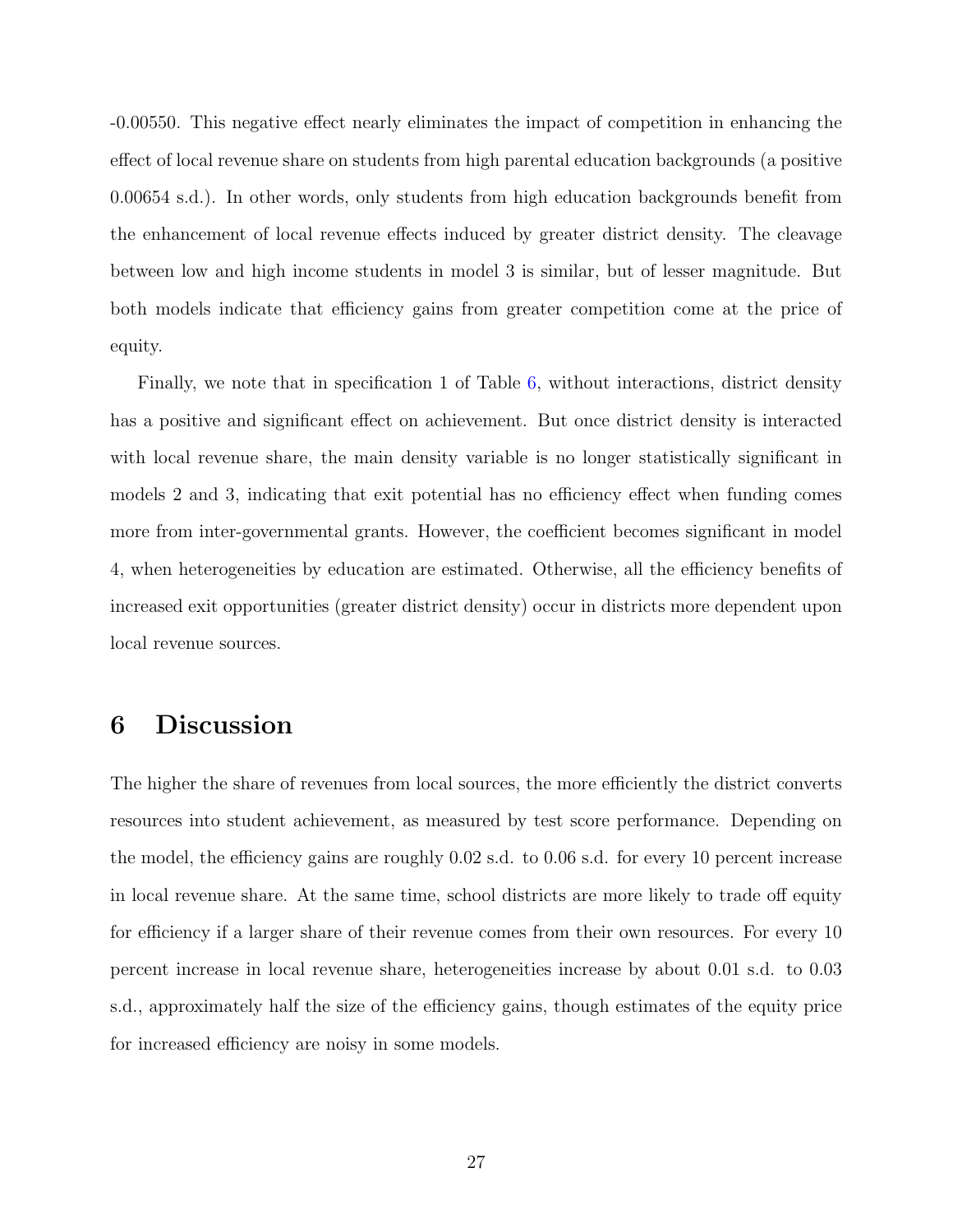Both voice and exit channels appear to act as moderators through which these impacts occur. The voice mechanism is evident from the way in which districts allocate their resources. The public has been shown to strongly favor smaller class sizes and higher salaries for teachers, both of which require higher allocation of expenditures toward instruction. That allocation of resources is correlated with achievement, as is the pupil-teacher ratio. An exit mechanism also seems to connect citizen preferences to policy outcomes, as greater inter-district competition within commuting zones induces higher mean levels of achievement in districts with higher local revenue shares. But competition also aggravates disparities by students' socio-economic background in these districts. Apparently, policy makers concentrate more resources on the better-off when the potential for exit is greater.

Our work is limited in several ways. Although observed characteristics of individuals included in the geographical discontinuity analyses hardly differ across state borders on observables, we cannot rule out uncorrelated differences in tastes for education. Unobserved differences in the taste for education among movers across commuting zones between 2000 and 2007 could also confound models that exploit house price changes, though moves of this magnitude are usually driven by job and other life changes. It is also possible that families use additional capital generated by increases in house values to purchase additional educational services for their children. However, our models control for school district variation in housing prices and household income. And if the greater wealth generated by changes in housing prices is being efficiently invested in education by high SES households, two-stage estimations should estimate larger heterogeneities by SES than those obtained from OLS models. In fact the size of SES heterogeneities in OLS and 2SLS models in Tables 2 and 4 remain essentially the same.

Generalizability is another concern. Our main estimates come from 2007, a year selected to avoid contamination by the recession that began the following year. The recession could well have introduced a new world where inter-governmental grants have different consequences, although average levels of local share of revenue by 2017 are similar to pre-crisis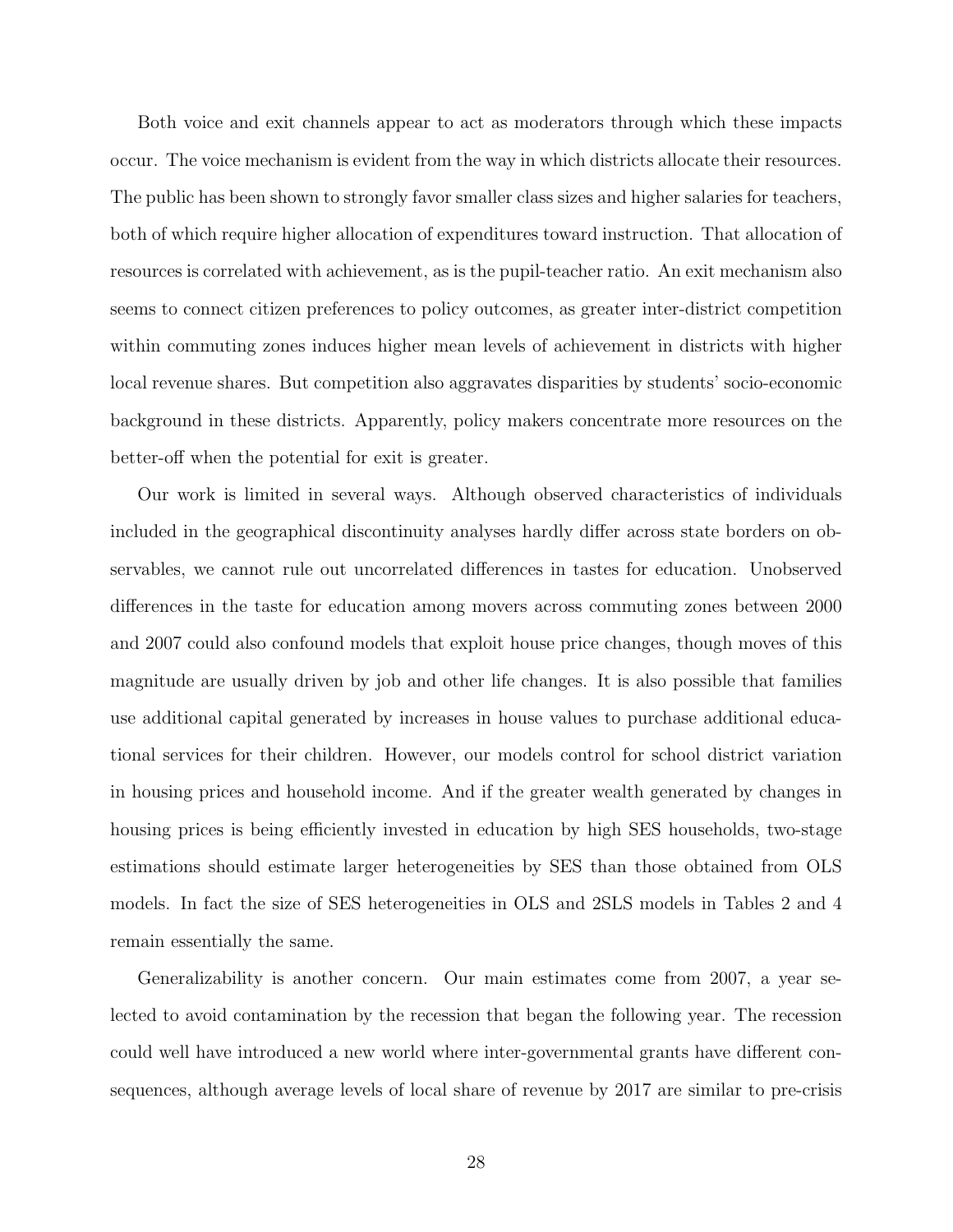levels (Table 235.10 [Snyder, de Brey and Dillow,](#page-36-2) [2019\)](#page-36-2). Also, while achievement tests are correlated with desired downstream outcomes, these might be affected by financing regimes in quite different ways. Nor can we generalize from the United States to other countries.

To extend this research, scholars may wish to explore the efficiency-equity trade-off in other local policy domains, such as housing, transportation, medical services and police and fire protection. Eventually, it will be possible to see whether the pandemic of 2020 has altered the efficiency-equity trade-off. The closing of schools, declining revenues and rising debts at state and local levels might—but also might not—change school finance dynamics. The mechanisms linking funding regimes to educational and other service-delivery outcomes also requires more research. The voice mechanism is especially in need of further attention. To ascertain whether political activities shape the impact of funding arrangements, one might survey public opinion as to the appropriate allocation of the educational dollar across categories of expenditure. More research is also required on the connections between policy and participation rates in school board campaigns and elections as well as public engagement at school board and city council meetings.

This is the first empirical study to use nationally representative data on student achievement to provide causal estimates of the trade-off between efficiency and equity in local education policy. We find a larger share of revenue from local sources has a beneficial impact on the efficiency of local service delivery but the benefits from increased efficiency accrue disproportionately to students from more advantaged backgrounds.

Our findings are relevant to contemporary legal and political conversations about Rodriguez v. San Antonio Independent School District (1973), Gary B. v. Whitmer (2000), and state equity and adequacy lawsuits [\(Ogletree and Robinson,](#page-36-6) [2015\)](#page-36-6). A reversal of Rodriguez would likely require more extensive use of intergovernmental grants, perhaps including federal as well as state equalizing grants. Our results suggest that a shift in funding of 50 percentage points to higher tiers of government would reduce the 8th grade socio-economic achievement gap by around 10 percent of a standard deviation. However, the closing of the gap would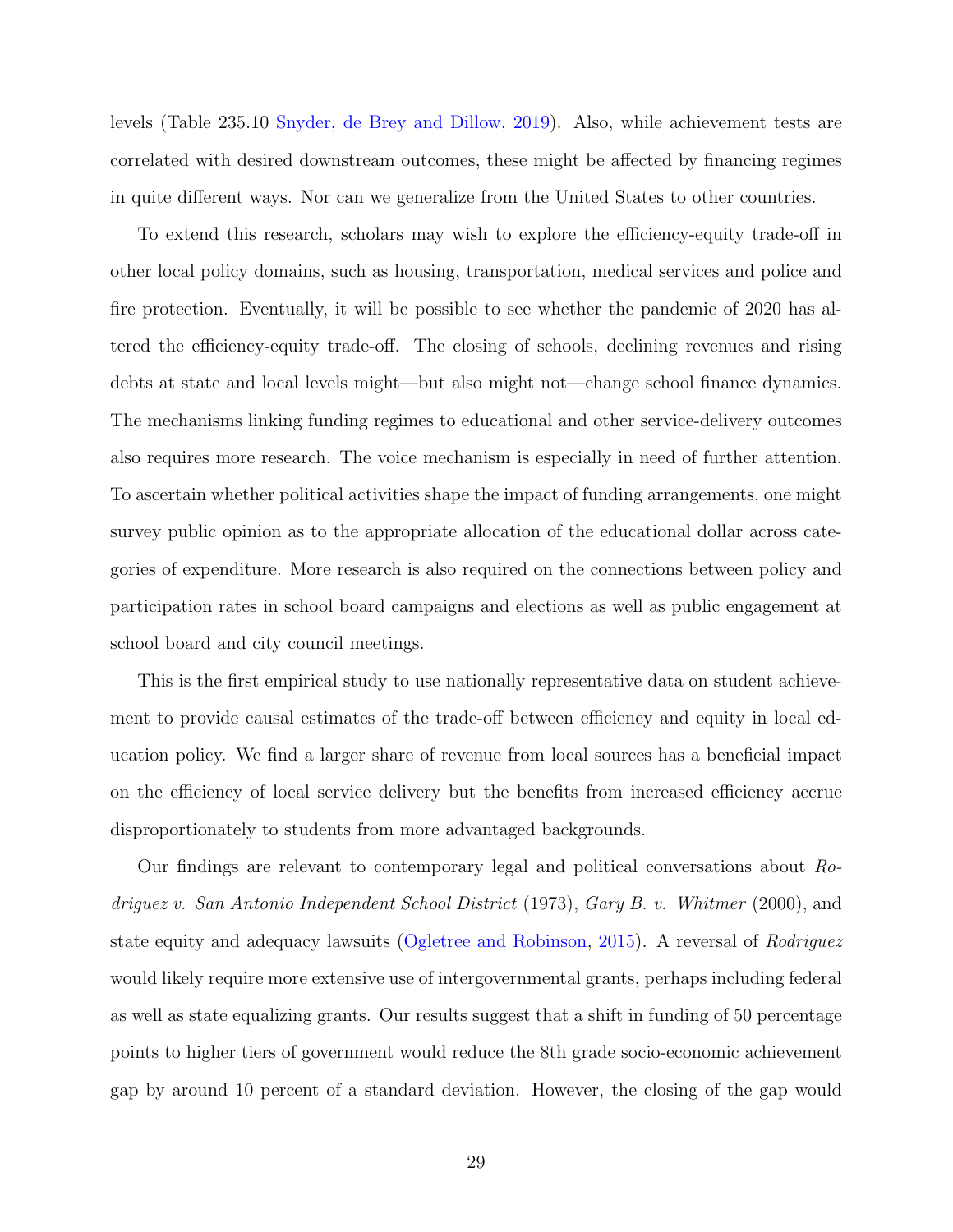come at the price of roughly 20 percent of a standard deviation reduction in mean student achievement. When decisions must be made as to the appropriate tier of government asked to finance U.S. schools, an efficiency-equity trade-off seems likely.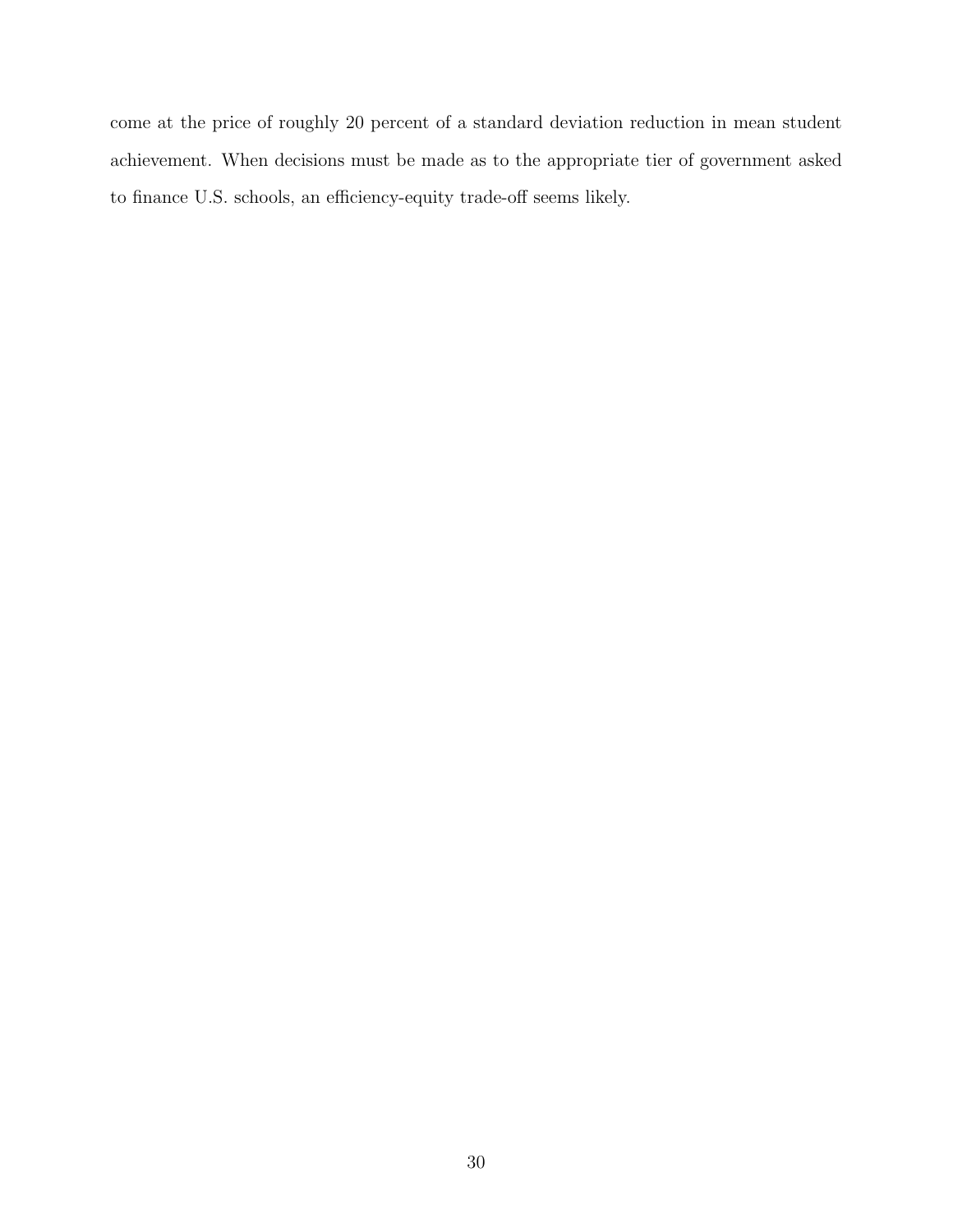## References

- <span id="page-33-8"></span>Autor, David H and David Dorn. 2013. "The growth of low-skill service jobs and the polarization of the US labor market." American Economic Review 103(5):1553–97.
- <span id="page-33-6"></span>Berry, Christopher R. 2009. Imperfect Union: Representation and taxation in multilevel governments. Cambridge University Press.
- <span id="page-33-0"></span>Berry, Christopher R and Martin R West. 2008. "Growing pains: The school consolidation movement and student outcomes." The Journal of Law, Economics, & Organization  $26(1):1-29.$
- <span id="page-33-7"></span>Brewer, Dominic J. 1996. "Does more school district administration lower educational productivity? Some evidence on the "administrative blob" in New York public schools." Economics of Education Review 15(2):111–124.
- <span id="page-33-4"></span>Brunner, Eric, Joshua Hyman and Andrew Ju. 2018. "School Finance Reforms, Teachers' Unions, and the Allocation of School Resources." Review of Economics and Statistics pp. 1– 47.
- <span id="page-33-11"></span>Cattaneo, Matias D, Michael Jansson and Xinwei Ma. 2019. "Simple local polynomial density estimators." Journal of the American Statistical Association pp. 1–7.
- <span id="page-33-10"></span>Cattaneo, Matias D, Nicolás Idrobo and Rocío Titiunik. 2019. A Practical Introduction to Regression Discontinuity Designs: Volume I. Cambridge University Press.
- <span id="page-33-2"></span>Chetty, Raj, John N Friedman and Jonah E Rockoff. 2014a. "Measuring the impacts of teachers I: Evaluating bias in teacher value-added estimates." American Economic Review 104(9):2593–2632.
- <span id="page-33-3"></span>Chetty, Raj, John N Friedman and Jonah E Rockoff. 2014b. "Measuring the impacts of teachers II: Teacher value-added and student outcomes in adulthood." American Economic Review 104(9):2633–79.
- <span id="page-33-9"></span>Chetty, Raj, Nathaniel Hendren, Patrick Kline and Emmanuel Saez. 2014. "Where is the land of opportunity? The geography of intergenerational mobility in the United States." The Quarterly Journal of Economics 129(4):1553–1623.
- <span id="page-33-13"></span>Chingos, Matthew M and Kristin Blagg. 2017. "Do Poor Kids Get Their Fair Share of School Funding?" Washington, DC: Urban Institute .
- <span id="page-33-1"></span>Coleman, James S, Ernest Campbell, Carol Hobson, James McPartland, Alexander Mood, Frederick Weinfeld and Robert York. 1966. Equality of Educational Opportunity. NCES.
- <span id="page-33-5"></span>Cutler, David M and Richard J Zeckhauser. 2000. The anatomy of health insurance. In Handbook of health economics. Vol. 1 Elsevier pp. 563–643.
- <span id="page-33-12"></span>Davis, Matthew and Fernando V Ferreira. 2017. Housing Disease and Public School Finances. Technical report National Bureau of Economic Research.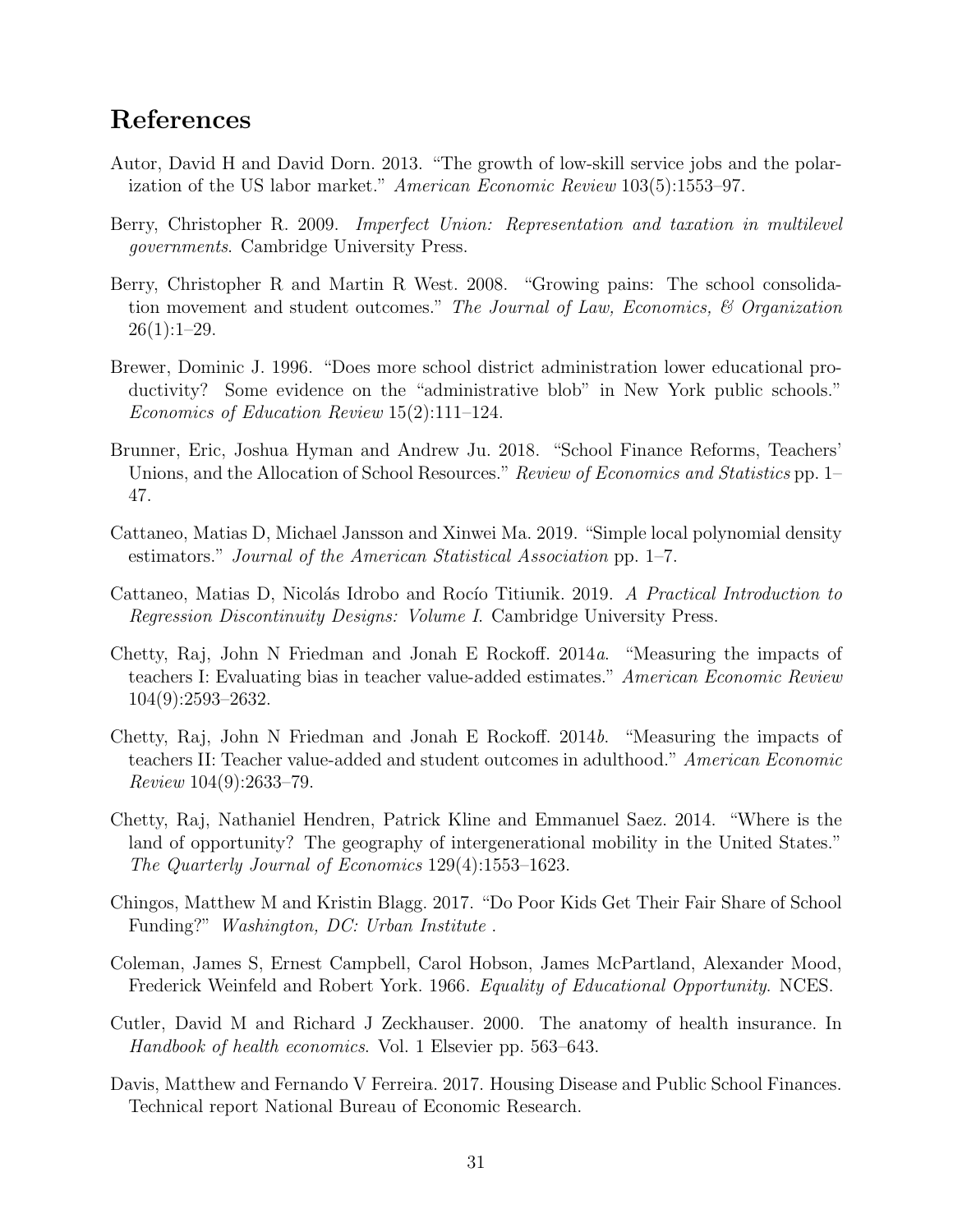- <span id="page-34-12"></span>Deming, David and Chris Walters. 2017. "The impacts of price and spending subsidies on US postsecondary attainment." NBER Working Paper 23736.
- <span id="page-34-5"></span>Ejdemyr, Simon. 2017. "Essays on the allocation of public goods." Stanford University Dissertation.
- <span id="page-34-15"></span>Epple, Dennis and Allan Zelenitz. 1981. "The implications of competition among jurisdictions: does Tiebout need politics?" Journal of Political Economy 89(6):1197–1217.
- <span id="page-34-11"></span>Gerber, Alan S, Daniel P Kessler and Marc Meredith. 2011. "The persuasive effects of direct mail: A regression discontinuity based approach." The Journal of Politics 73(1):140–155.
- <span id="page-34-7"></span>Glaeser, Edward L and Charles G Nathanson. 2015. "Housing Bubbles." Handbook of Regional and Urban Economics 5:701–751.
- <span id="page-34-10"></span>Guerrieri, Veronica, Daniel Hartley and Erik Hurst. 2013. "Endogenous gentrification and housing price dynamics." *Journal of Public Economics* 100:45–60.
- <span id="page-34-4"></span>Guin, Kacey, Betheny Gross, Scott Deburgomaster and Marguerite Roza. 2007. "Do districts fund schools fairly." Education Next 7(4):68–73.
- <span id="page-34-3"></span>Hanushek, Eric A. 2006. Courting failure: How school finance lawsuits exploit judges' good intentions and harm our children. Vol. 551 Hoover Press.
- <span id="page-34-2"></span>Hanushek, Eric A, Jens Ruhose and Ludger Woessmann. 2016. "It pays to improve school quality: States that boost student achievement could reap large economic gains." Education  $Next 16(3):52–61.$
- <span id="page-34-1"></span>Hanushek, Eric A and Ludger Woessmann. 2012. "Do better schools lead to more growth? Cognitive skills, economic outcomes, and causation." Journal of economic growth 17(4):267–321.
- <span id="page-34-14"></span>Henderson, Michael, Paul E. Peterson and Martin R. West. 2019. "Trends in the EdNext Survey: Question wording and data over time.".
- <span id="page-34-8"></span>Hirschman, Albert O. 1970. Exit, voice, and loyalty: Responses to decline in firms, organizations, and states. Vol. 25 Harvard university press.
- <span id="page-34-0"></span>Hochman, Harold M and James D Rodgers. 1969. "Pareto optimal redistribution." The American economic review 59(4):542–557.
- <span id="page-34-9"></span>Hoxby, Caroline M. 2000. "Does competition among public schools benefit students and taxpayers?" American Economic Review 90(5):1209–1238.
- <span id="page-34-6"></span>Jackson, C Kirabo, Rucker C Johnson and Claudia Persico. 2015. "The effects of school spending on educational and economic outcomes: Evidence from school finance reforms." The Quarterly Journal of Economics 131(1):157–218.
- <span id="page-34-13"></span>Jacob, Brian A and Steven D Levitt. 2003. "Rotten apples: An investigation of the prevalence and predictors of teacher cheating." The Quarterly Journal of Economics 118(3):843–877.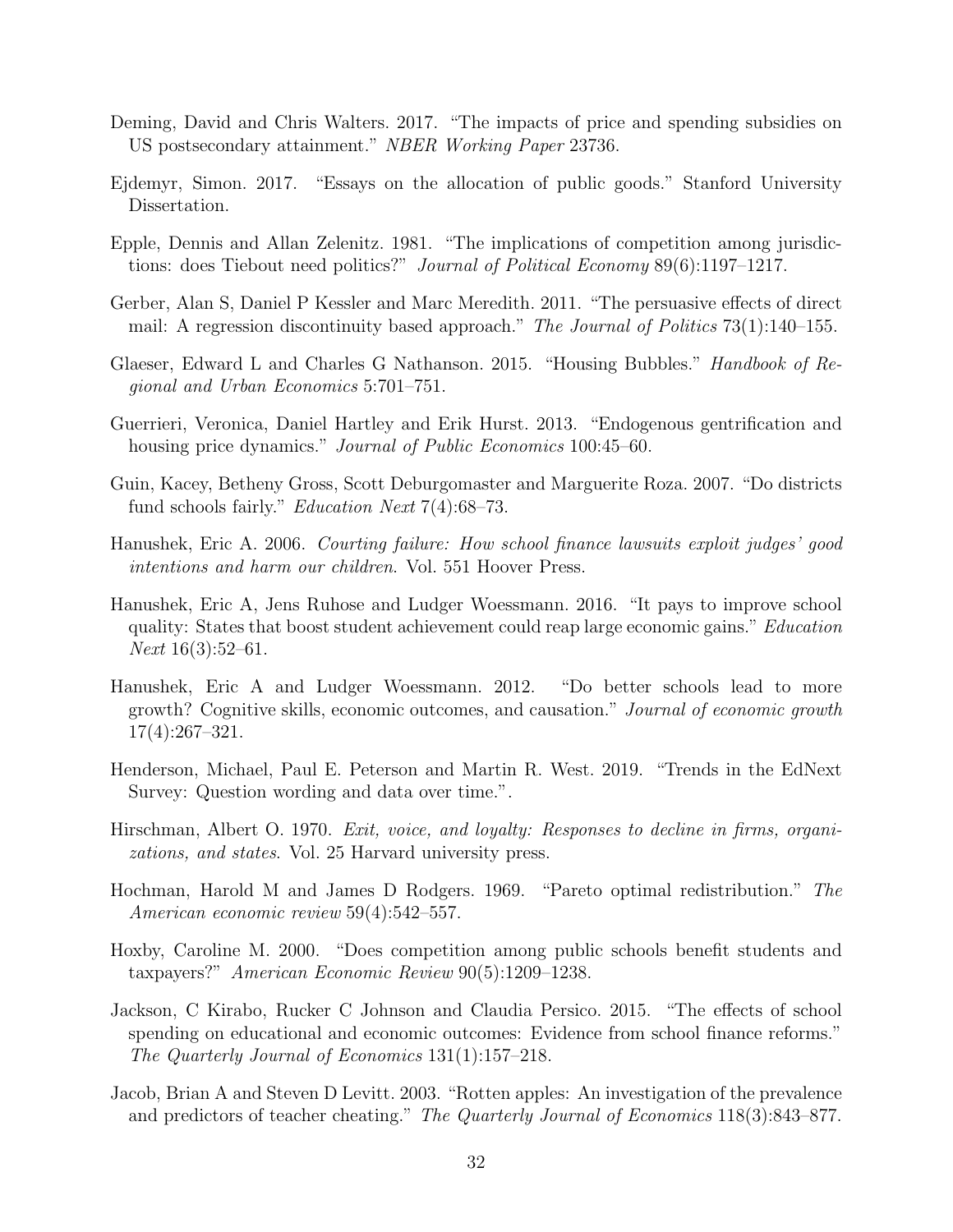- <span id="page-35-7"></span>Jacob, Brian and Jesse Rothstein. 2016. "The measurement of student ability in modern assessment systems." Journal of Economic Perspectives 30(3):85–108.
- <span id="page-35-4"></span>Jacques, Charles and B Wade Brorsen. 2002. "Relationship between types of school district expenditures and student performance." Applied Economics Letters 9(15):997–1002.
- <span id="page-35-9"></span>Keele, Luke J and Rocio Titiunik. 2015. "Geographic boundaries as regression discontinuities." Political Analysis 23(1):127–155.
- <span id="page-35-3"></span>Kelly, Nathan J and Christopher Witko. 2012. "Federalism and American inequality." The Journal of Politics 74(2):414–426.
- <span id="page-35-8"></span>Kern, Holger Lutz and Jens Hainmueller. 2009. "Opium for the masses: How foreign media can stabilize authoritarian regimes." Political Analysis 17(4):377–399.
- <span id="page-35-14"></span>Koretz, Daniel M. 2002. "Limitations in the use of achievement tests as measures of educators' productivity." Journal of human resources pp. 752–777.
- <span id="page-35-5"></span>Krueger, Alan B. 1999. "Experimental estimates of education production functions." The quarterly journal of economics 114(2):497–532.
- <span id="page-35-1"></span>Lafortune, Julien, Jesse Rothstein and Diane Whitmore Schanzenbach. 2018. "School finance reform and the distribution of student achievement." American Economic Journal: Applied Economics 10(2):1–26.
- <span id="page-35-2"></span>Lastra-Anadón, Carlos Xabel and Sonia Mukherjee. 2019. "Cross-country evidence on the impact of decentralisation and school autonomy on educational performance.".
- <span id="page-35-6"></span>Little, Roderick JA. 1993. "Post-stratification: a modeler's perspective." *Journal of the* American Statistical Association 88(423):1001–1012.
- <span id="page-35-13"></span>Lutz, Byron F. 2008. "The connection between house price appreciation and property tax revenues." National Tax Journal pp. 555–572.
- <span id="page-35-11"></span>Mayer, Christopher J and Karen Pence. 2008. Subprime mortgages: what, where, and to whom? Technical report National Bureau of Economic Research.
- <span id="page-35-10"></span>McCrary, Justin. 2008. "Manipulation of the running variable in the regression discontinuity design: A density test." Journal of econometrics 142(2):698–714.
- <span id="page-35-12"></span>Mishkin, Frederic S. 2009. "Is monetary policy effective during financial crises?" American Economic Review 99(2):573–77.
- <span id="page-35-0"></span>Murnane, Richard J, John B Willett, Frank Levy et al. 1995. "The Growing Importance of Cognitive Skills in Wage Determination." The Review of Economics and Statistics 77(2):251–266.
- <span id="page-35-15"></span>NBER. 2020. "US Business Cycle Expansions and Contractions.". URL: https://www.nber.org/cycles.html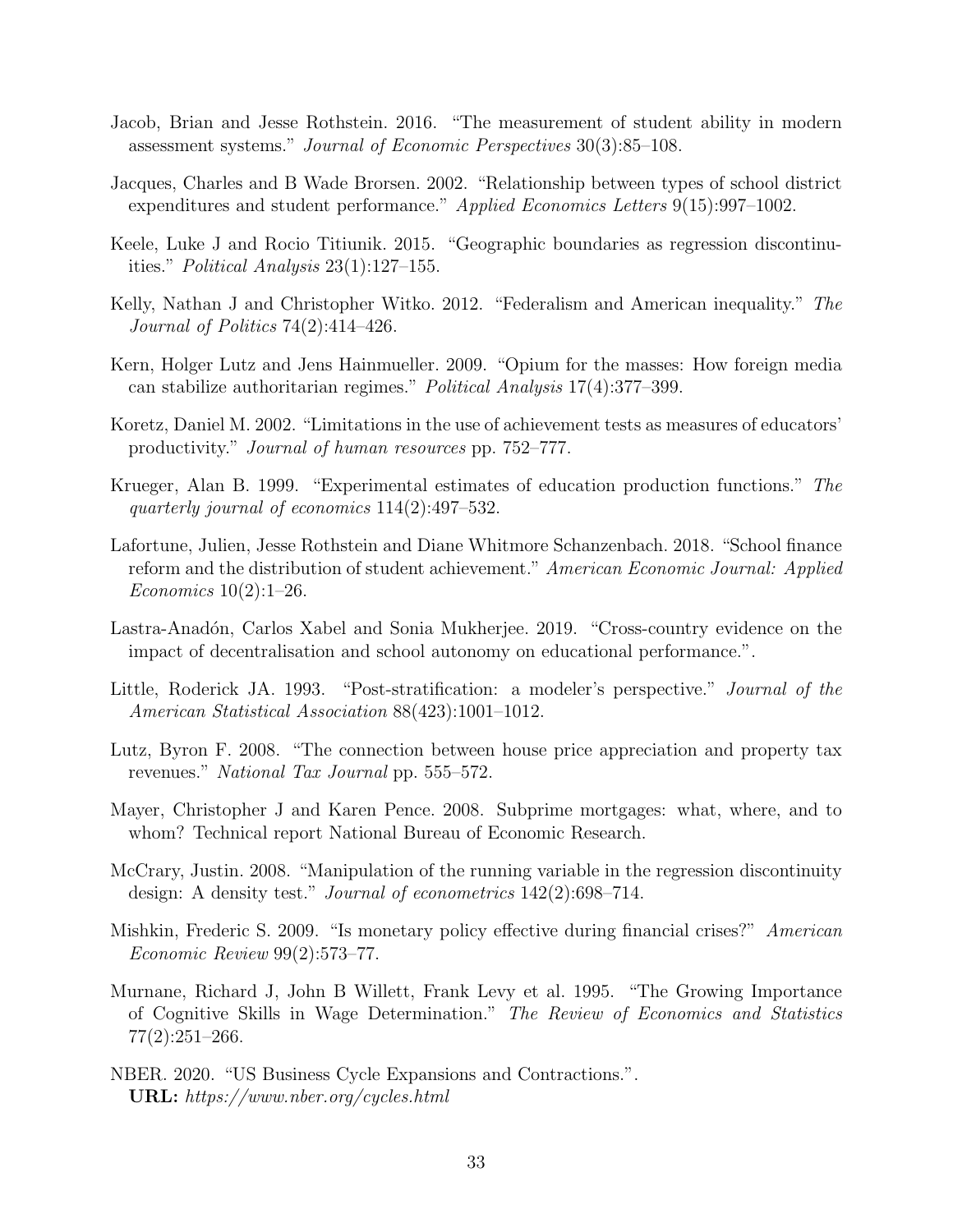- <span id="page-36-13"></span>NCES. 2019. "Digest of Education Statistics Dataset.". data retrieved from [https://nces.](https://nces.ed.gov/programs/digest/d17/tables/dt17_236.10.asp) [ed.gov/programs/digest/d17/tables/dt17\\_236.10.asp](https://nces.ed.gov/programs/digest/d17/tables/dt17_236.10.asp).
- <span id="page-36-16"></span>Nechyba, Thomas J. 1997. "Existence of equilibrium and stratification in local and hierarchical Tiebout economies with property taxes and voting." Economic theory 10(2):277–304.
- <span id="page-36-0"></span>Oates, Wallace. 1972. Fiscal Federalism. Edward Elgar Publishing.
- <span id="page-36-3"></span>OECD. 2014. Education at a Glance dataset. Paris: Organisation for Economic Cooperation and Development. <stats.oecd.org>.
- <span id="page-36-6"></span>Ogletree, Charles J and Kimberly Jenkins Robinson. 2015. The Enduring Legacy of" Rodriguez": Creating New Pathways to Equal Educational Opportunity. Harvard Education Press.
- <span id="page-36-9"></span>Ostrom, Elinor, Roger B Parks and Gordon P Whitaker. 1973. "Do we really want to consolidate urban police forces? A reappraisal of some old assertions." Public Administration Review pp. 423–432.
- <span id="page-36-1"></span>Peterson, Paul E. 1981. *City limits*. University of Chicago Press.
- <span id="page-36-11"></span>Peterson, Paul E, Michael B Henderson and Martin R West. 2014. Teachers versus the public: What Americans think about their schools and how to fix them. Brookings Institution Press.
- <span id="page-36-4"></span>P´al, Judit, Camille Marec and Markus SchwabeHenderson. 2019. "PISA 2018: US Country Note.". URL: https://www.oecd.org/pisa/publications/PISA2018 CN USA.pdf
- <span id="page-36-10"></span>Rae, Douglas W. 2008. City: Urbanism and its end. Yale University Press.
- <span id="page-36-5"></span>Reardon, Sean F. 2011. "The widening academic achievement gap between the rich and the poor: New evidence and possible explanations." Whither opportunity 1(1):91–116.
- <span id="page-36-15"></span>Reardon, Sean F, Demetra Kalogrides, Andrew Ho, Ben Shear, Kenneth Shores and Erin Fahle. 2017. "Stanford Education Data Archive.".
- <span id="page-36-7"></span>Rodden, Jonathan. 2006. Hamilton's paradox: the promise and peril of fiscal federalism. Cambridge University Press.
- <span id="page-36-8"></span>Rodden, Jonathan. 2016. Decentralized Rule and Revenue. Research report USAid.
- <span id="page-36-12"></span>Rogers, AM and JJ Stoeckel. 2008. NAEP 2007 Mathematics and Reading Secondary-Use Restricted-Use Data Files Data Companion. Education Policy Program Research Report NCES 2008-491-494 National Center for Education Statistics Washington, DC: .
- <span id="page-36-14"></span>Shiller, Robert J. 2007. Understanding recent trends in house prices and home ownership. Technical report National Bureau of Economic Research.
- <span id="page-36-2"></span>Snyder, Thomas D, Cristobal de Brey and Sally A Dillow. 2019. "Digest of Education Statistics 2017, NCES 2018-070." National Center for Education Statistics .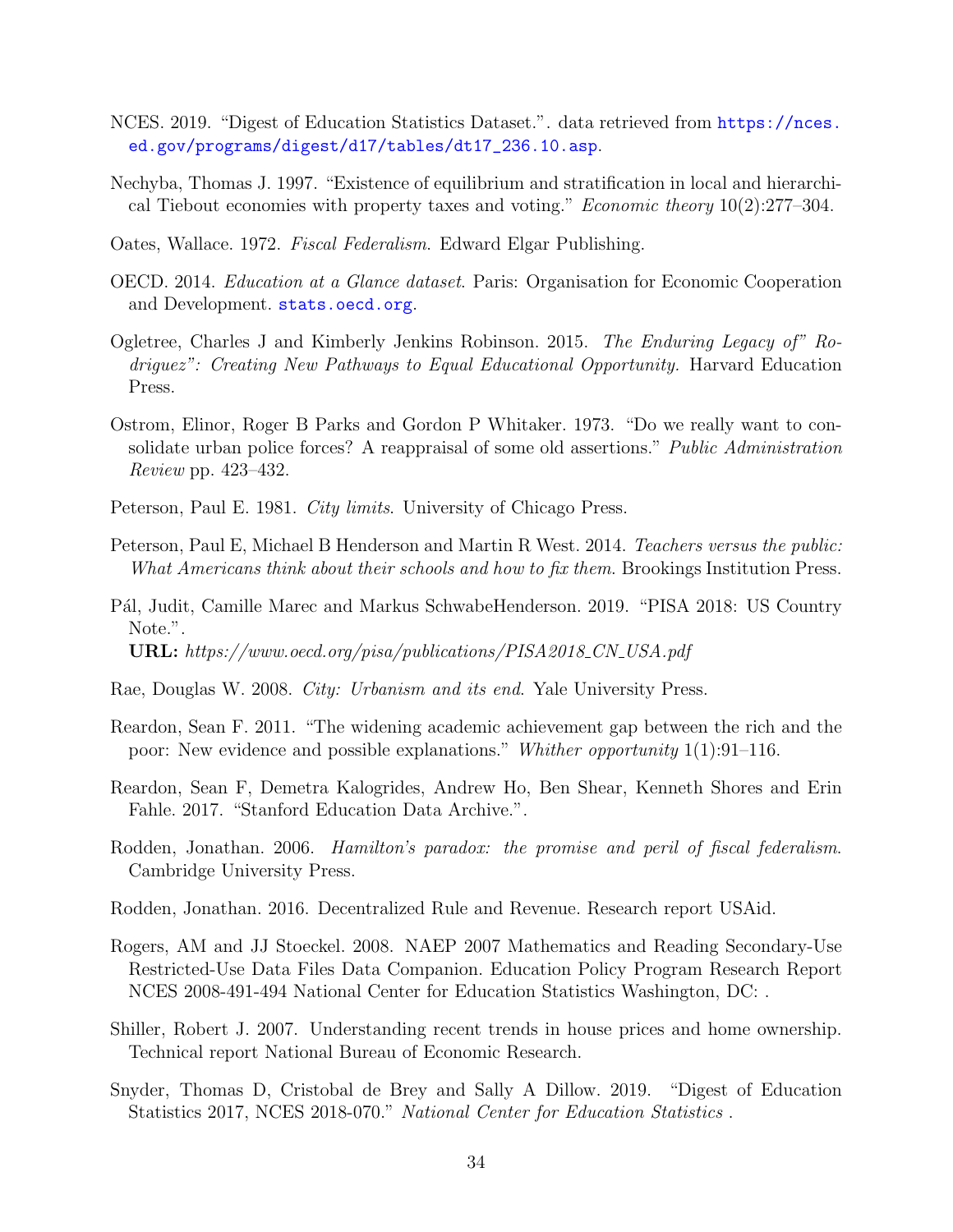- <span id="page-37-7"></span>Taylor, John B. 2009. The financial crisis and the policy responses: An empirical analysis of what went wrong. Technical report National Bureau of Economic Research.
- <span id="page-37-0"></span>Tiebout, Charles M. 1956. "A pure theory of local expenditures." Journal of political economy 64(5):416–424.
- <span id="page-37-4"></span>Tolbert, Charles M and Molly Sizer. 1996. U.S. commuting zones and labor market areas: A 1990 update. Technical report US Census.
- <span id="page-37-3"></span>Trounstine, Jessica. 2018. Segregation by Design: Local Politics and Inequality in American Cities. Cambridge, UK: Cambridge University Press.
- <span id="page-37-1"></span>US Bureau of the Census. 2019. "U.S. Census of State and Local Government Finance Historical Datasets and Tables.". data retrieved from [https://www.census.gov/data/](https://www.census.gov/data/datasets/2007/econ/local/public-use-datasets.html) [datasets/2007/econ/local/public-use-datasets.html](https://www.census.gov/data/datasets/2007/econ/local/public-use-datasets.html).
- <span id="page-37-5"></span>Wenglinsky, Harold. 1997. "When Money Matters: How Educational Expenditures Improve Student Performance and How They Don't. A Policy Information Perspective.".
- <span id="page-37-2"></span>West, Martin R and Paul E Peterson. 2007. School money trials: The legal pursuit of educational adequacy. Brookings Institution Press.
- <span id="page-37-6"></span>Zillow. 2018. Zillow Home Value Index Dataset. data retrieved from [https://www.zillow.](https://www.zillow.com/research/data/) [com/research/data/](https://www.zillow.com/research/data/).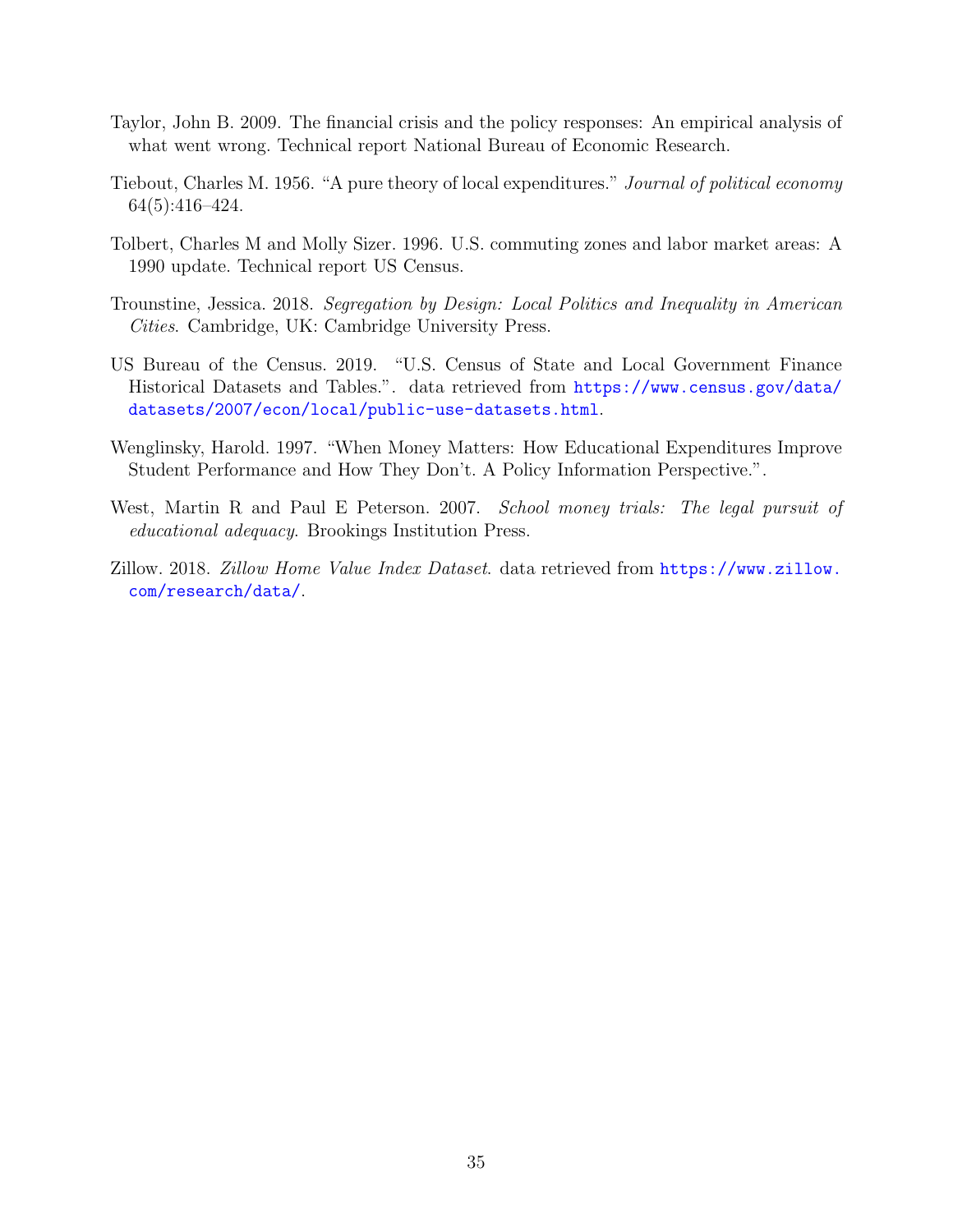# Appendix A: Literature on Local Financing of Public Services and Equity and Efficiency

Research has explored one side or another of the equality-efficiency trade-off in U.S. federalism. But a simultaneous examination of the equality-efficiency trade-off has not been estimated empirically, much less using data from nationally representative samples.

#### Equity Studies

Numerous scholars have examined local government's capacity to provide services in an equitable manner. In a classic case study, (Dahl, 1961, p.92) interprets a pluralist local polity as broadly representative and responsive to [a](#page-42-0) [wide](#page-42-0) [ran](#page-42-0)ge of social groups. But conclusions reached by most research points in a quite different direction. A number of case studies ( $\rm Lo$ gan and Molotch, 2007; Molotch, 1976; Stone, 1993) emphasize the greater emphasis loca[l](#page-43-0) public offi[cials](#page-43-0) [place](#page-43-0) [on](#page-44-0) [ec](#page-43-0)[onomic](#page-43-1) [growth](#page-43-1) [than](#page-44-0) on [redis](#page-44-0)tribution. (Trounstine, 2018) finds a clear bias toward higher SES groups in urban planning, zoning and [land-use](#page-45-0) [policy.](#page-45-0) [R](#page-45-0)esearch also finds the broader public to be no less conservative in local politics. For example, homeowners and interest groups object to affordable housing developments expected to have a negative impact on property values (Fischel, 2001; Gerber, Kessler and Meredith, 2011; Hankinson, 2018). Ejdemyr (2017) finds t[hat](#page-43-2) [revenues](#page-43-2) [ge](#page-43-2)[nerated](#page-43-3) [by](#page-43-3) [local](#page-43-3) [bond](#page-43-3) [elections](#page-43-3) [are](#page-43-3) dir[ected](#page-43-4) [to](#page-43-4) [schools](#page-43-4) [w](#page-43-4)[ith](#page-42-1) [more](#page-42-1) affl[uen](#page-42-1)t students. Other scholars theorize that local governments, facing competition for productive capital and labor, cannot be expected to engage in redistribution (Bailey and Rom, 2004; Kessler and Lülfesmann, 2005; Musgrave et al., 1959; Rae, 2008; Oates, [1972,](#page-42-2) 2006; Peter[son,](#page-42-2) 1981, 1995; [Yinger](#page-43-5) [and](#page-43-5) [Ladd,](#page-43-5) 19[89\).](#page-44-1)

[Many](#page-44-2) [poli](#page-44-2)[tical](#page-44-3) [scientist](#page-44-3)[s](#page-44-4) [have](#page-44-4) [also](#page-44-5) [queried](#page-44-5) [the](#page-44-5) [respo](#page-44-6)[nsiveness](#page-45-1) [of](#page-45-1) [local](#page-45-1) [governm](#page-45-1)ents to local public opinion (Craw, 2010; Gerber and Hopkins, 2011; Morgan and Watson, 1995; Ruhil, 2003; Yinger and [Ladd,](#page-42-3) 1[989;](#page-42-3) [Wolman,](#page-43-6) [Strate](#page-43-6) [and](#page-43-6) [Melchio](#page-43-6)r, [1996\).](#page-43-7) [However,](#page-43-7) Ta[usanov](#page-43-7)[itch](#page-44-7) an[d](#page-44-7) [War](#page-44-7)shaw [\(2014\)](#page-45-1) [show](#page-45-1) t[hat](#page-45-1) [p](#page-45-1)[olicymakers](#page-45-2) [are](#page-45-2) [generally](#page-45-2) [responsive](#page-45-2) [t](#page-45-2)o the libera[l](#page-44-8) [or](#page-44-8) [conser-](#page-44-8)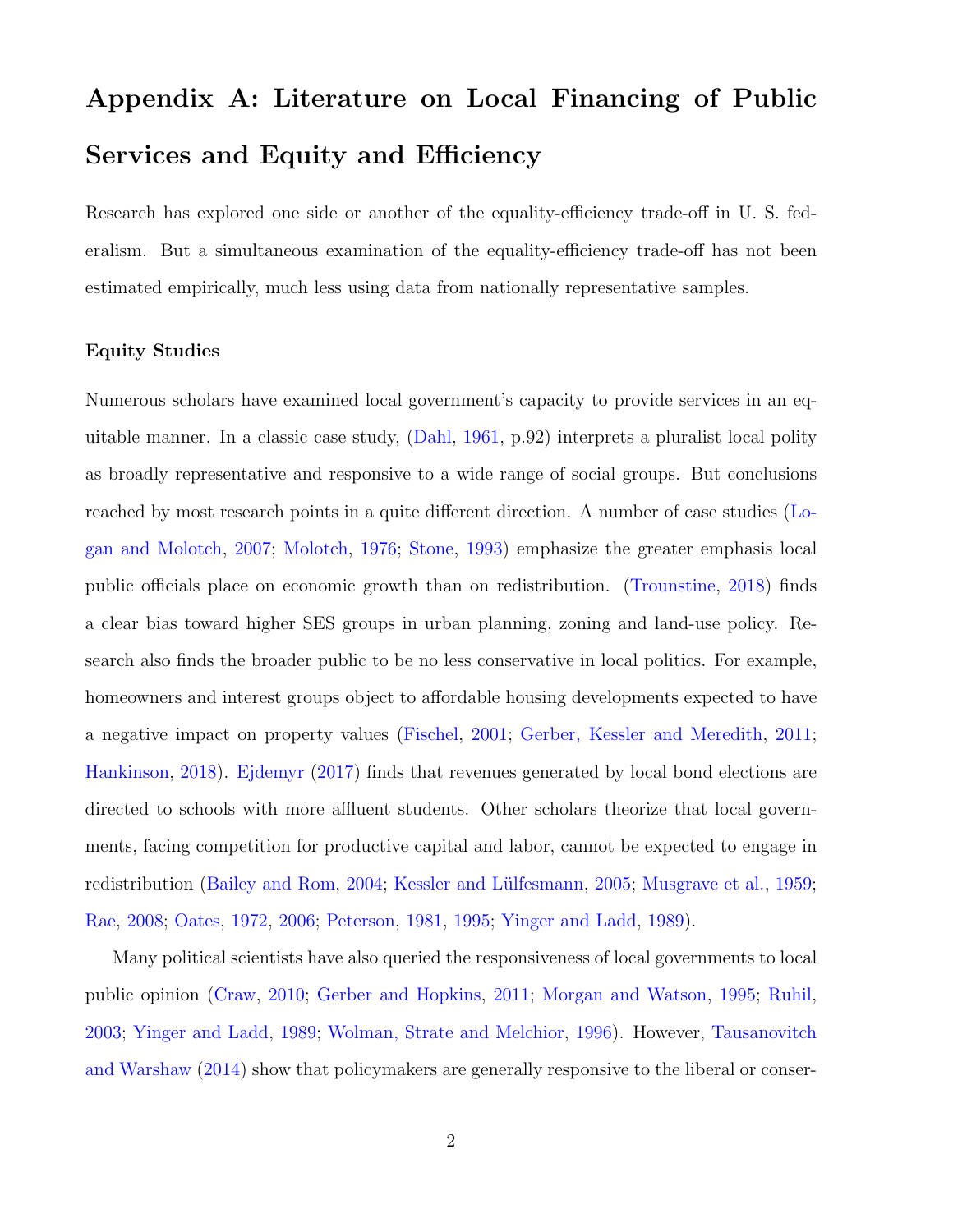vative orientation of municipal residents, though they find little difference in responsiveness by particular governance and representation designs.

Meanwhile, intergovernmental grants appear to have more egalitarian consequences. In education, [Jackson, Johnson and Persico](#page-43-8) [\(2015\)](#page-43-8) find that intergovernmental grants induced by court-ordered school finance reforms had disproportionately large impacts on life outcomes of students from socio-economically disadvantaged backgrounds. Similarly, [Lafortune,](#page-43-9) [Rothstein and Schanzenbach](#page-43-9) [\(2018\)](#page-43-9) identify positive impacts of increased intergovernmental grant expenditures on the performance of disadvantaged students in low-income districts. [Brunner, Hyman and Ju](#page-42-4) [\(2018\)](#page-42-4) also find that increases in intergovernmental grants lifted overall levels of district expenditure and raised the achievement of students in low-income districts. However, these studies estimate only the effects of increased expenditure; they do not estimate the equity-efficiency trade-off.

In sum, research shows that intergovernmental grants are more likely to be used for redistributive purposes than revenues raised from local resources. However, that literature has yet to investigate any shifts in the efficiency-equity trade-off that might occur when the share of funding shifts from one tier of government to another.

#### **Efficiency Studies**

The theoretical literature on local government efficiency is extensive. [Tiebout](#page-45-3) [\(1956\)](#page-45-3) theorizes that a system of local governments necessarily provides efficient services because citizens maximize utilities by migrating to communities that provide preferred services at lowest cost (see also [Ostrom, Tiebout and Warren](#page-44-9) [\(1961\)](#page-44-9)). [Buchanan and Wagner](#page-42-5) [\(1977\)](#page-42-5) theorize that a fiscal illusion results whenever there is a lack of "fiscal equivalence" between those who pay and those who benefit from public goods. Individuals who would not pay for services will consume them when paid for largely by others [\(Cutler and Zeckhauser,](#page-42-6) [2000\)](#page-42-6). The greater the share of local services covered by revenues from non-local resources, the greater the moral hazard [\(Hines and Thaler,](#page-43-10) [1995\)](#page-43-10). In the words of [\(Rodden,](#page-44-10) [2016,](#page-44-10) p.3): "Voters face strong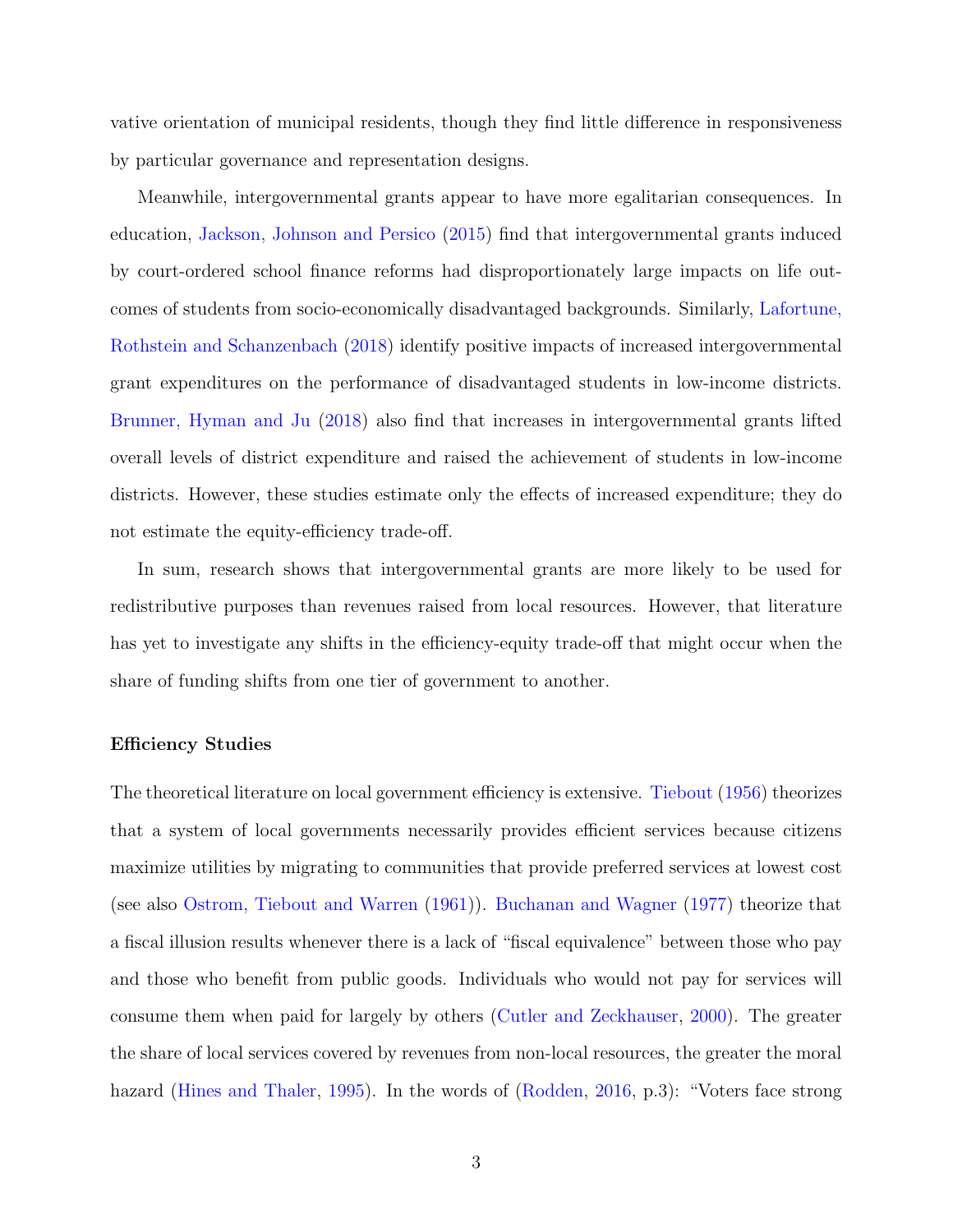incentives to monitor service provision when they understand their role in paying the bill, and  $[they]$  may be willing to tolerate much higher levels of inefficiency... [if money arrives via] intergovernmental transfers."

The efficiency of local governments has been empirically estimated in various ways. That residents are willing to pay for higher quality of government services has been documented by showing clear impacts of services on property values [\(Black,](#page-42-7) [1999;](#page-42-7) [Bogart and Cromwell,](#page-42-8) [2000;](#page-42-8) [Bradbury, Mayer and Case,](#page-42-9) [2001;](#page-42-9) [Hayes, Taylor et al.,](#page-43-11) [1996;](#page-43-11) [Weimer and Wolko](#page-45-4)ff, [2001\)](#page-45-4). [Berry](#page-42-10) [\(2009\)](#page-42-10) shows that services are more efficiently provided when the same governmental jurisdiction (the municipality) is responsible for raising the revenue needed to provide the service. When multiple local governments have access to a common fiscal pool, costs rise but services do not improve. [Emanuelson](#page-42-11) [\(2003\)](#page-42-11) reports a similar result for services provided by park districts. Elinor Ostrom and her colleagues [\(Ostrom, Parks and Whitaker,](#page-44-11) [1973,](#page-44-11) [1974;](#page-44-12) [Ostrom,](#page-44-13) [1983;](#page-44-13) [Ostrom, Parks and Whitaker,](#page-44-11) [1973\)](#page-44-11) find police services are more efficiently provided if paid for by small jurisdictions. In education, [Hoxby](#page-43-12) [\(2000\)](#page-43-12) reports higher quality service delivery, as measured by student test performance, in metropolitan areas with more dense concentrations of school districts. These "Tiebout choice" effects, as she labels them, are disputed by [Rothstein](#page-44-14) [\(2007\)](#page-44-14), with a reply by [Hoxby](#page-43-13) [\(2007\)](#page-43-13).

"Flypaper" studies find that monies granted by higher tiers of government do not substitute for local revenues but instead stick to the hands of local authorities as flies to gummy paper [\(Hines and Thaler,](#page-43-10) [1995;](#page-43-10) [Mueller,](#page-44-15) [2003;](#page-44-15) [Wycko](#page-45-5)ff, [1991\)](#page-45-5). The flypaper effects have been interpreted as an indicators of inefficiency, but the inference is based on the assumption that services were optimally provided prior to receipt of the inter-governmental grant.

Other scholars have looked more directly at the efficiency of government services paid for by inter-governmental grants. [Silkman and Young](#page-44-16) [\(1982\)](#page-44-16) show that intergovernmental grants are associated with lower efficiency levels in the provision of school bus transportation and public libraries. [Dynes and Martin](#page-42-12)  $(2018)$  report that officials are less likely to misappropriate revenues and more likely to spend them on services citizens prefer if they come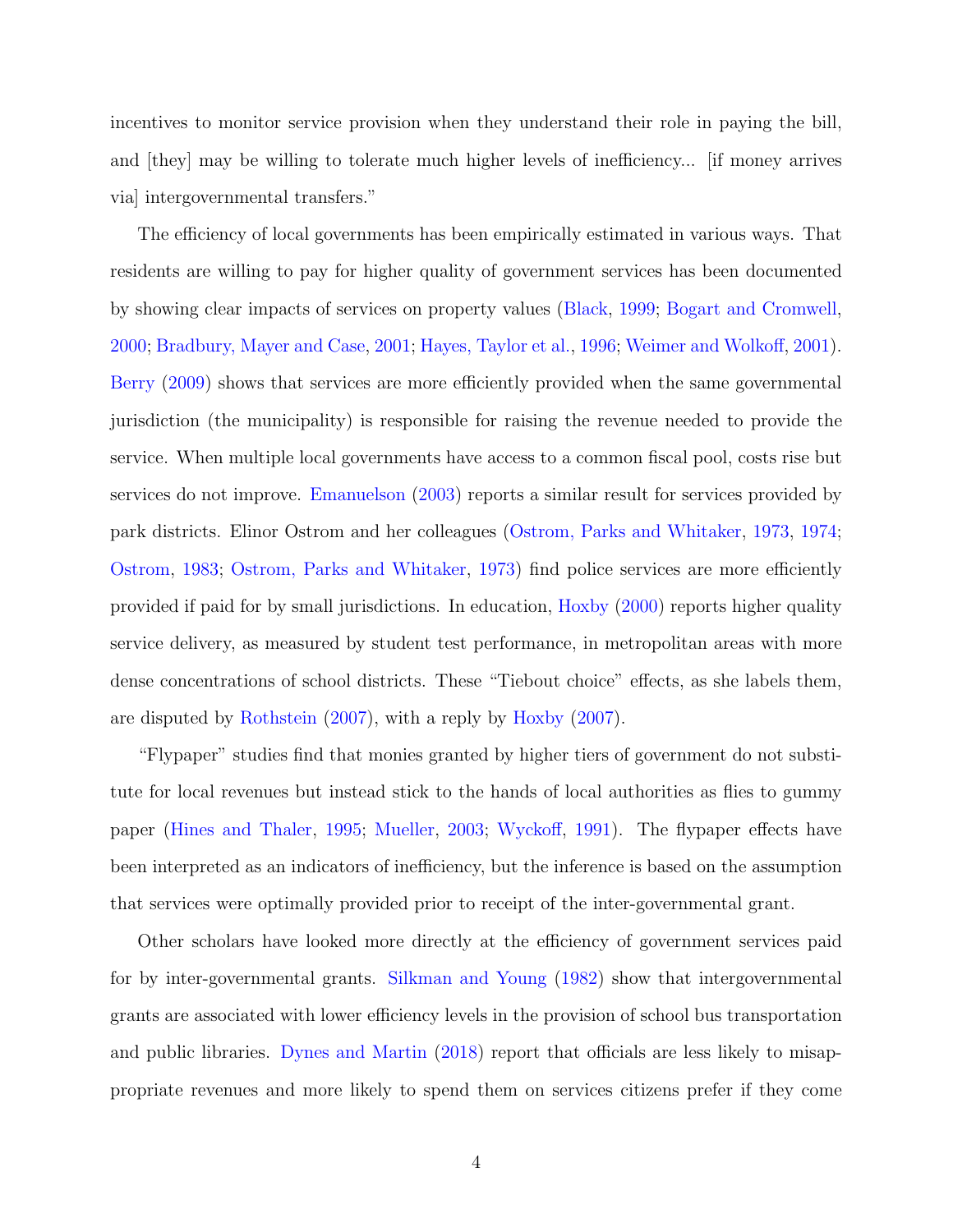from local sources rather than inter-governmental grants. In Brazil external grants generate greater levels of corruption as measured by public audits [\(Brollo et al.,](#page-42-13) [2013\)](#page-42-13). Similar results are found in Bulgaria by [Nikolova and Marinov](#page-44-17) [\(2017\)](#page-44-17). However, [Litschig and Morrison](#page-43-14) [\(2013\)](#page-43-14), exploiting exogenous discontinuities in the formulas for allocating federal funding, report that "flypaper" effects in Brazil produce higher educational outcomes. As mentioned above, [Lafortune, Rothstein and Schanzenbach](#page-43-9) [\(2018\)](#page-43-9); [Brunner, Hyman and Ju](#page-42-4) [\(2018\)](#page-42-4) find similar results for the United States. Despite these and other studies of the effects of intergovernmental grants and local policy, the efficiency-equity trade-off has not been estimated simultaneously with data from nationally representative samples of the U.S. population.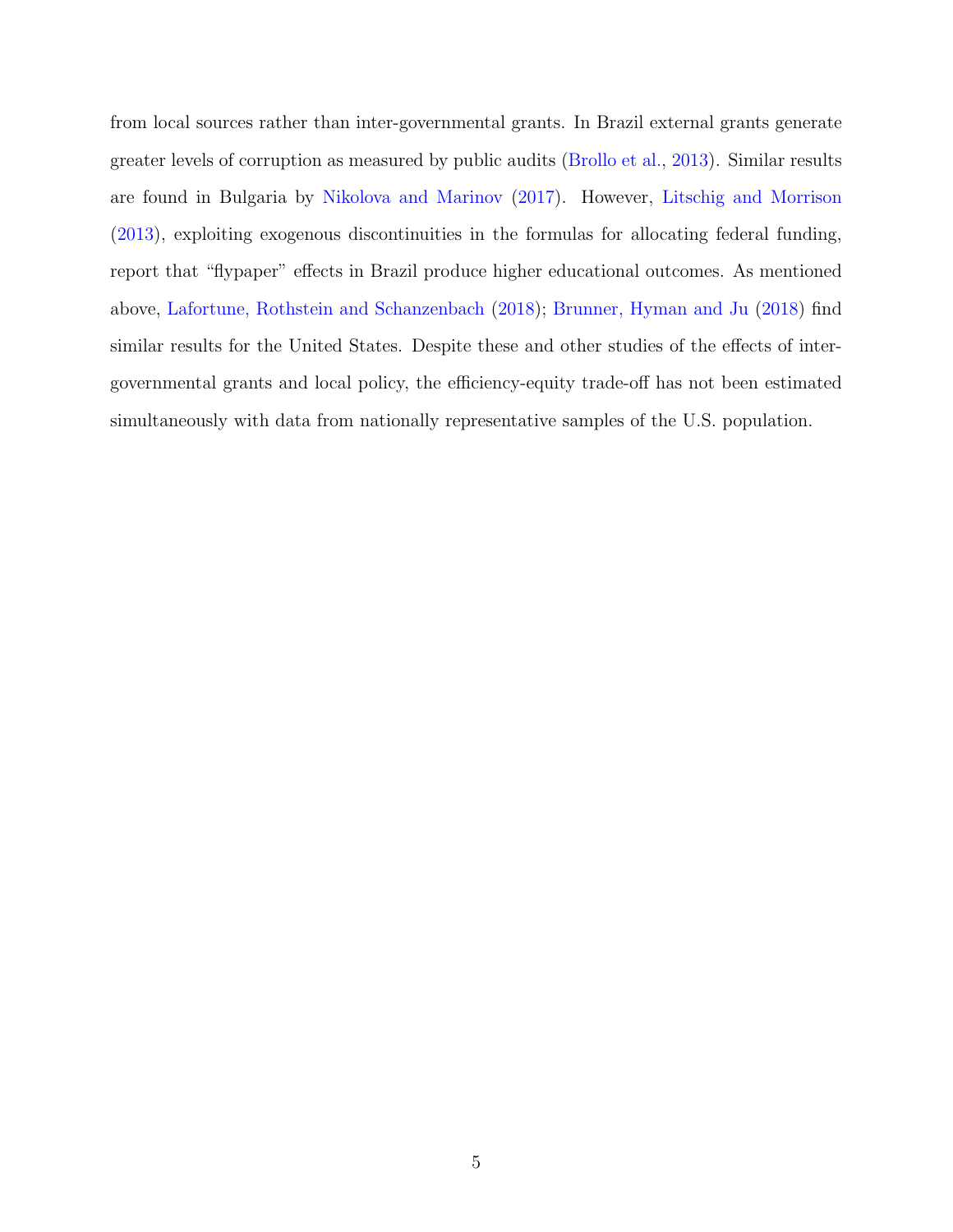## References

- <span id="page-42-2"></span>Bailey, Michael A and Mark Carl Rom. 2004. "A wider race? Interstate competition across health and welfare programs." *The Journal of Politics* 66(2):326–347.
- <span id="page-42-10"></span>Berry, Christopher R. 2009. *Imperfect Union: Representation and taxation in multilevel governments*. Cambridge University Press.
- <span id="page-42-7"></span>Black, Sandra E. 1999. "Do better schools matter? Parental valuation of elementary education." *The Quarterly Journal of Economics* 114(2):577–599.
- <span id="page-42-8"></span>Bogart, William T and Brian A Cromwell. 2000. "How much is a neighborhood school worth?" *Journal of urban Economics* 47(2):280–305.
- <span id="page-42-9"></span>Bradbury, Katharine L, Christopher J Mayer and Karl E Case. 2001. "Property tax limits, local fiscal behavior, and property values: Evidence from Massachusetts under Proposition 212." *Journal of Public Economics* 80(2):287–311.
- <span id="page-42-13"></span>Brollo, Fernanda, Tommaso Nannicini, Roberto Perotti and Guido Tabellini. 2013. "The political resource curse." *The American Economic Review* 103(5):1759–1796.
- <span id="page-42-4"></span>Brunner, Eric, Joshua Hyman and Andrew Ju. 2018. "School Finance Reforms, Teachers' Unions, and the Allocation of School Resources." *Review of Economics and Statistics* pp. 1– 47.
- <span id="page-42-5"></span>Buchanan, James M and Richard E Wagner. 1977. *Democracy in deficit: The Political Legacy of Lord Keynes*. Liberty Fund Indianapolis.
- Cattaneo, Matias D, Nicolás Idrobo and Rocío Titiunik. 2019. *A Practical Introduction to Regression Discontinuity Designs: Volume I*. Cambridge University Press.
- <span id="page-42-3"></span>Craw, Michael. 2010. "Deciding to provide: Local decisions on providing social welfare." *American Journal of Political Science* 54(4):906–920.
- <span id="page-42-6"></span>Cutler, David M and Richard J Zeckhauser. 2000. The anatomy of health insurance. In *Handbook of health economics*. Vol. 1 Elsevier pp. 563–643.
- <span id="page-42-0"></span>Dahl, Robert A. 1961. *Who Governs? Democracy and Power in an American City*. New Haven: Yale University Press.
- <span id="page-42-12"></span>Dynes, Adam and Lucy Martin. 2018. "Revenue Source and Electoral Accountability: Experimental Evidence from Local US Policymakers.".
- <span id="page-42-1"></span>Ejdemyr, Simon. 2017. "Essays on the allocation of public goods." Stanford University Dissertation.
- <span id="page-42-11"></span>Emanuelson, David N. 2003. "A comparative analysis of Illinois park districts and Illinois municipal parks and recreation departments." Northern Illinois University Dissertation.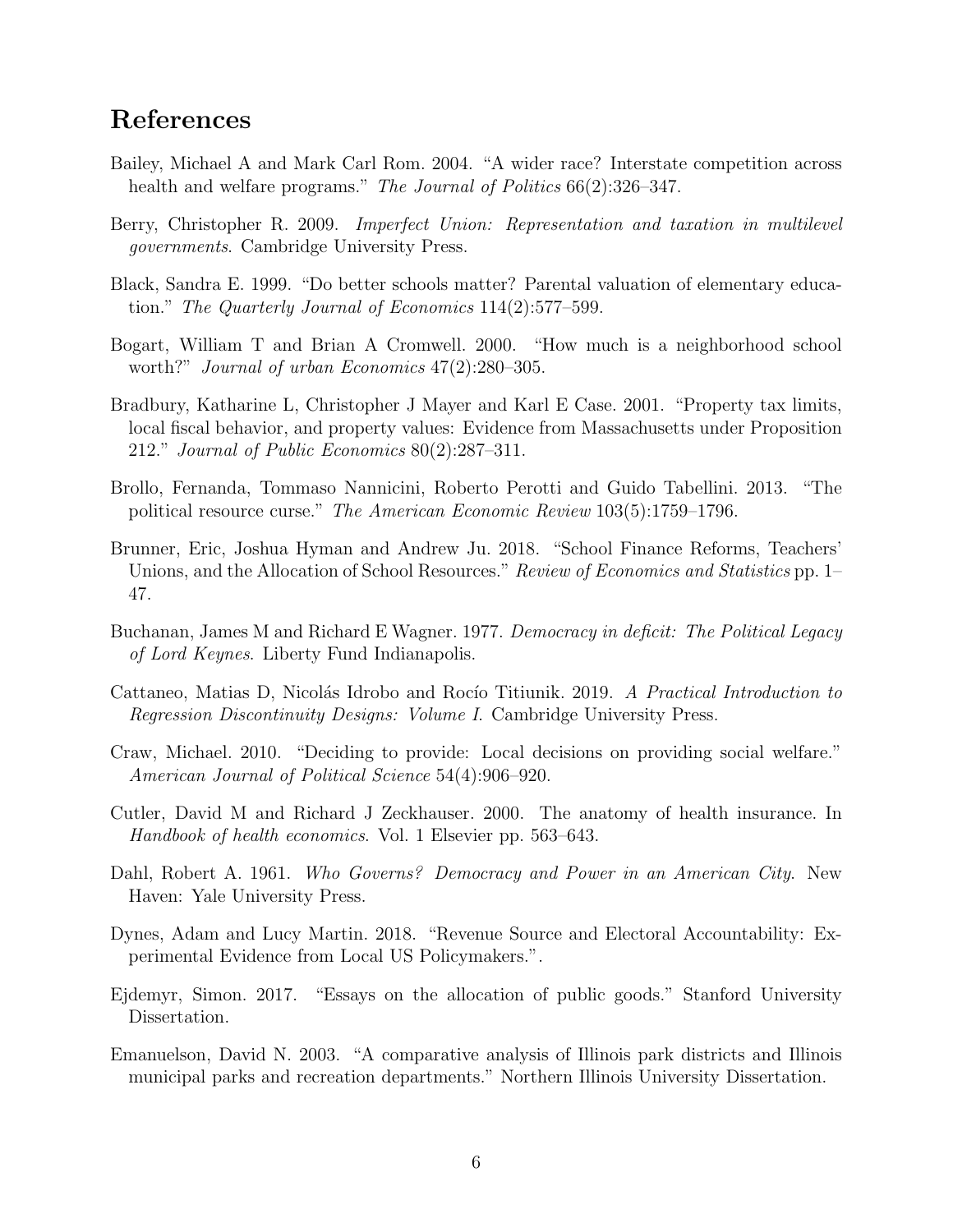- <span id="page-43-2"></span>Fischel, William A. 2001. *The homevoter hypothesis: How home values influence local government taxation, school finance, and land-use policies*. Harvard University Press Cambridge, MA.
- <span id="page-43-3"></span>Gerber, Alan S, Daniel P Kessler and Marc Meredith. 2011. "The persuasive effects of direct mail: A regression discontinuity based approach." *The Journal of Politics* 73(1):140–155.
- <span id="page-43-6"></span>Gerber, Elisabeth R and Daniel J Hopkins. 2011. "When mayors matter: estimating the impact of mayoral partisanship on city policy." *American Journal of Political Science* 55(2):326–339.
- <span id="page-43-4"></span>Hankinson, Michael. 2018. "When Do Renters Behave Like Homeowners? High Rent, Price Anxiety, and NIMBYism." *American Political Science Review* pp. 1–21.
- <span id="page-43-11"></span>Hayes, Kathy J, Lori L Taylor et al. 1996. "Neighborhood school characteristics: what signals quality to homebuyers?" *Economic Review-Federal Reserve Bank of Dallas* pp. 2–9.
- <span id="page-43-10"></span>Hines, James R and Richard H Thaler. 1995. "The flypaper effect." *Journal of economic perspectives* 9(4):217–226.
- <span id="page-43-12"></span>Hoxby, Caroline M. 2000. "Does competition among public schools benefit students and taxpayers?" *American Economic Review* 90(5):1209–1238.
- <span id="page-43-13"></span>Hoxby, Caroline M. 2007. "Does competition among public schools benefit students and taxpayers? Reply." *American Economic Review* 97(5):2038–2055.
- <span id="page-43-8"></span>Jackson, C Kirabo, Rucker C Johnson and Claudia Persico. 2015. "The effects of school spending on educational and economic outcomes: Evidence from school finance reforms." *The Quarterly Journal of Economics* 131(1):157–218.
- <span id="page-43-5"></span>Kessler, Anke S and Christoph Lülfesmann. 2005. "Tiebout and redistribution in a model of residential and political choice." *Journal of Public Economics* 89(2-3):501–528.
- <span id="page-43-9"></span>Lafortune, Julien, Jesse Rothstein and Diane Whitmore Schanzenbach. 2018. "School finance reform and the distribution of student achievement." *American Economic Journal: Applied Economics* 10(2):1–26.
- <span id="page-43-14"></span>Litschig, Stephan and Kevin M Morrison. 2013. "The impact of intergovernmental transfers on education outcomes and poverty reduction." *American Economic Journal: Applied Economics* 5(4):206–240.
- <span id="page-43-0"></span>Logan, John R and Harvey Molotch. 2007. *Urban Fortunes: The Political Economy of Place, With a New Preface*. Univ of California Press.
- <span id="page-43-1"></span>Molotch, Harvey. 1976. "The city as a growth machine: Toward a political economy of place." *American journal of sociology* 82(2):309–332.
- <span id="page-43-7"></span>Morgan, David R and Sheilah S Watson. 1995. "The effects of mayoral power on urban fiscal policy." *Policy Studies Journal* 23(2):231–243.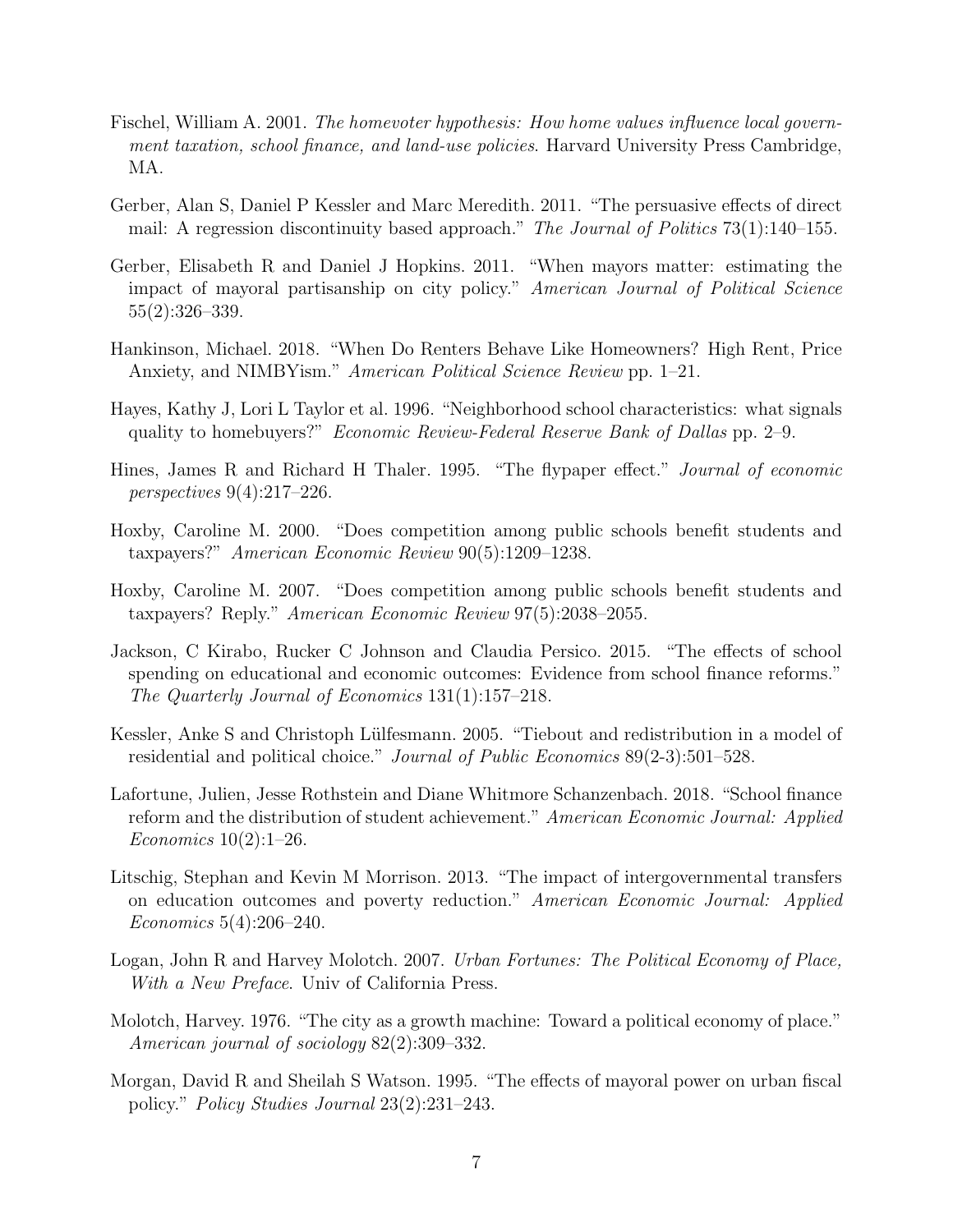<span id="page-44-15"></span>Mueller, Dennis C. 2003. "Public choice III.".

- <span id="page-44-1"></span>Musgrave, Richard Abel et al. 1959. *Theory of public finance; a study in public economy*. McGraw-Hill.
- <span id="page-44-17"></span>Nikolova, Elena and Nikolay Marinov. 2017. "Do public fund windfalls increase corruption? Evidence from a natural disaster." *Comparative Political Studies* 50(11):1455–1488.
- <span id="page-44-3"></span>Oates, Wallace. 1972. *Fiscal Federalism*. Edward Elgar Publishing.
- <span id="page-44-4"></span>Oates, Wallace. 2006. The Many Faces of the Tiebout Model. In *The Tiebout model at fifty: Essays in public economics in honor of Wallace Oates*, ed. William Fischel. Cambridge, MA: Lincoln Inst of Land Policy pp. 21–46.
- <span id="page-44-13"></span>Ostrom, Elinor. 1983. "The social stratification-government inequality thesis explored." *Urban Affairs Quarterly* 19(1):91–112.
- <span id="page-44-11"></span>Ostrom, Elinor, Roger B Parks and Gordon P Whitaker. 1973. "Do we really want to consolidate urban police forces? A reappraisal of some old assertions." *Public Administration Review* pp. 423–432.
- <span id="page-44-12"></span>Ostrom, Elinor, Roger B Parks and Gordon P Whitaker. 1974. "Defining and measuring structural variations in interorganizational arrangements." *Publius* 4(4):87–108.
- <span id="page-44-9"></span>Ostrom, Vincent, Charles M Tiebout and Robert Warren. 1961. "The organization of government in metropolitan areas: a theoretical inquiry." *American Political Science Review* 55(4):831–842.
- <span id="page-44-5"></span>Peterson, Paul E. 1981. *City limits*. University of Chicago Press.
- <span id="page-44-6"></span>Peterson, Paul E. 1995. *The Price of Federalism*. Washington, DC: Brookings Institution Press.
- <span id="page-44-2"></span>Rae, Douglas W. 2008. *City: Urbanism and its end*. Yale University Press.
- <span id="page-44-10"></span>Rodden, Jonathan. 2016. Decentralized Rule and Revenue. Research report USAid.
- <span id="page-44-14"></span>Rothstein, Jesse. 2007. "Does competition among public schools benefit students and taxpayers? Comment." *American Economic Review* 97(5):2026–2037.
- <span id="page-44-7"></span>Ruhil, Anirudh VS. 2003. "Structural change and fiscal flows: A framework for analyzing the effects of urban events." *Urban Affairs Review* 38(3):396–416.
- <span id="page-44-16"></span>Silkman, Richard and Dennis R Young. 1982. "X-efficiency and state formula grants." Na*tional Tax Journal* 35(3):383–397.
- <span id="page-44-0"></span>Stone, Deborah A. 1993. "The struggle for the soul of health insurance." *Journal of Health Politics, Policy and Law* 18(2):287–317.
- <span id="page-44-8"></span>Tausanovitch, Chris and Christopher Warshaw. 2014. "Representation in municipal government." *American Political Science Review* 108(3):605–641.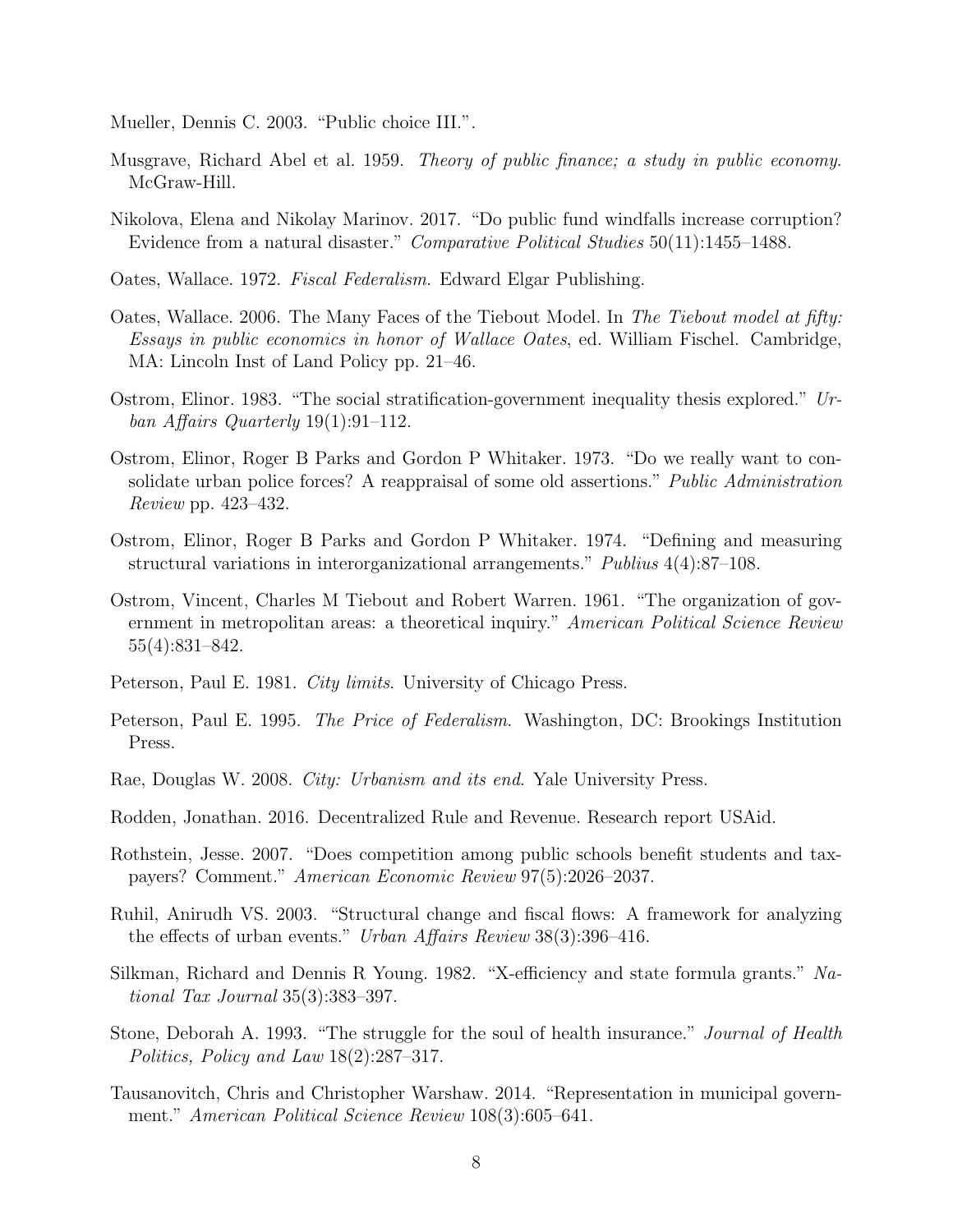- <span id="page-45-3"></span>Tiebout, Charles M. 1956. "A pure theory of local expenditures." *Journal of political economy* 64(5):416–424.
- <span id="page-45-0"></span>Trounstine, Jessica. 2018. *Segregation by Design: Local Politics and Inequality in American Cities*. Cambridge, UK: Cambridge University Press.
- <span id="page-45-4"></span>Weimer, David L and Michael J Wolkoff. 2001. "School performance and housing values: Using non-contiguous district and incorporation boundaries to identify school effects." *National Tax Journal* pp. 231–253.
- <span id="page-45-2"></span>Wolman, Harold, John Strate and Alan Melchior. 1996. "Does changing mayors matter?" *The Journal of Politics* 58(1):201–223.
- <span id="page-45-5"></span>Wyckoff, Paul Gary. 1991. "The elusive flypaper effect." *Journal of Urban Economics* 30(3):310–328.
- <span id="page-45-1"></span>Yinger, John and Helen F Ladd. 1989. "The determinants of state assistance to central cities." *National Tax Journal* pp. 413–428.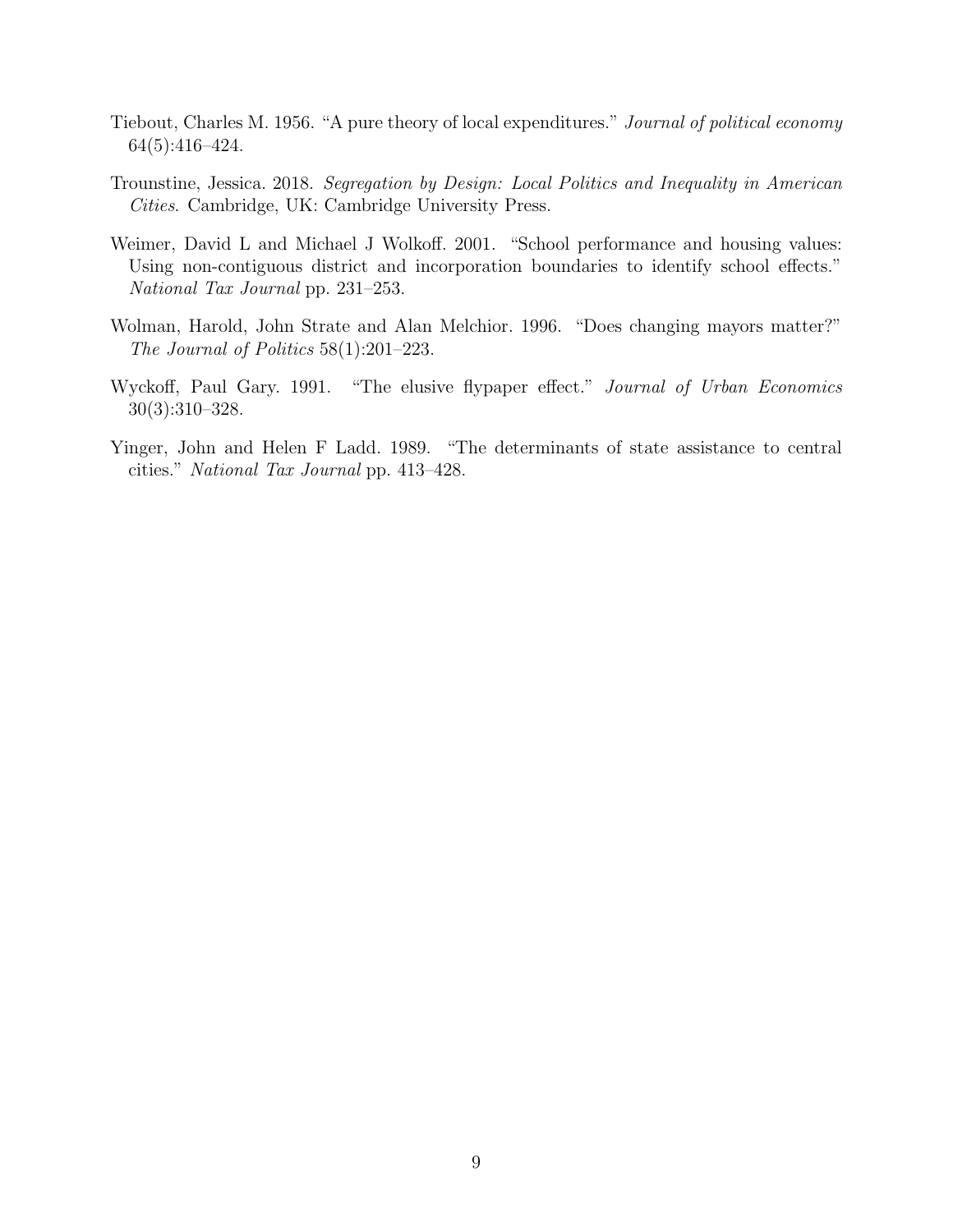# Appendix B: Tables and Figure

| Variable                                   | Mean   | Std. Dev. | Min.           | Max.    | N      |
|--------------------------------------------|--------|-----------|----------------|---------|--------|
| <i>Individual variables</i>                |        |           |                |         |        |
| Low income                                 | 0.43   | 0.5       | $\overline{0}$ | 1       | 293010 |
| Low education                              | 0.48   | 0.5       | $\theta$       | 1       | 243720 |
| Disabled                                   | 0.13   | 0.34      | $\theta$       | 1       | 295220 |
| English learner                            | 0.07   | 0.25      | $\overline{0}$ | 1       | 295220 |
| White or Asian                             | 0.61   | 0.49      | $\overline{0}$ | 1       | 295240 |
| Male                                       | 0.51   | 0.5       | $\overline{0}$ | 1       | 295180 |
| No. districts in Commuting Zone            | 19.9   | 20.6      | 1              | 82      | 281630 |
| <i>District education variables 2007</i>   |        |           |                |         |        |
| Local share of revenue $(10 \text{ pct})$  | 4.32   | 2.05      | $\theta$       | 10      | 243720 |
| Current expenditure per pupil (tsd.usd)    | 10.38  | 3.02      | 4.66           | 62.33   | 243720 |
| Instruction share                          | 60.07  | 40.915    | $\overline{0}$ | 84.47   | 243720 |
| Pupil-teacher ratio                        | 14.727 | 14.134    | $\overline{0}$ | 90      | 243720 |
| District demographic variables 2000        |        |           |                |         |        |
| Median household income                    | 42999  | 13751     | $\theta$       | 192787  | 243720 |
| Share 26 and older w. 4 yr. college degree | 0.23   | 0.12      | $\overline{0}$ | 1       | 243720 |
| Urban share                                | 0.70   | 0.36      | $\overline{0}$ | 1       | 243720 |
| Median house price                         | 110057 | 80364     | $\overline{0}$ | 1000001 | 243720 |

Table B.1: Summary statistics of key variables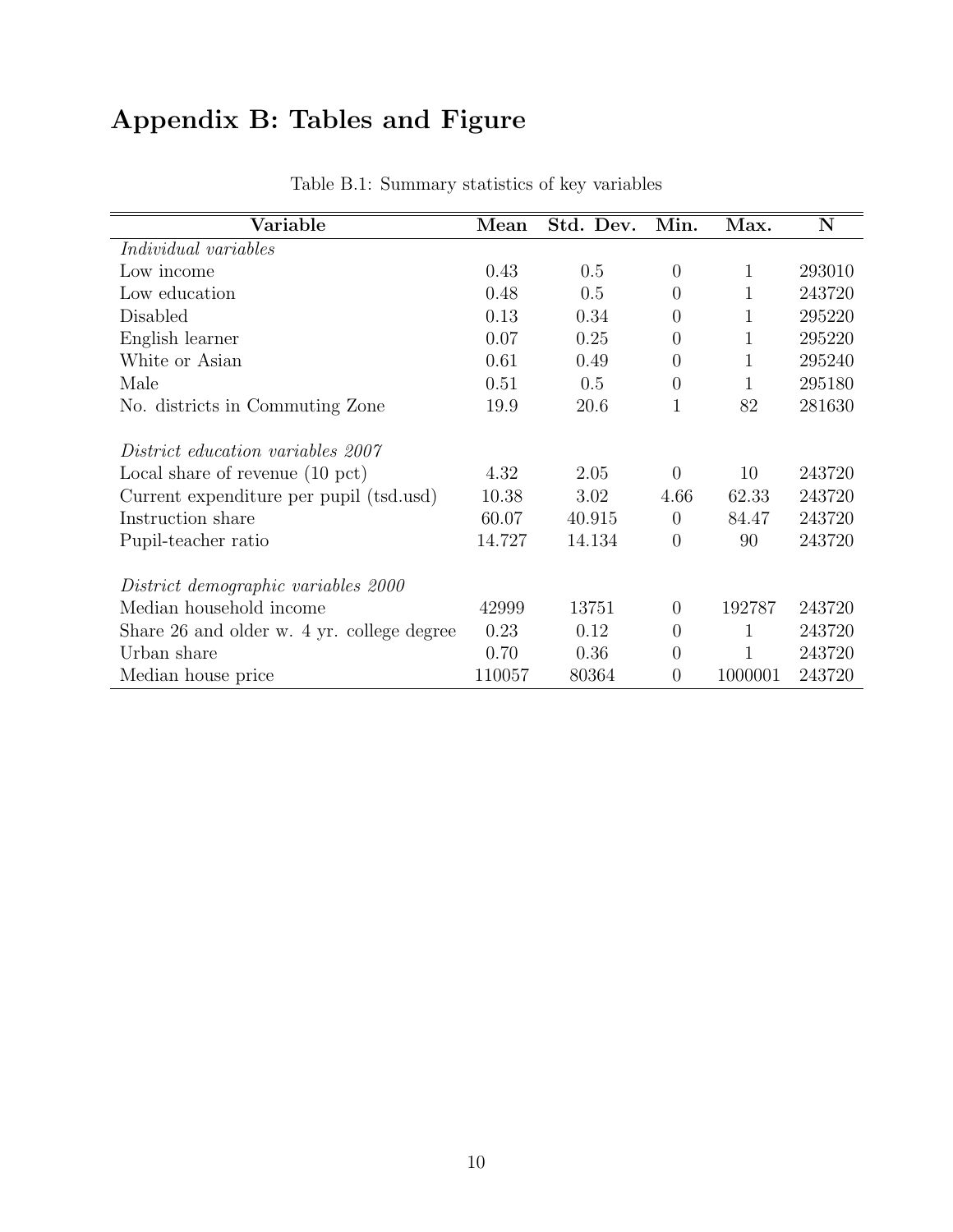Table B.2: OLS estimates of relationship between local share of revenue and student achievement, math and reading combined, using first of five plausible values for NAEP estimates of individual scores.

|                                                                                                              | $\left(1\right)$ | $\left( 2\right)$ | $\left(3\right)$ | $\left(4\right)$ |  |  |  |  |
|--------------------------------------------------------------------------------------------------------------|------------------|-------------------|------------------|------------------|--|--|--|--|
| Local revenue share                                                                                          | $0.115***$       | $0.0646***$       | $0.0740***$      | $0.0771***$      |  |  |  |  |
|                                                                                                              | (0.00763)        | (0.00427)         | (0.00466)        | (0.00514)        |  |  |  |  |
|                                                                                                              |                  |                   |                  |                  |  |  |  |  |
| Low Income X                                                                                                 |                  |                   | $-0.0253***$     |                  |  |  |  |  |
| Local share of revenue                                                                                       |                  |                   | (0.00509)        |                  |  |  |  |  |
| Low Education X                                                                                              |                  |                   |                  | $-0.0276***$     |  |  |  |  |
| Local revenue share                                                                                          |                  |                   |                  |                  |  |  |  |  |
|                                                                                                              |                  |                   |                  | (0.00503)        |  |  |  |  |
| Low Income                                                                                                   |                  | $-0.321***$       | $-0.217***$      | $-0.321***$      |  |  |  |  |
|                                                                                                              |                  | (0.00845)         | (0.0221)         | (0.00843)        |  |  |  |  |
| Low Education                                                                                                |                  | $-0.243***$       | $-0.242***$      | $-0.125***$      |  |  |  |  |
|                                                                                                              |                  |                   |                  |                  |  |  |  |  |
|                                                                                                              |                  | (0.00759)         | (0.00760)        | (0.0227)         |  |  |  |  |
| Per pupil expenditure                                                                                        |                  | $-0.00701*$       | $-0.00756*$      | $-0.00746*$      |  |  |  |  |
|                                                                                                              |                  | (0.00335)         | (0.00327)        | (0.00328)        |  |  |  |  |
| Number of students                                                                                           | 226210           | 194950            | 194950           | 194950           |  |  |  |  |
| Number of districts                                                                                          | 3,033            | 2,959             | 2,959            | 2,959            |  |  |  |  |
| $\,R^2$                                                                                                      | 0.077            | 0.308             | 0.309            | 0.309            |  |  |  |  |
| $\mathbf{1}$<br>$1 \quad 1$<br>c.<br>$\mathbf{1}$ $\mathbf{1}$ $\mathbf{1}$<br>$c \cap$<br>.<br>L.<br>.<br>m |                  |                   |                  |                  |  |  |  |  |

Test scores in standard deviations, from the first of five plausible values for individual NAEP score. Specifications, controls, and weights as in Table [2.](#page-53-0)  $+$  0.10,  $*$  0.05,  $**$  0.01,  $***$  0.001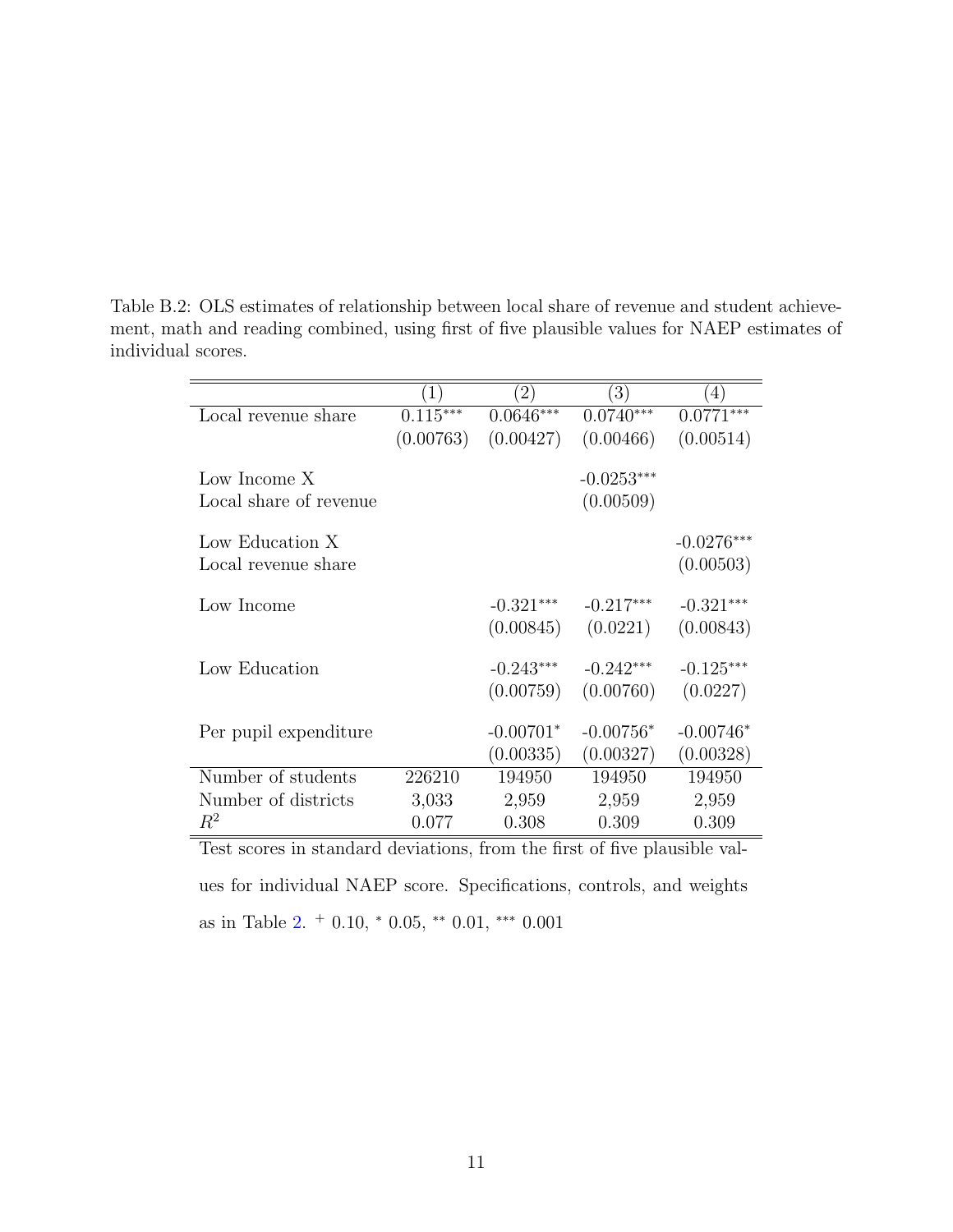|                       | (1)         | $\left( 2\right)$ | (3)         | (4)                    |
|-----------------------|-------------|-------------------|-------------|------------------------|
| Panel A: Math         |             |                   |             |                        |
| Local revenue share   | $0.105***$  | $0.0602***$       | $0.0686***$ | $0.0794***$            |
|                       | (0.00801)   | (0.00537)         | (0.00599)   | (0.00771)              |
| Low Income X          |             |                   | $-0.0191**$ |                        |
| Local revenue share   |             |                   | (0.00617)   |                        |
| Low Education X       |             |                   |             | $-0.0259***$           |
| Local revenue share   |             |                   |             | (0.00675)              |
| Low Income            |             | $-0.268***$       | $-0.186***$ | $-0.269***$            |
|                       |             | (0.0105)          | (0.0272)    | (0.0105)               |
| Low Education         |             | $-0.274***$       | $-0.272***$ | $-0.151***$            |
|                       |             | (0.0115)          | (0.0114)    | (0.0296)               |
| Per pupil expenditure |             | $-0.0124**$       | $-0.0125**$ | $-0.0127**$            |
|                       |             | (0.00432)         | (0.00425)   | (0.00428)              |
| Number of students    | 110,380     | 95,120            | 95,120      | 95,120                 |
| Number of districts   | 3,033       | 2,959             | 2,959       | 2,959                  |
| $R^2$                 | 0.067       | 0.275             | 0.276       | 0.276                  |
| Panel B: Reading      |             |                   |             |                        |
| Local revenue share   | $0.0884***$ | $0.0463***$       | $0.0501***$ | $0.06\overline{10***}$ |
|                       | (0.000838)  | (0.000619)        | (0.000675)  | (0.000770)             |
| Low Income X          |             |                   | $-0.00877$  |                        |
| Local revenue share   |             |                   | (0.00566)   |                        |
| Low Education X       |             |                   |             | $-0.0199***$           |
| Local revenue share   |             |                   |             | (0.00562)              |
| Low Income            |             | $-0.240***$       | $-0.202***$ | $-0.240***$            |
|                       |             | (0.0112)          | (0.0271)    | (0.0112)               |
| Low Education         |             | $-0.223***$       | $-0.222***$ | $-0.128***$            |
|                       |             | (0.0100)          | (0.0100)    | (0.0250)               |
| Per pupil expenditure |             | $-0.0111*$        | $-0.0111*$  | $-0.0112*$             |
|                       |             | (0.00460)         | (0.00458)   | (0.00457)              |
| Number of students    | 115830      | 99830             | 99830       | 99830                  |
| Number of districts   | 3,033       | 2,959             | 2,959       | 2,959                  |
| $R^2$                 | 0.046       | 0.265             | 0.265       | 0.265                  |

Table B.3: OLS estimates of relationship between local share of revenue and student achievement, separately for math and reading.

Test scores in standard deviations. Local revenue share in 10 percentage point units. Per pupil Expenditure in thousands of dollars of current expenditure. Weighted observations are district-representative. Income indicated by free or reduced lunch; parent education indicated by college degree for at least one parent. Observations rounded to nearest tenth to comply with privacy requirements. Additional individual and district controls, and weighting as in Table [2.](#page-53-0) Robust standard ergors, clustered by district, in parentheses.  $^+$  $0.10, *0.05, **0.01, **0.001$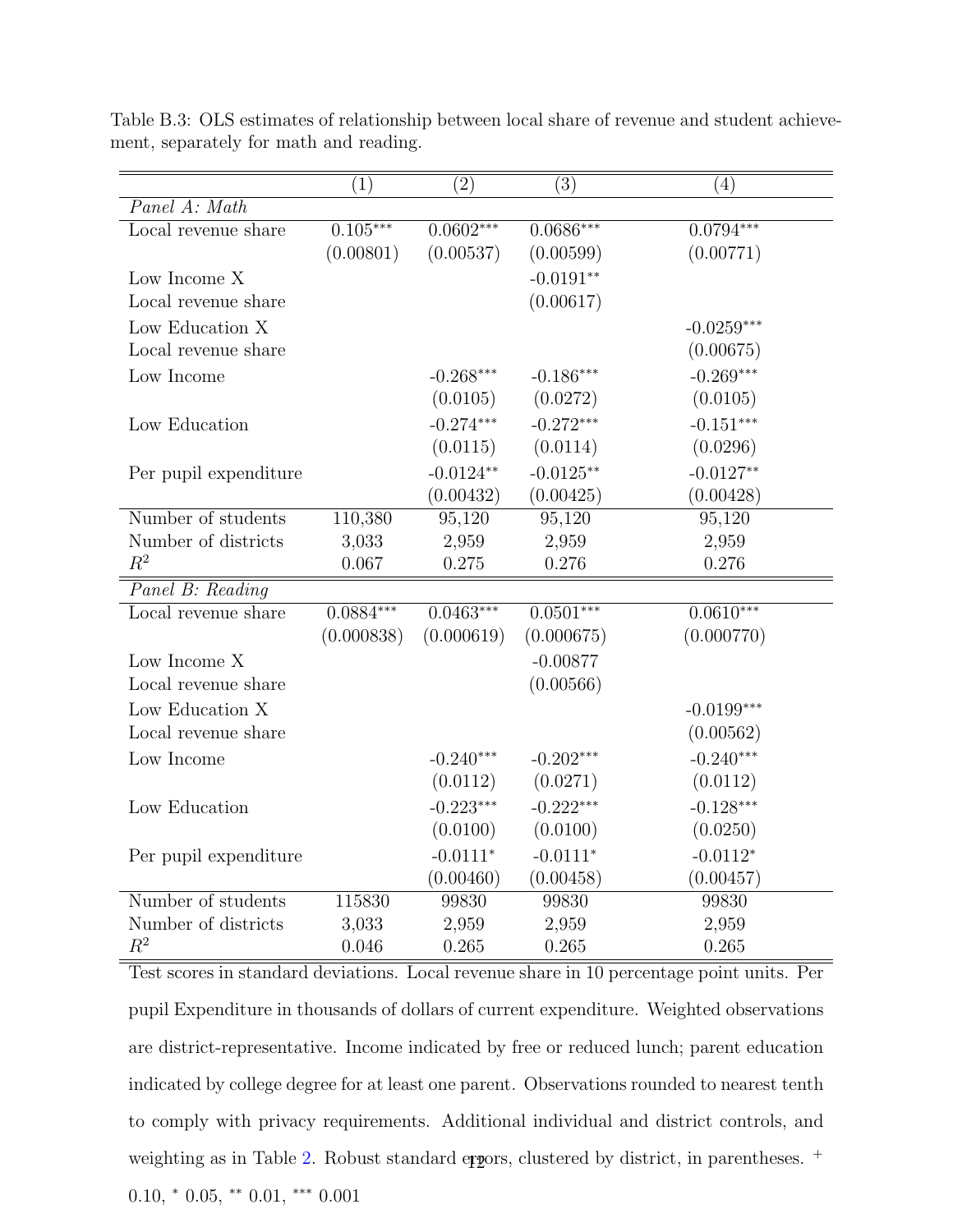| Local revenue share                     | $0.0505***$<br>(0.00484) |
|-----------------------------------------|--------------------------|
| African American X Local revenue share  | $-0.0175$<br>(0.00992)   |
| Hispanic American X Local revenue share | $-0.0156*$<br>(0.00706)  |
| Asian American X Local revenue share    | $0.0289**$<br>(0.0112)   |
| Native American X Local revenue share   | $-0.00241$<br>(0.0162)   |
| Other race X Local revenue share        | $0.0759***$<br>(0.0206)  |
| African American                        | $-0.508***$<br>(0.0340)  |
| Hispanic American                       | $-0.219***$<br>(0.0304)  |
| Asian American                          | 0.0917<br>(0.0590)       |
| Native American                         | $-0.344***$<br>(0.0533)  |
| Other                                   | $-0.367***$<br>(0.0961)  |
| Low income                              | $-0.234***$<br>(0.00792) |
| Low education                           | $-0.246***$<br>(0.00804) |
| Expenditure per pupil                   | $-0.00513$<br>(0.00337)  |
| Observations<br>$R^2$                   | 194,950<br>0.279         |

<span id="page-49-0"></span>Table B.4: OLS estimates of relationship between local revenue share and student achievement, by ethnicity.

Specifications, controls and weights as in Table [2,](#page-53-0) model 2.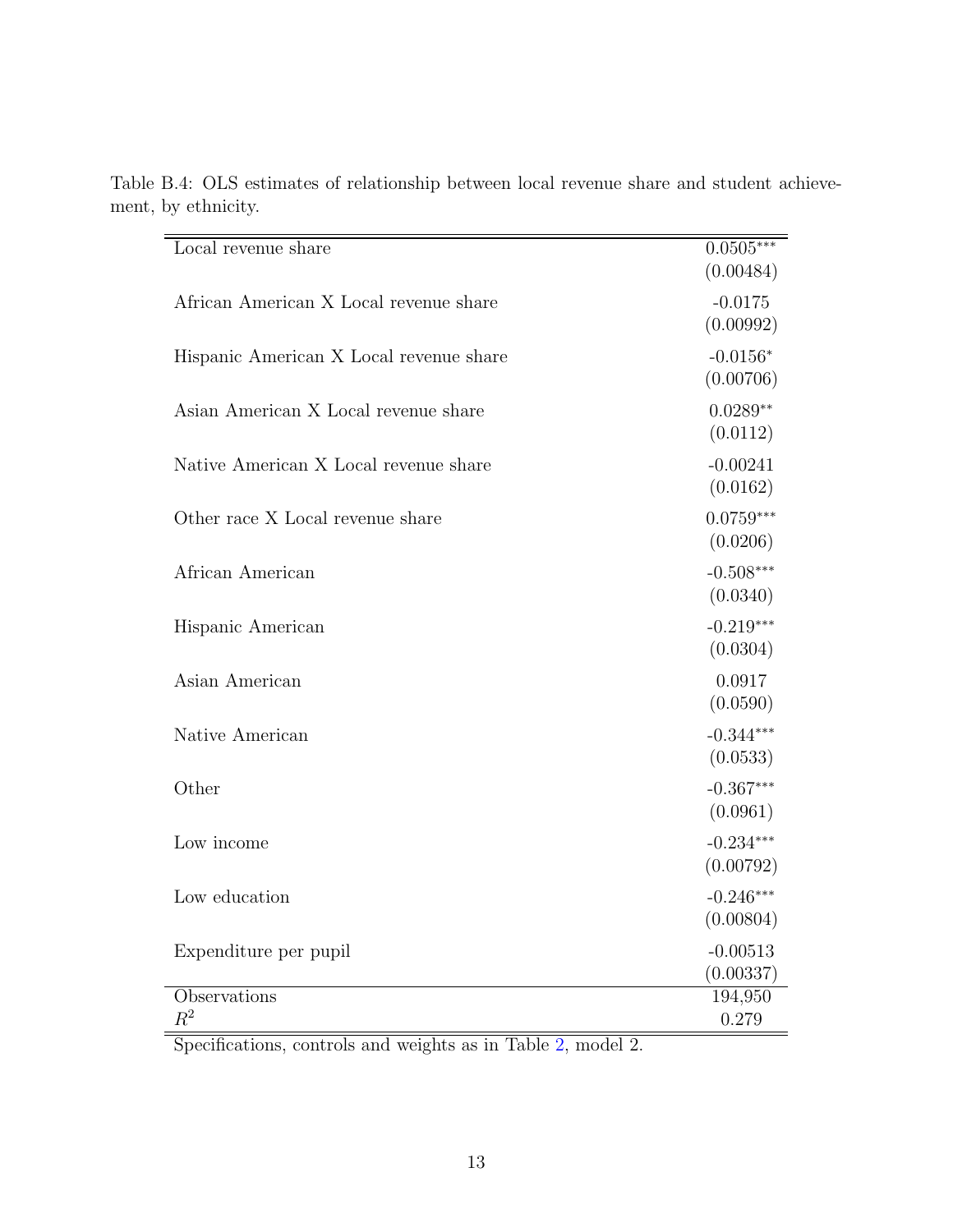$(1)$   $(2)$   $(3)$   $(4)$ All students Whites African Americans Hispanics Local revenue share  $0.139***$   $0.152***$   $0.0910*$   $0.106**$  $(0.0243)$   $(0.0427)$   $(0.0403)$   $(0.0501)$ Observations 105375 105370 25696 26169 *R*<sup>2</sup> 0.499 0.626 0.283 0.044

Table B.5: Relation between average district level student achievement in 2011 and local revenue share in state-administered high-stake tests, grades 3 through 8, using SEDA dataset.

OLS models of relationship between mean achievements (in aggregate and by subgroup) and gaps and local revenue share, in 2011. Outcome variables are mean achievement in the district in state tests by subgroup (additional ethnicities have much smaller support), measured in z-scores, by district-subject-grade with respect to national mean and standard deviation. Linear regression models include, subject  $(\text{reading and math})$  grade  $(3-8)$ , and state fixed effects. It also includes linear district controls as in Table [2,](#page-53-0) model 2. Robust standard errors, clustered by district in parentheses. Source: Stanford Education Data Archive (SEDA) (Reardon et al.,  $2017$ .  $^{+}$   $p < 0.10, ^{*}$   $p < 0.05, ^{**}$   $p < 0.01, ^{***}$   $p < 0.001$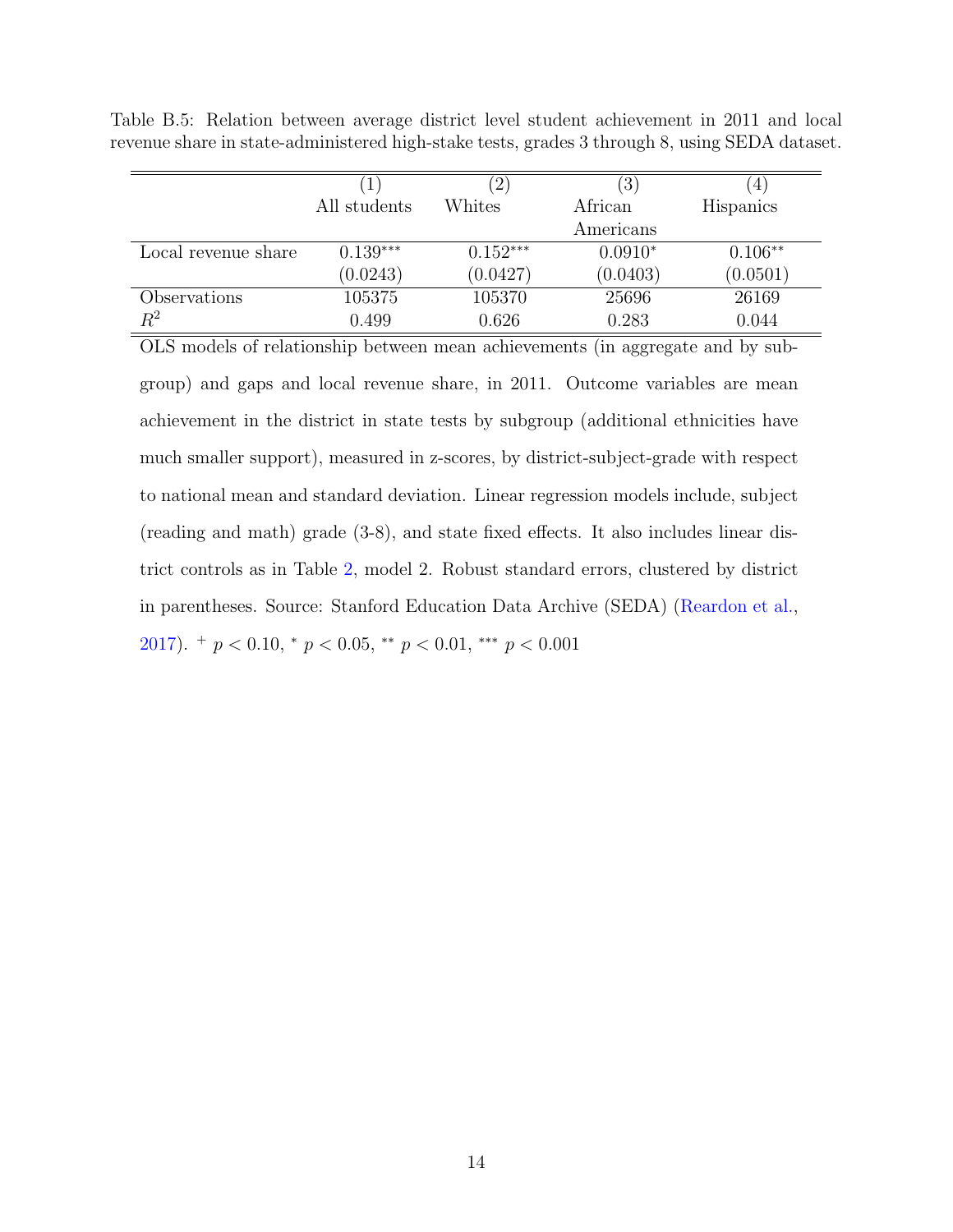|                | Estimates               | Observations | Districts | Bandwidth<br>(km) |
|----------------|-------------------------|--------------|-----------|-------------------|
| Average        | $0.08615*$<br>(0.03721) | 17140        | 180       | 11.9              |
| High income    | $0.15264**$<br>(0.0558) | 6540         | 740       | 13.4              |
| Low income     | $0.11275*$<br>(0.05616) | 7970         | 460       | 9.7               |
| High education | $0.06999*$<br>(0.0317)  | 8560         | 500       | 13.3              |
| Low education  | 0.06715<br>(0.0419)     | 7750         | 760       | 12.7              |

Table B.6: Geographic regression discontinuity estimates of the effects on achievement of attending a school in a state with higher rather than lower mean local revenue share using a separate MSE-optimal bandwidth in each specification.

Note: Estimates of effect of being in high local revenue share district. Specification as in

Table 3 (except bandwidths), including controls as in Table [2,](#page-53-0) model 2. In Table [1](#page-49-0) and

Table 3, we use the same bandwidth across specifications to ensure comparability.

Table B.7: Geographic regression discontinuity estimates on the effects on achievement of attending a school in a state with higher rather than lower mean local revenue share, with bandwidths of 10 km., 20 km., and 30 km.

|                | Bandwidth 10 km. |       |       | Bandwidth 20 km. |       | Bandwidth 30 km. |             |       |       |
|----------------|------------------|-------|-------|------------------|-------|------------------|-------------|-------|-------|
|                | Estimates        | Obs.  | Dist. | Estimates        | Obs.  | Dist.            | Estimates   | Obs.  | Dist. |
| Average        | $0.1647***$      | 14220 | 193   | $0.1599***$      | 27020 | 392              | $0.1400***$ | 35630 | 545   |
|                | (0.0430)         |       |       | (0.0271)         |       |                  | (0.0217)    |       |       |
| High income    | $0.1334*$        | 8990  | 186   | $0.1094***$      | 17040 | 373              | $0.1262***$ | 22410 | 522   |
|                | (0.0664)         |       |       | (0.0334)         |       |                  | (0.02624)   |       |       |
| Low income     | 0.0797           | 5180  | 186   | $0.1080***$      | 9790  | 376              | $0.0915**$  | 12960 | 520   |
|                | (0.0537)         |       |       | (0.0433)         |       |                  | (0.0362)    |       |       |
| High education | $0.1568**$       | 6550  | 191   | $0.1418***$      | 12540 | 386              | $0.1547***$ | 16620 | 538   |
|                | (0.0637)         |       |       | (0.0401)         |       |                  | (0.311)     |       |       |
| Low education  | 0.0868           | 6160  | 190   | $0.0935**$       | 11740 | 387              | $0.0624+$   | 15360 | 539   |
|                | (0.0614)         |       |       | (0.0388)         |       |                  | (0.0319)    |       |       |

Note: Estimates of effect of being in high local revenue share district. Other than bandwidths, specification as in Table 3, including controls as in Table [2,](#page-53-0) model 2.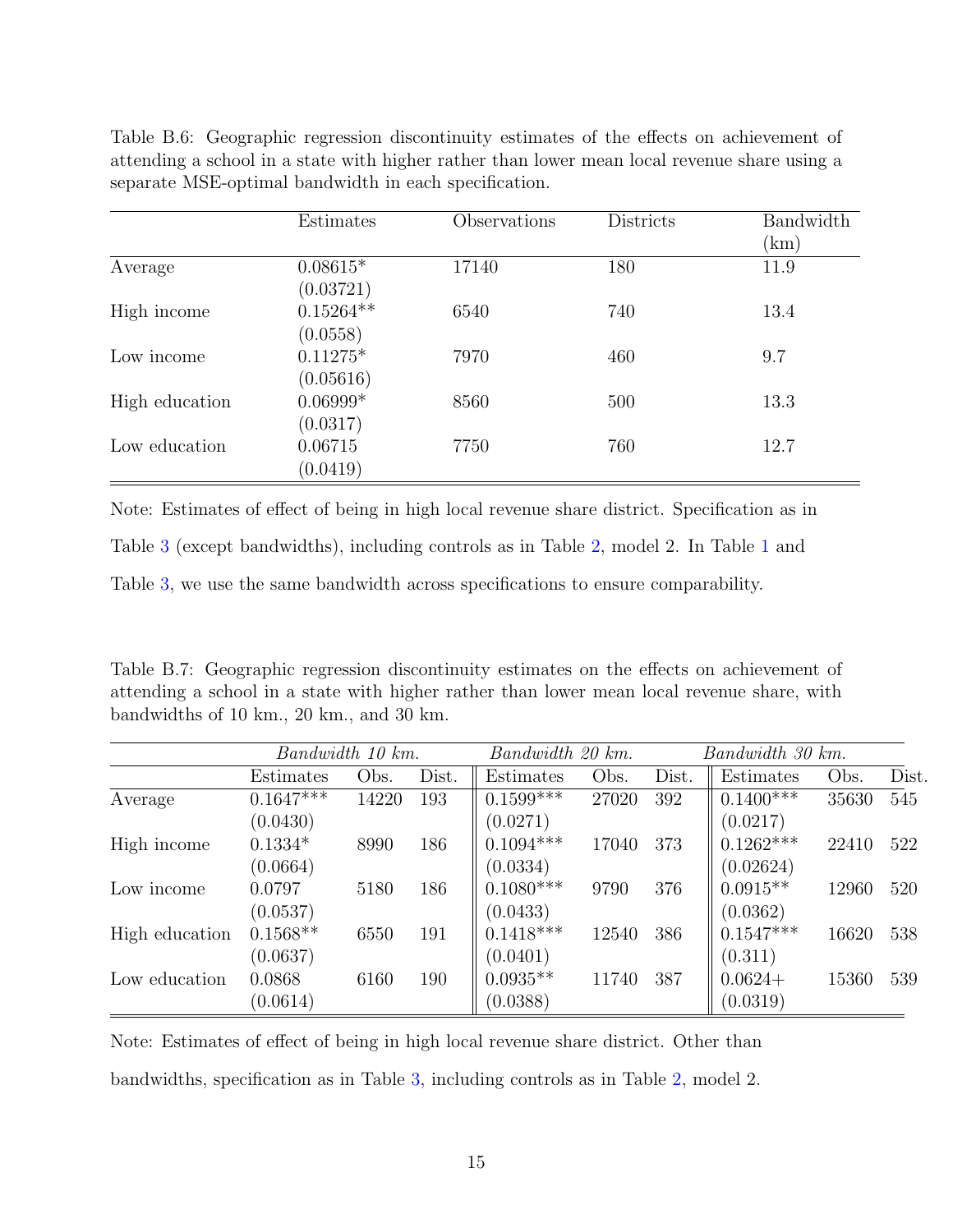|                       | $\left(1\right)$ | $\left( 2\right)$ | $\left( 3\right)$ | $\left(4\right)$ |
|-----------------------|------------------|-------------------|-------------------|------------------|
| Local revenue share   | $0.0533**$       | 0.0134            | $0.0189 +$        | 0.0167           |
|                       | (0.0172)         | (0.00962)         | (0.00998)         | (0.0110)         |
|                       |                  |                   |                   |                  |
| Low Income X          |                  |                   | $-0.0170^{+}$     |                  |
| Local revenue share   |                  |                   | (0.00888)         |                  |
| Low Education X       |                  |                   |                   | $-0.00751$       |
| Local revenue share   |                  |                   |                   | (0.00834)        |
|                       |                  |                   |                   |                  |
|                       |                  |                   |                   |                  |
| Low Income            |                  | $-0.340***$       | $-0.267***$       | $-0.340***$      |
|                       |                  | (0.0199)          | (0.0482)          | (0.0200)         |
|                       |                  |                   |                   |                  |
| Low Education         |                  | $-0.259***$       | $-0.259***$       | $-0.225***$      |
|                       |                  | (0.0164)          | (0.0163)          | (0.0430)         |
| Per pupil expenditure |                  | 0.0000001674      | 0.000000215       | 0.000000323      |
|                       |                  | (0.000000185)     |                   |                  |
|                       |                  |                   | (0.000000264)     | (0.000000258)    |
| Number of students    | 194800           | 194800            | 194800            | 194800           |
| Number of districts   | 3,270            | 3,270             | 3,270             | 3,270            |
| $\mathbb{R}^2$        | 0.009            | 0.177             | 0.177             | 0.177            |

Table B.8: Effects on changes in achievement between 2003 and 2007 of predicted local share of revenue, using house price changes 2000-2007.

Models include  $2003$  and  $2007$  cross sections of NAEP and district fixed effects. We regress contemporaneous achievement on the local share of revenue for 2003 and the predicted local share of revenue for 2007. 2007 local revenue share is predicted by: the level in 2003 plus the predicted change in local revenue share 2003-2007 (predicted by changes in house prices 2000-07 at the commuting zone level). Additional individual controls, and weighting as in Table 2. Robust standard errors, clustered by district, in parentheses.  $+$  0.10,  $*$  0.05,  $**$  0.01, \*\*\* 0*.*001